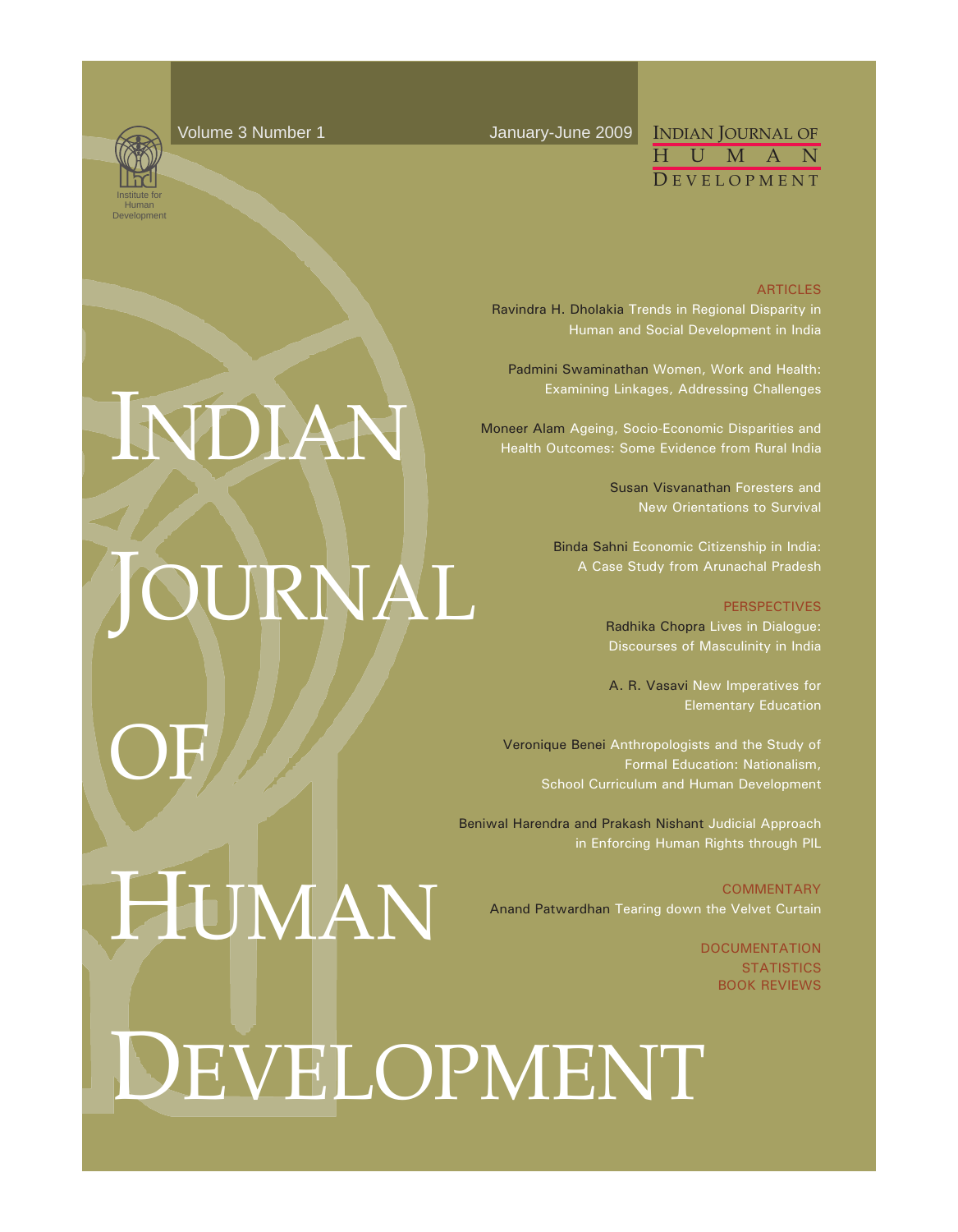## Ageing, Socio-economic Disparities and Health Outcomes: Some Evidence from Rural India

## **Moneer Alam\***

*On the basis of the Census 2001, and the unit level data on self-reported health from the NSS 52nd and 60th Rounds, this study examines the following: (i) inter-state variations in the age–sex distribution of the rural aged by three broad social groups, (ii) level of their per capita monthly consumption expenditure to gauge changes in their economic conditions over the preceding two NSS rounds, (iii) their health conditions cross-classified by the observed age categories and social groups, and (iv) socio-economic correlates of old age health—both current and relative. In order to avoid comparability problems between the 52nd and 60th Rounds, a health analysis was made for the latter period alone. A few notable observations of the study are: (i) ageing in India is a widely spread phenomenon and, therefore, an issue of serious income and health security considerations, (ii) almost in every state, the aged are concentrated in rural areas and need to be weighed accordingly in formulations of old age policies, (iii) feminization of ageing, widowhood and rapid growth of the older old are emerging issues for researchers, service providers, insurers, 50+ market analysts, and (iv) later life health is most likely an outcome of socio-economic conditions of the aged including their access to public health facilities. An important value addition of this article is its explicit focus on rural ageing that has so far been given limited attention in recent economic literature on ageing in India.* 

## **INTRODUCTION**

With a sustained decline in fertility and growth in survival chances, India is likely to face many new challenges in the realm of its population management strategies, especially those relating to human life quality and its major socio-economic determinants. Some of the recent economic literature in India has, however, clearly indicated a growing strain on many of the factors affecting the quality of human life and its determinants. A large part of this literature and data sources also highlight growing disparities and the emerging mismatch between the rising GDP growth in the country and the quality of life experienced by large segments of its disadvantaged population groups (Dev and Ravi, 2007; UNICEF, 2005; NSS 61<sup>st</sup> Round, July 2004-June 2005). Besides millions of malnourished and ill-educated children (Citizens' Initiative for the Rights of Children Under Six, 2006; UNICEF, 2005; PROBE, 1999; Dreze and Murthy, 2001) or socially marginalized widows (Chen and Dreze,  $1995$ ),<sup>1</sup> a notable fraction of this population group also comprises older men and women—defined as those aged 60 years and above. A sizeable number of them have remained largely deprived because of their inadequate past and cumulative burden of poor socio-economic attributes, chronic ailments and lack of functional autonomy (Alam and Mukherjee, 2005; Albert,

<sup>\*</sup> Professor, Institute of Economic Growth, Delhi.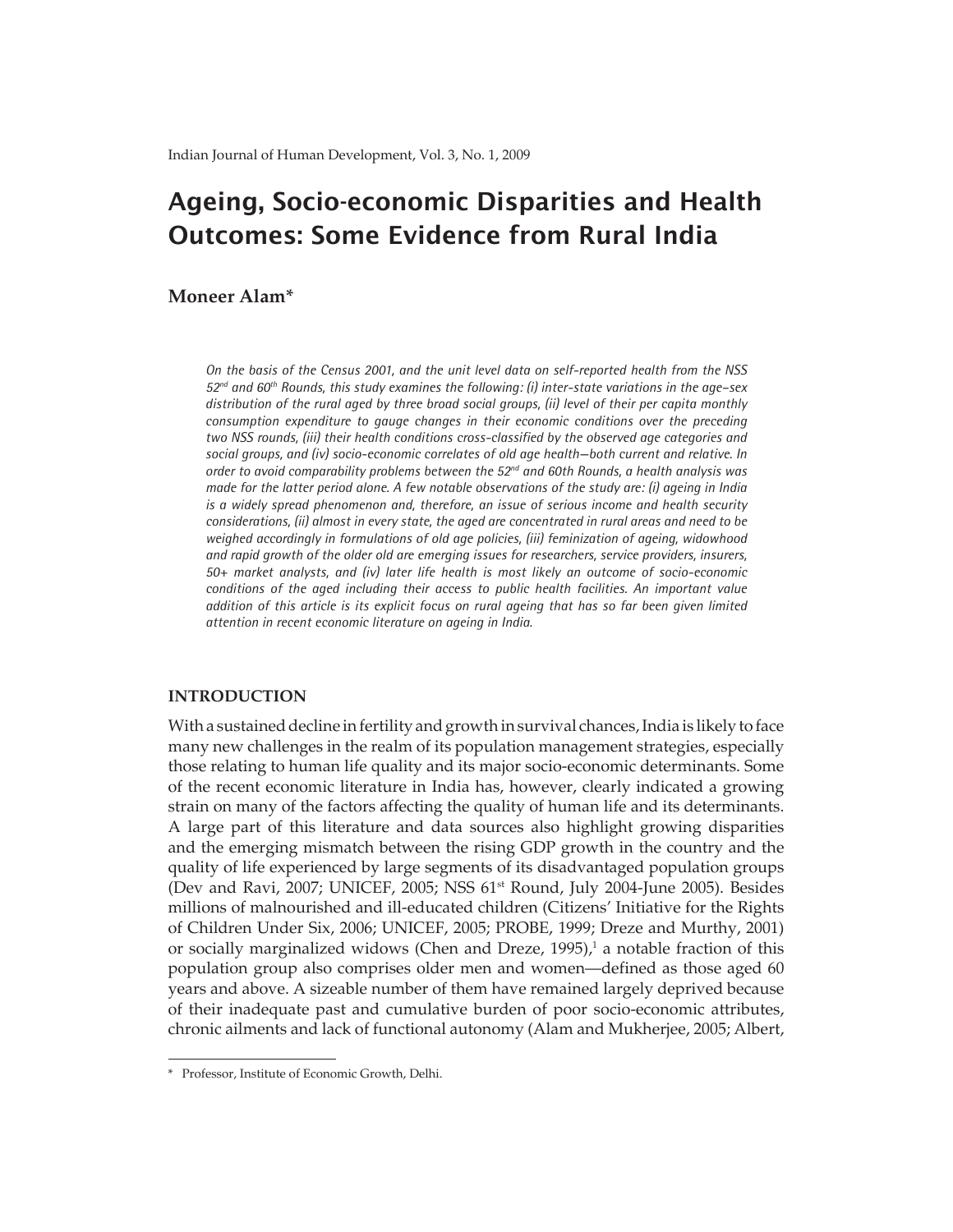Alam and Nizamuddin, 2005; Gupta and Sankar, 2002; Rajan, 2007). The following dimensions also work to aggravate many of their difficulties:

- $\bullet$  Most of the elders in India reside in rural areas without any significant public support or conducive socio-economic environment; and
- Rural ageing and its issues have not only failed to draw public attention, but have also remained dormant issues for many of the mainstream economists and social scientists.

Obviously, a situation like this is expected to raise many serious issues in the coming years and, therefore, needs to be addressed through a detailed situational assessment of the rural aged including their size, age-sex distribution, some of their important socio-economic attributes, disparities, and the extent to which these disparities could endanger their health in later life.<sup>2</sup> Unfortunately, however, there appear to be negligible or very limited attempts in this direction.

Against some of these broader concerns, the rest of this analysis is basically an attempt to examine issues that would help to draw inferences about the conditions of the rural aged in India, and also to make some assessments about their share in the country's recent economic upsurge. To be more precise, this study encompasses the following:

- Distribution of the rural aged by two broad age categories (old and older old),<sup>3</sup> gender and three well-documented social groups [Scheduled Castes (SCs), Scheduled Tribes (STs) and the rest or others] in 15 major states covering most of the country and its old population. In addition, attempts are also made to highlight the level of poverty and consumption disparities suffered by the old—both in real and nominal prices.
- Self-reported health conditions of the rural elders including those suffering from no, single or multiple ailments; $4$  and finally,
- Some important socio-economic correlates of old age health

This article is organized as follows: Section 2 presents a distribution of the rural aged by states, social groups, age-sex distribution, overtime changes in the per capita monthly consumption expenditure (PCMCE), etc. These details basically serve to highlight the fact that the aged in India are predominantly rural, unevenly distributed across various states, and a large majority of them are still economically backward with low levels of consumption. This discussion may also help us to infer that their share in globalization goodies remains almost negligible. Attempts will also be made in this section to distribute the aged into two age groups, identifying states with more of the older old (that is, those who are in the 75+ or 80+ age group) and, hence with a potential to face greater health risks in the coming days. Besides, these older old may as well fall below the threshold level of the physical abilities required to become functionally independent. As rural India has no long-term care provisioning except those provided informally by the family networks, the aged with no family support may face serious difficulties in their basic activities of daily living (BADL). Section 3 describes the current and the relative health statuses of the older persons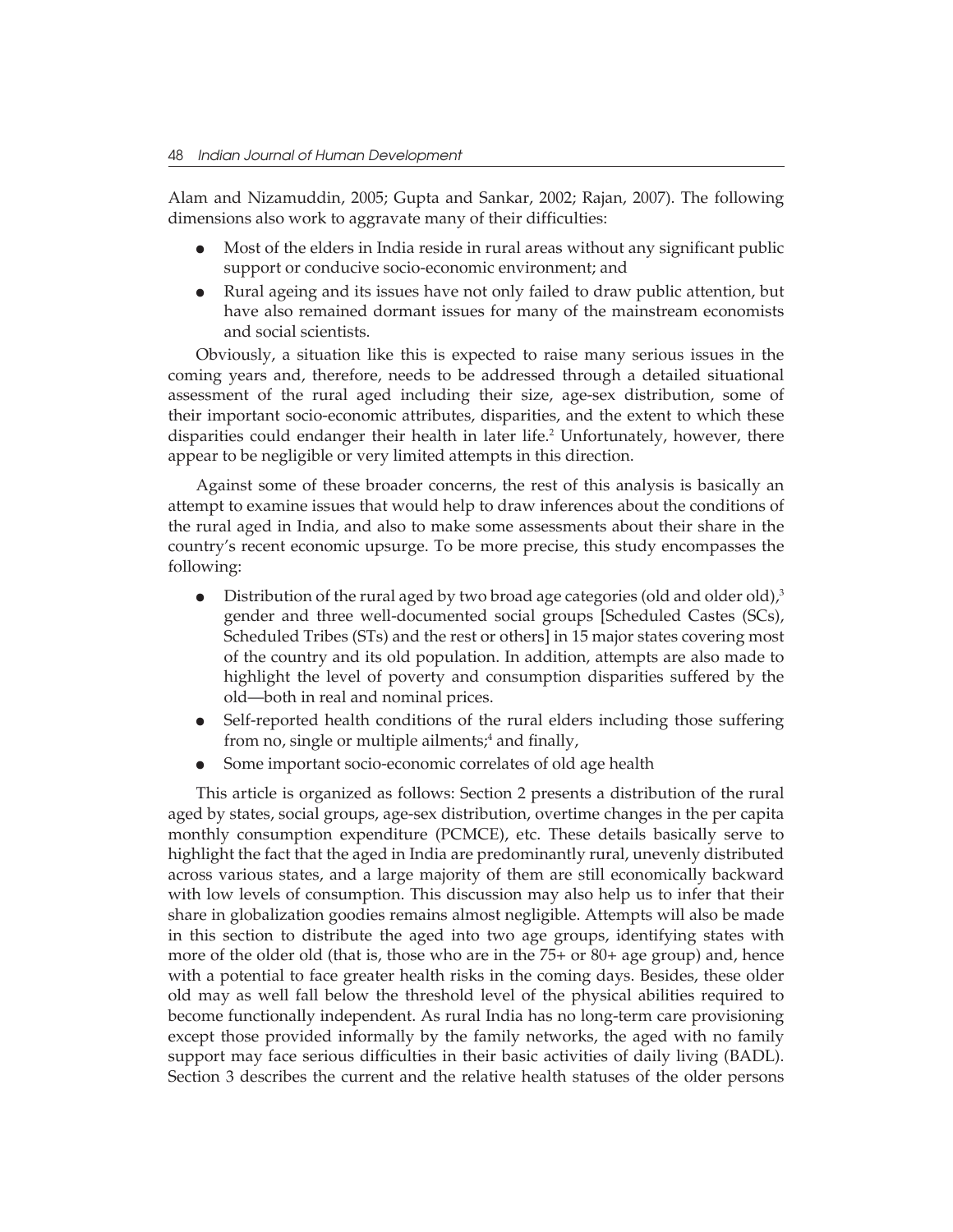according to their age, sex and social affiliations. These are in addition to a discussion on those suffering from single or multiple diseases. The socio-economic correlates of old age health, an issue with a limited analytical concern, are examined in Section 4. A multinomial logit and a count data model (CDM) are used to derive some tentative inferences. Finally, in Section 5, a few policy options are discussed. Wherever possible, attempts are made to portray these details over two points of time to make temporal comparisons.

Two different data sources are used. The size distribution of the older populations by gender, age and social groups is drawn from the Census data for 2001. As the Indian censuses do not provide household consumption details or old age health, or describe the conditions suffered by individuals, the remainder of this analysis relies on the NSS data (NSS 52<sup>nd</sup> and 60<sup>th</sup> Rounds) for the years 1995-96 and 2004. A point of caution about the NSS  $52<sup>nd</sup>$  and the  $60<sup>th</sup>$  Rounds is that the former, for instance, was conducted over a period of twelve months (July 1995-June 1996), while the latter was conducted over a period of six months, that is, January-June 2004. Both may, therefore, differ in terms of the sample size and other important characteristics. This fact ought not to be ignored while the results are being compared.

## **RURAL AGED: SIZE, AGE-SEX COMPOSITION AND SOCIAL GROUPS**

## **Distribution of Older Men and Women by States**

As was noted earlier, the details presented in this section are mostly based on the data made available from the Census 2001 (C-Tables, electronic version).

Using data from the Census 2001, Table 1 provides a rural-urban distribution of the ageing populations, both at the all-India level and by 15 major states.<sup>5</sup> Three interesting observations follow from this table, and one of them relates to the interstate variation in the size distribution of the elderly population. We notice that the share of the aged in most states exceeds the all-India level. This is particularly true for states like Kerala, Himachal Pradesh, Maharashtra, Punjab and Tamil Nadu. Another point to be noted from this table is the feminization of ageing as elderly women outnumber men in almost every state except Bihar. The third interesting point to be noted from this table is the high rural base of the ageing population in India, especially in Himachal Pradesh, Bihar, Maharashtra, Orissa, Uttar Pradesh, and Rajasthan. This underlines the fact that rural ageing, which has hitherto remained a dormant issue in India, needs to take precedence in policy formulations, especially in the creation of rural healthcare facilities.

## **Younger Old vs. Older Old: Distribution of Rural Aged by Major Age Categories**

Who is actually an aged person and what should be the criteria to deal with this question? There has been a growing debate in India and many other developing countries on this issue, especially when a cut-off entitlement age for public transfers and subsidies needs to be decided. While there is no major consensus on this question as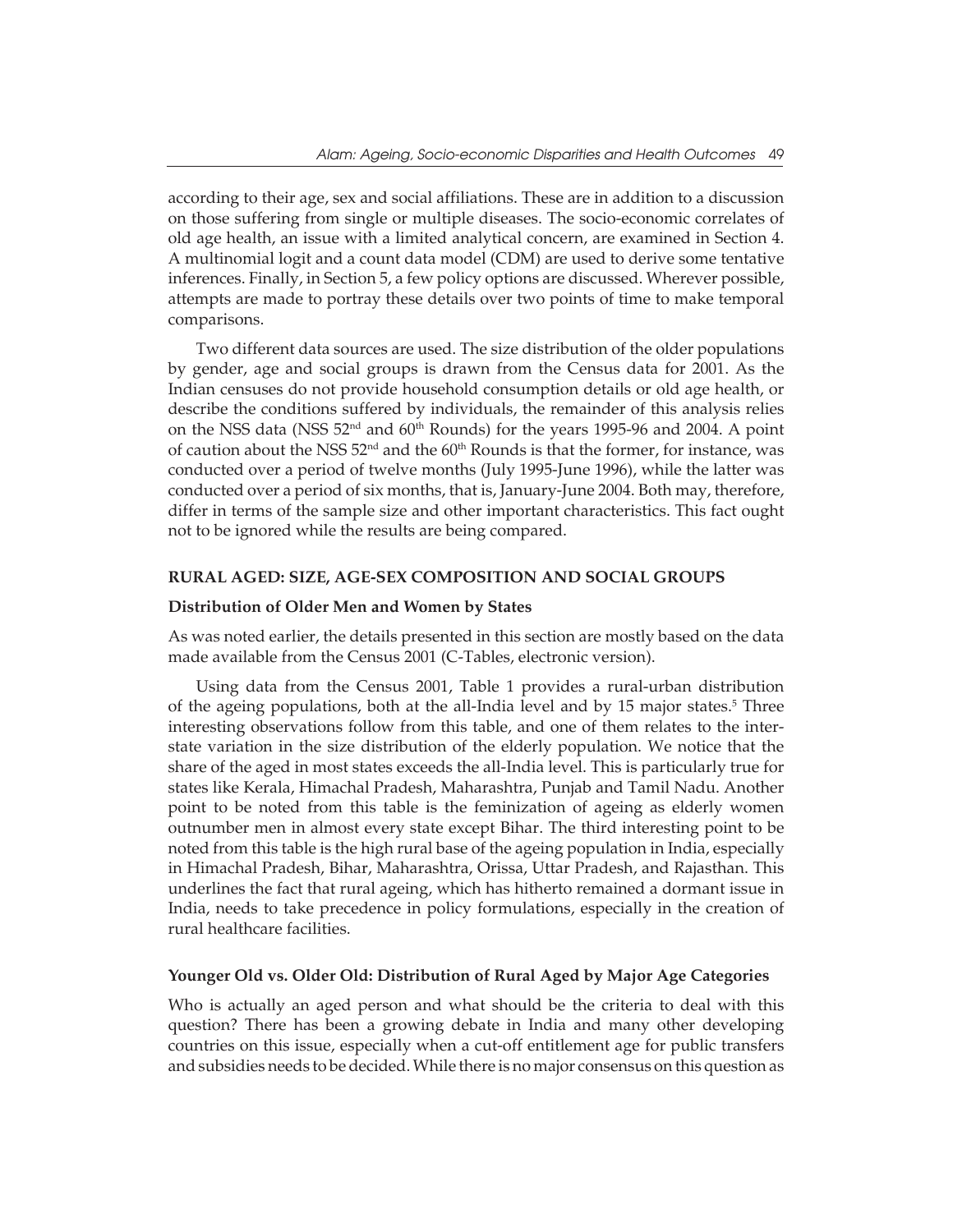| All India and Major<br>Selected<br><b>States</b> |                    | Distribution of Persons Aged 60 Years and Above         |       |      |                                            |      |                                           |      |                                           |  |  |
|--------------------------------------------------|--------------------|---------------------------------------------------------|-------|------|--------------------------------------------|------|-------------------------------------------|------|-------------------------------------------|--|--|
|                                                  |                    | Aged by Place of<br>Residence:<br>(Share in Total Pop.) |       |      | Aged by Sex:<br>Share in Total<br>$Pop.$ ) |      | Sex-wise<br>Distribution of<br>Rural Aged |      | Sex-wise<br>Distribution of<br>Urban Aged |  |  |
|                                                  |                    | Rural                                                   | Urban | Male | Femal                                      | Male | Female                                    | Male | Female                                    |  |  |
| 1.                                               | Andhra Pradesh     | 8.1                                                     | 6.2   | 7.2  | 8.1                                        | 78.0 | 77.7                                      | 22.0 | 22.3                                      |  |  |
| 2.                                               | Bihar*             | 6.7                                                     | 6.2   | 6.8  | 6.5                                        | 90.4 | 90.2                                      | 9.6  | 9.8                                       |  |  |
| 3.                                               | Gujarat            | 7.3                                                     | 6.2   | 6.2  | 7.7                                        | 65.8 | 66.7                                      | 34.2 | 33.4                                      |  |  |
| 4.                                               | Haryana            | 7.9                                                     | 6.4   | 7.0  | 8.1                                        | 75.6 | 74.9                                      | 24.4 | 25.2                                      |  |  |
| 5.                                               | Himachal Pradesh   | 9.3                                                     | 6.3   | 8.8  | 9.3                                        | 92.8 | 93.6                                      | 7.2  | 6.4                                       |  |  |
| 6.                                               | Karnataka          | 8.3                                                     | 6.5   | 7.2  | 8.3                                        | 70.7 | 71.5                                      | 29.3 | 28.5                                      |  |  |
| 7.                                               | Kerala             | 10.5                                                    | 10.4  | 9.6  | 11.3                                       | 74.8 | 73.9                                      | 25.2 | 26.1                                      |  |  |
| 8.                                               | Madhya Pradesh**   | 7.4                                                     | 6.4   | 6.7  | 7.6                                        | 76.5 | 76.1                                      | 23.5 | 23.9                                      |  |  |
| 9.                                               | Maharashtra        | 10.2                                                    | 6.7   | 7.8  | 9.7                                        | 66.8 | 68.1                                      | 33.2 | 31.9                                      |  |  |
|                                                  | 10. Orissa         | 8.6                                                     | 6.4   | 8.1  | 8.5                                        | 88.0 | 88.7                                      | 12.0 | 11.3                                      |  |  |
|                                                  | 11. Punjab         | 9.8                                                     | 7.4   | 8.6  | 9.5                                        | 72.5 | 71.8                                      | 27.5 | 28.2                                      |  |  |
|                                                  | 12. Rajasthan      | 7.0                                                     | 6.0   | 6.3  | 7.4                                        | 79.3 | 79.5                                      | 20.7 | 20.6                                      |  |  |
|                                                  | 13. Tamil Nadu     | 9.2                                                     | 8.3   | 8.8  | 9.0                                        | 59.1 | 58.0                                      | 40.9 | 42.0                                      |  |  |
|                                                  | 14. Uttar Pradesh# | 7.3                                                     | 5.9   | 7.1  | 7.0                                        | 83.0 | 82.1                                      | 17.0 | 17.9                                      |  |  |
|                                                  | 15. West Bengal    | 6.6                                                     | 8.4   | 6.7  | 7.5                                        | 65.2 | 68.4                                      | 34.8 | 31.7                                      |  |  |
|                                                  | All India          | 7.7                                                     | 6.7   | 7.1  | 7.9                                        | 75.1 | 74.9                                      | 24.9 | 25.1                                      |  |  |

Table 1 **Ageing in India: Shares of Aged by Sex and Place pf Residence: 2001**

*(Percentage)*

*Note:* \* Excluding Jharkhand. \*\* Excluding Chhattisgarh. # Excluding Uttarakhand.

*Source:* 2001 Census, online data: http://www.censusindia.net.

different agencies view it differently, the UN follows a cut-off age for most developing countries at 60 years. This article, therefore, uses the UN norm, though the shares of the 65+ and other older old categories have also been provided for cross-country comparisons.

Table 2 gives the distribution of the rural old in terms of four broad age categories namely, 60+, 65+, 75+, and 80+—wherein the last two are considered as the older old and an increase in these age categories is considered as being fraught with greater stress on care institutions, particularly on those responsible for economic, medical and functional care. Panels (i) to (iv) of Table 2(a) provide this distribution at the all-India level. This is followed by a similar distribution at the state level.

The age distribution of the older persons in Table 2(a), panels (i) to (iv), yields a couple of interesting revelations. One is the fact that ageing is markedly pronounced among the higher social groupings comprising the non-SC/ST populations. As compared with the SC/ST, Table 2(a), panel (iv) reveals that the share of the aged in the 'Others' category is significantly higher in all the age brackets, indicating that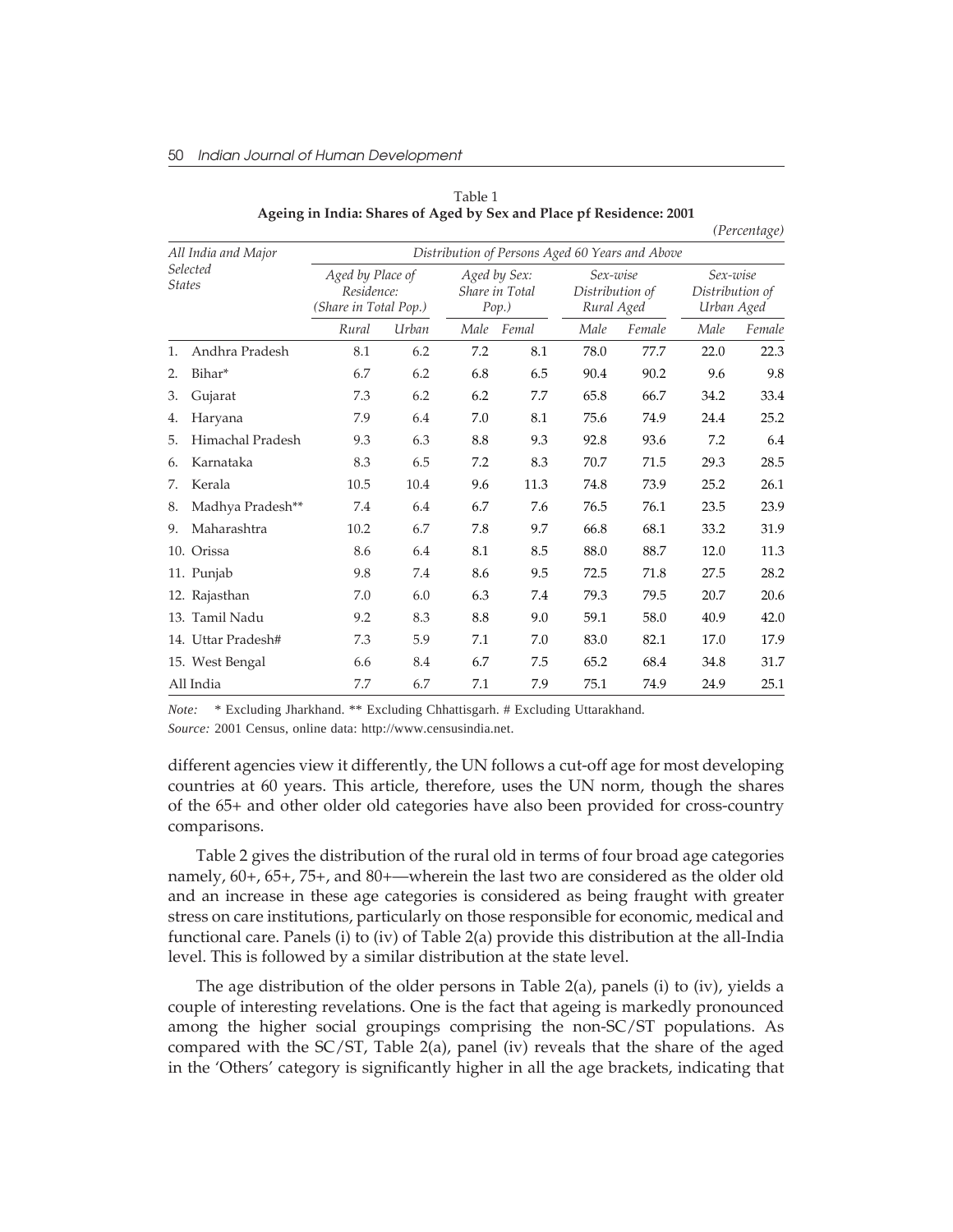many of the lower caste people do not survive for a span much longer than the people of higher social groups. This underlines the need for further scrutiny of the ageing processes experienced by the lower caste stratums.

|        |                                        |                          |                                   |       |            | $(1 \text{ cm})$ |  |  |  |  |
|--------|----------------------------------------|--------------------------|-----------------------------------|-------|------------|------------------|--|--|--|--|
| Age    |                                        | Aged in Total Population |                                   |       | Rural Aged |                  |  |  |  |  |
| Groups | Total (M+F)                            | Males                    | Female                            | Total | Males      | Female           |  |  |  |  |
|        |                                        |                          | Panel: 2a (i)-All Social Groups   |       |            |                  |  |  |  |  |
| $60+$  | 7.45                                   | 7.10                     | 7.83                              | 7.74  | 7.43       | 8.06             |  |  |  |  |
| $65+$  | 4.77                                   | 4.54                     | 5.02                              | 4.96  | 4.77       | 5.15             |  |  |  |  |
| $75+$  | 1.42                                   | 1.35                     | 1.49                              | 1.46  | 1.41       | 1.51             |  |  |  |  |
| $80+$  | 0.78                                   | 0.74                     | 0.83                              | 0.81  | 0.78       | 0.84             |  |  |  |  |
|        | Panel: 2a (ii)—Scheduled Castes (SCs)  |                          |                                   |       |            |                  |  |  |  |  |
| $60+$  | 6.87                                   | 6.53                     | 7.23                              | 7.22  | 6.92       | 7.54             |  |  |  |  |
| $65+$  | 4.26                                   | 4.06                     | 4.47                              | 4.49  | 4.32       | 4.67             |  |  |  |  |
| $75+$  | 1.18                                   | 1.13                     | 1.23                              | 1.24  | 1.20       | 1.28             |  |  |  |  |
| $80+$  | 0.66                                   | 0.63                     | 0.69                              | 0.69  | 0.67       | 0.71             |  |  |  |  |
|        | Panel: 2a (iii)—Scheduled Tribes (STs) |                          |                                   |       |            |                  |  |  |  |  |
| $60+$  | 6.08                                   | 5.71                     | 6.47                              | 6.21  | 5.85       | 6.59             |  |  |  |  |
| $65+$  | 3.67                                   | 3.42                     | 3.91                              | 3.75  | 3.51       | 3.99             |  |  |  |  |
| $75+$  | 0.98                                   | 0.92                     | 1.04                              | 1.00  | 0.95       | 1.06             |  |  |  |  |
| $80+$  | 0.54                                   | 0.52                     | 0.57                              | 0.55  | 0.53       | 0.57             |  |  |  |  |
|        |                                        |                          | Panel: 2a (iv)-Others (Non-SC/ST) |       |            |                  |  |  |  |  |
| $60+$  | 7.74                                   | 7.39                     | 8.13                              | 8.11  | 7.81       | 8.43             |  |  |  |  |
| $65+$  | 5.01                                   | 4.77                     | 5.26                              | 5.25  | 5.07       | 5.44             |  |  |  |  |
| $75+$  | 1.52                                   | 1.45                     | 1.60                              | 1.59  | 1.54       | 1.64             |  |  |  |  |
| $80+$  | 0.95                                   | 0.89                     | 1.01                              | 1.04  | 1.01       | 1.08             |  |  |  |  |

Table 2(a) **Distribution of Rural Aged by Age, Sex and Social Groups: All India 2001** *(Percentage)*

*Source:* 2001 Census, online data: http://www.censusindia.net.

Another significant point that emerges from Table 2 pertains to the gender differentials in ageing. Irrespective of the social groups, Table 2(a) and its panels suggest a considerable longevity gap between women and men. While there is no denying the fact that this phenomenon is more or less universal and particularly occurs in most of the developed world, data from Table 2(a) draws attention to the primacy of women survivors even among the lower social groups [see panels (ii) and (iii)]. Currently, the issue as to why men are more likely than women to suffer an early death is under investigation in many developed countries. Another related question in this context is whether there is a biological determinant for the reason why men die earlier than women. Is it that men's health in many countries gets short shrift as more of them die of just about each one of the leading causes of death at younger ages than women? Regardless of whether or not this growing debate is relevant to Indian conditions wherein ageing and poverty go hand in hand, this pattern raises many difficult questions about the income and health security requirements of widows and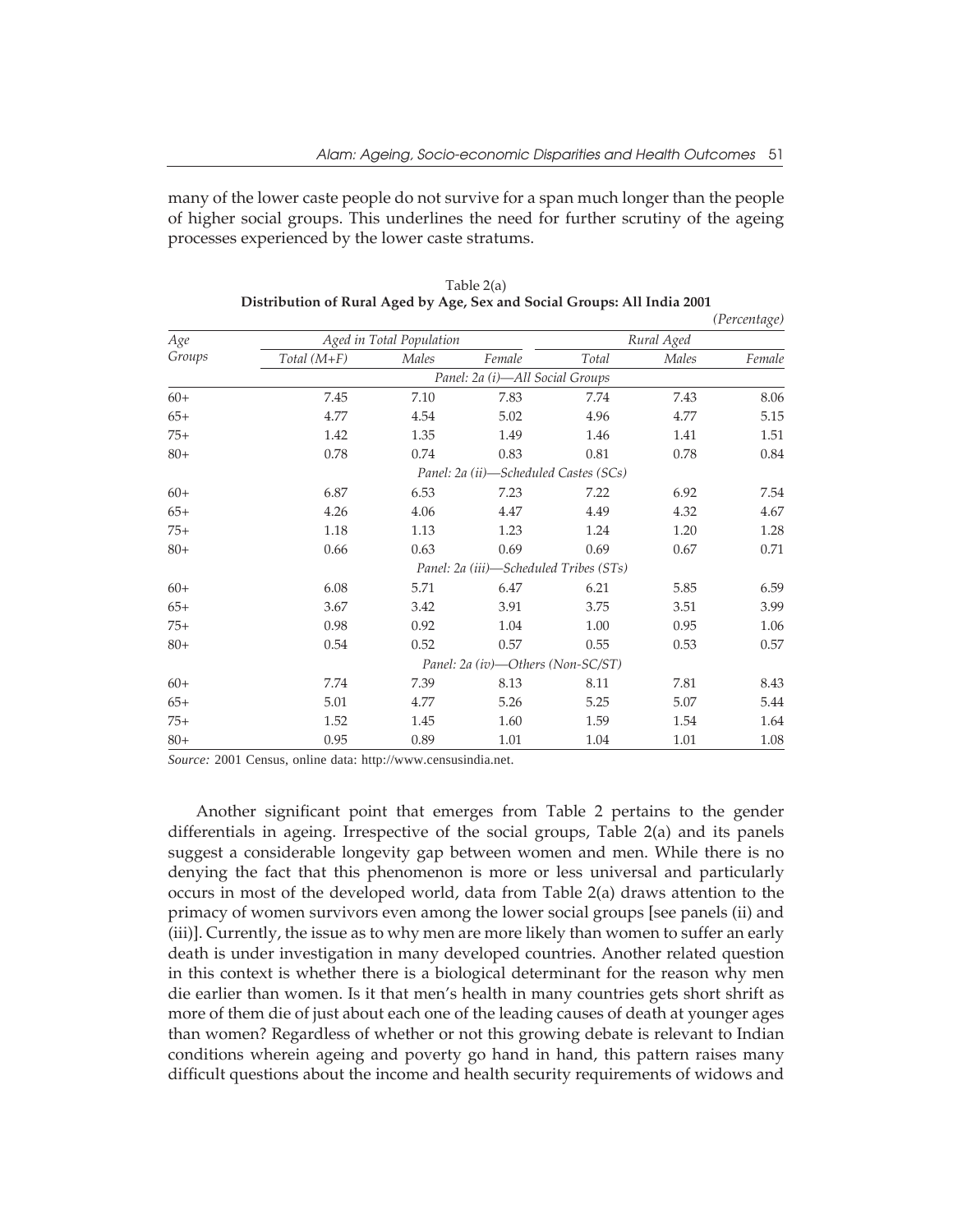the disabled, especially those living in rural areas and up to ripe ages of 80 years and more.

Table 2(b) reconfirms the all-India pattern and indicates significant and widespread ageing in the rural areas of most major states. Further, people in the 80+ category and higher age groups have grown more visible in many major states like Kerala, Punjab, Himachal Pradesh, Maharashtra, and Karnataka. These statistics also reiterate a longevity tilt in favour of women with a few exceptions seen in states like Uttar Pradesh, Bihar and Tamil Nadu. The other two states where men outnumber women in longevity gains are Orissa and Haryana, though these gains are restricted in both the states to men in the 80+ age category (Table 2b).

Besides the feminization of rural ageing and the higher visibility of the older old in the 80+ age groups, Table 2(b) also brings out the inter-state differentials in graying as the share of the elderly population in many states exceeds the national average, underscoring the need for these states to pursue the issues of ageing and old age health more vigorously. A few of these states like Kerala, Punjab and Maharashtra are particularly graying fast and have more than one-tenth of their rural women in the 60+ age bracket. States with elders exceeding the national average are many more in number and include the whole of the southern region, and parts of the western, northern and eastern regions of the country. States with ageing populations that are less than the national average are few in number and are largely confined to the Hindi-

|                  |       |        |       |        |       | (Percentage) |
|------------------|-------|--------|-------|--------|-------|--------------|
| All India and    | $60+$ |        | $65+$ |        | $80+$ |              |
| Major States     | Male  | Female | Male  | Female | Male  | Female       |
| Andhra Pradesh   | 7.70  | 8.57   | 4.59  | 5.13   | 0.64  | 0.76         |
| Bihar*           | 6.84  | 6.51   | 4.21  | 4.02   | 0.73  | 0.63         |
| Gujarat          | 6.57  | 8.08   | 4.04  | 5.16   | 0.65  | 0.95         |
| Haryana          | 7.47  | 8.46   | 5.39  | 5.67   | 0.95  | 0.92         |
| Himachal Pradesh | 9.12  | 9.50   | 6.22  | 6.52   | 1.37  | 1.42         |
| Karnataka        | 7.71  | 8.87   | 4.82  | 5.68   | 0.84  | 1.07         |
| Kerala           | 9.70  | 11.29  | 6.60  | 7.93   | 1.07  | 1.44         |
| Madhya Pradesh** | 6.95  | 7.80   | 4.35  | 4.95   | 0.69  | 0.80         |
| Maharashtra      | 9.23  | 11.28  | 6.60  | 7.47   | 0.83  | 1.04         |
| Orissa           | 8.40  | 8.77   | 5.38  | 5.56   | 0.86  | 0.76         |
| Punjab           | 9.46  | 10.23  | 6.80  | 7.00   | 1.40  | 1.42         |
| Rajasthan        | 6.47  | 7.54   | 4.06  | 4.92   | 0.61  | 0.82         |
| Tamil Nadu       | 9.22  | 9.24   | 5.78  | 5.72   | 0.91  | 0.88         |
| Uttar Pradesh#   | 7.41  | 7.20   | 4.70  | 4.52   | 0.84  | 0.75         |
| West Bengal      | 6.13  | 7.08   | 4.01  | 4.62   | 0.70  | 0.81         |
| India            | 7.43  | 8.06   | 4.77  | 5.15   | 0.78  | 0.84         |

Table 2(b) **State-wise Share of 60+, 65+ and 80+ in Rural Population India and Major States: 2001**

*Note:* \* Excluding Jharkhand. \*\* Excluding Chhattisgarh. # Excluding Uttarakhand.

*Source:* 2001 Census, on line data: http://www.censusindia.net.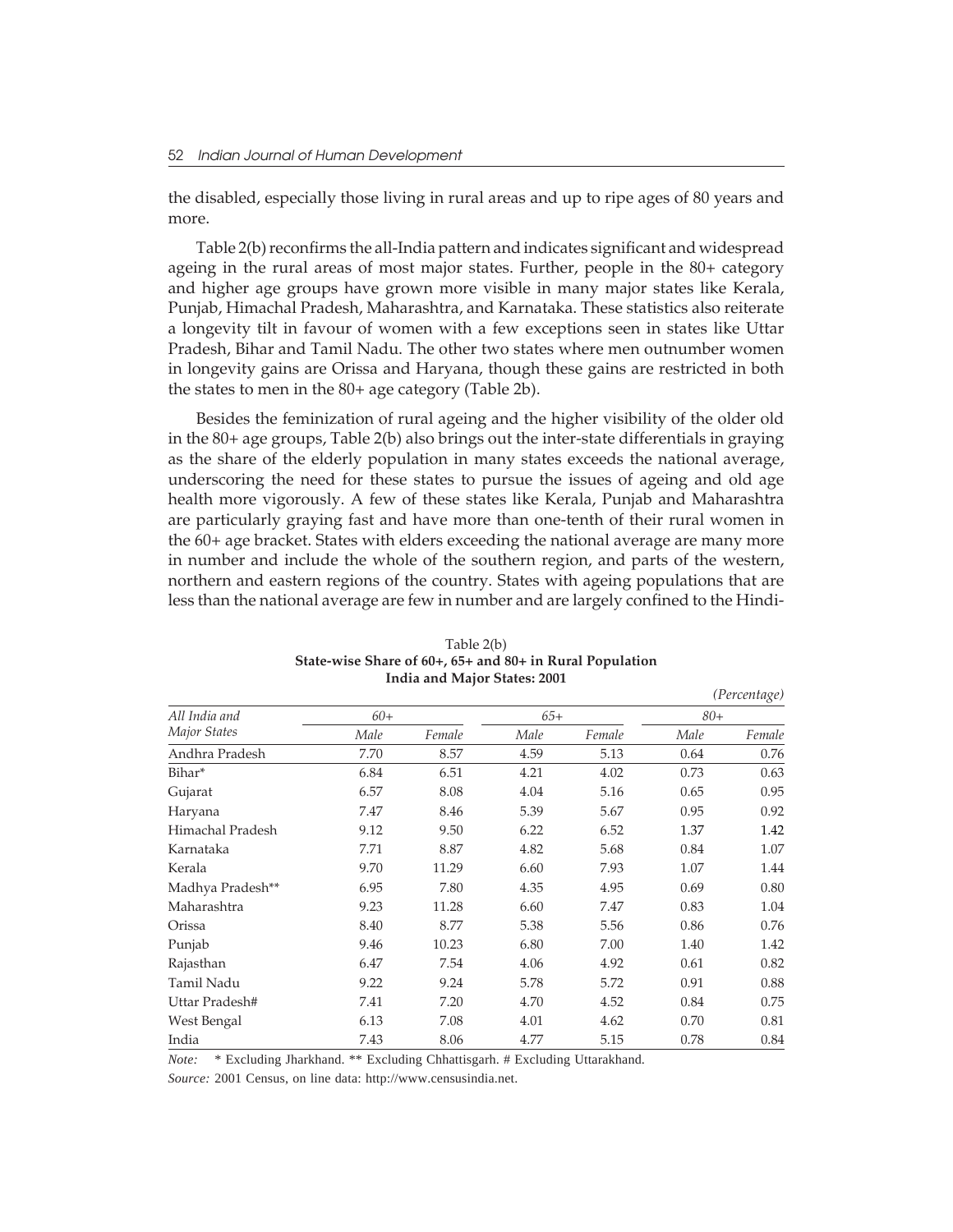speaking belt of Bihar, Madhya Pradesh, Rajasthan and Uttar Pradesh. West Bengal is the only non-Hindi state wherein the size of the elderly population falls below the national average. Gujarat is another non-Hindi state that falls short of the national average if judged only on the basis of the number of elderly males (Table 2b).

## **Distribution of Rural Aged by Broad Social Groups**

In order to provide a context for the security requirements of the rural aged, it may be helpful to distribute the older population into three broad social groups, namely, the Scheduled Castes (SCs), the Scheduled Tribes (STs), and the rest (or Others). Three issues lie at the centre of this distribution. One is an assessment of the ageing differential across different social groups. The remaining two issues follow from the first and may have an important bearing on support provisioning both by the families and the governments. To be more precise, ageing among the lower castes (that is, among SCs/ STs) may mean greater reliance on resource transfers, particularly the transfers made by the governments, as most of these aged are likely to be more deficient in terms of every measure of socio-economic well-being. The aged among the higher castes, on the other hand, may be relatively better-off and a fraction of them may be able to manage their sustenance in later life. As a proxy measure to some of these issues, we tried to distribute the rural aged into the three broad social groups as already mentioned.

The distribution of older men and women by three broad social groups (SC, ST and Others) is shown in Tables  $3(a)$  to  $3(c)$ . These details are given by using three

|                     |       |        |       |        |       | (Percentage) |
|---------------------|-------|--------|-------|--------|-------|--------------|
| All India and       | $60+$ |        | $65+$ |        | $80+$ |              |
| <b>Major States</b> | Male  | Female | Male  | Female | Male  | Female       |
| Andhra Pradesh      | 7.16  | 7.67   | 4.10  | 4.36   | 0.49  | 0.54         |
| Bihar*              | 6.00  | 5.68   | 3.46  | 3.36   | 0.54  | 0.47         |
| Gujarat             | 6.23  | 7.95   | 3.63  | 4.88   | 0.54  | 0.83         |
| Haryana             | 6.38  | 7.59   | 4.55  | 5.02   | 0.73  | 0.74         |
| Himachal Pradesh    | 8.53  | 8.34   | 5.96  | 5.78   | 1.26  | 1.19         |
| Karnataka           | 7.11  | 8.07   | 4.33  | 5.00   | 0.78  | 0.93         |
| Kerala              | 8.54  | 10.26  | 5.60  | 6.81   | 0.90  | 1.13         |
| Madhya Pradesh**    | 6.94  | 8.22   | 4.25  | 5.16   | 0.64  | 0.80         |
| Maharashtra         | 9.56  | 11.96  | 6.83  | 7.78   | 0.77  | 1.00         |
| Orissa              | 8.48  | 8.69   | 5.42  | 5.44   | 0.79  | 0.70         |
| Punjab              | 7.99  | 8.57   | 5.68  | 5.73   | 1.09  | 1.04         |
| Rajasthan           | 5.84  | 7.25   | 3.60  | 4.59   | 0.49  | 0.68         |
| Tamil Nadu          | 7.55  | 7.25   | 4.42  | 4.17   | 0.63  | 0.58         |
| Uttar Pradesh#      | 6.90  | 6.98   | 4.19  | 4.23   | 0.67  | 0.64         |
| West Bengal         | 5.82  | 6.99   | 3.78  | 4.50   | 0.67  | 0.80         |
| India               | 6.92  | 7.54   | 4.32  | 4.67   | 0.67  | 0.71         |

Table 3(a) **Share of Scheduled Caste (SC) Old in Total Population—Rural, 2001**

*Note:* \* Excluding Jharkhand. \*\* Excluding Chhattisgarh. # Excluding Uttarakhand.

*Source:* 2001 Census, online data: http://www.censusindia.net.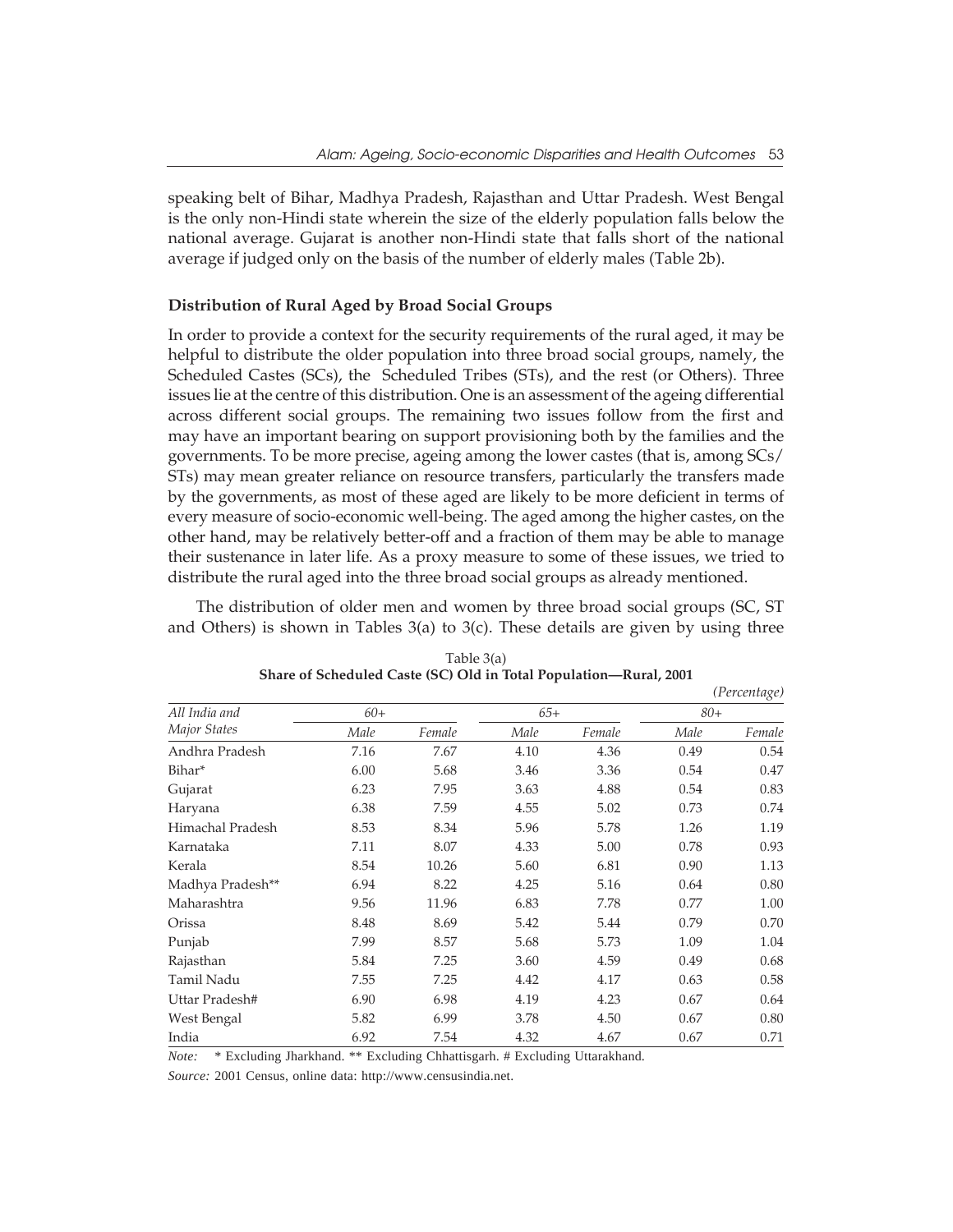broad age bands: 60+, 65+ and 80+ age categories. Several interesting observations follow from these details.

First, regardless of the age categories or gender, the share of older persons is relatively higher in the 'Others' category than the rest. This turns out to be true in almost every observed state. Second, between the SCs and STs, ageing appears to be higher in the former [as can be seen in Tables 3(a) and 3(b)]. And finally, older women outnumber the men in all the three social groups, implying that women in the coming years would turn out to be the bigger claimants of security provisioning in the country.

|                  |       |        |       |        |       | (Percentage) |
|------------------|-------|--------|-------|--------|-------|--------------|
| All India and    | $60+$ |        | $65+$ |        | $80+$ |              |
| Major States     | Male  | Female | Male  | Female | Male  | Female       |
| Andhra Pradesh   | 5.64  | 5.97   | 3.17  | 3.39   | 0.43  | 0.48         |
| Bihar*           | 5.33  | 5.62   | 3.00  | 3.24   | 0.47  | 0.45         |
| Gujarat          | 5.52  | 6.30   | 3.25  | 3.77   | 0.45  | 0.54         |
| Haryana          |       |        |       |        |       |              |
| Himachal Pradesh | 8.72  | 9.15   | 5.77  | 6.11   | 1.28  | 1.37         |
| Karnataka        | 6.53  | 7.67   | 3.88  | 4.73   | 0.63  | 0.83         |
| Kerala           | 7.45  | 7.64   | 4.84  | 5.01   | 0.84  | 0.83         |
| Madhya Pradesh** | 5.67  | 6.45   | 3.30  | 3.87   | 0.47  | 0.55         |
| Maharashtra      | 6.51  | 7.96   | 4.22  | 4.88   | 0.44  | 0.56         |
| Orissa           | 6.13  | 7.35   | 3.53  | 4.34   | 0.52  | 0.52         |
| Punjab           |       |        |       |        |       |              |
| Rajasthan        | 5.49  | 6.17   | 3.30  | 3.89   | 0.50  | 0.61         |
| Tamil Nadu       | 6.74  | 6.41   | 3.89  | 3.66   | 0.61  | 0.50         |
| Uttar Pradesh#   | 5.91  | 5.43   | 3.66  | 3.45   | 0.68  | 0.58         |
| West Bengal      | 5.02  | 5.92   | 3.06  | 3.58   | 0.53  | 0.55         |
| India            | 5.85  | 6.59   | 3.51  | 3.99   | 0.53  | 0.57         |

Table 3(b) **Share of Scheduled Tribe (ST) Old in Total Population, Rural–2001**

*Note:* \* Excluding Jharkhand. \*\* Excluding Chhattisgarh. # Excluding Uttarakhand.

*Source:* 2001 Census, on line data: http://www.censusindia.net.

This may be particularly true for states like Kerala, Punjab, Maharashtra, Tamil Nadu, and Himachal Pradesh. Given the lower bargaining strength of women (Agarwal, 1990), especially in their later life years, this raises important security issues for consideration by all the stakeholders, especially the families and the government.

With negligible infrastructure for old age care in rural areas, deceleration in higher productivity employment and growing casualization of the rural labour market (NSS  $60<sup>th</sup>$  Round, Report No. 506), familial transfers may not suffice in many cases to meet the burden of old age dependencies (Alam and Karim, 2006). This is more likely to happen with the low-income and socially underprivileged families, especially if they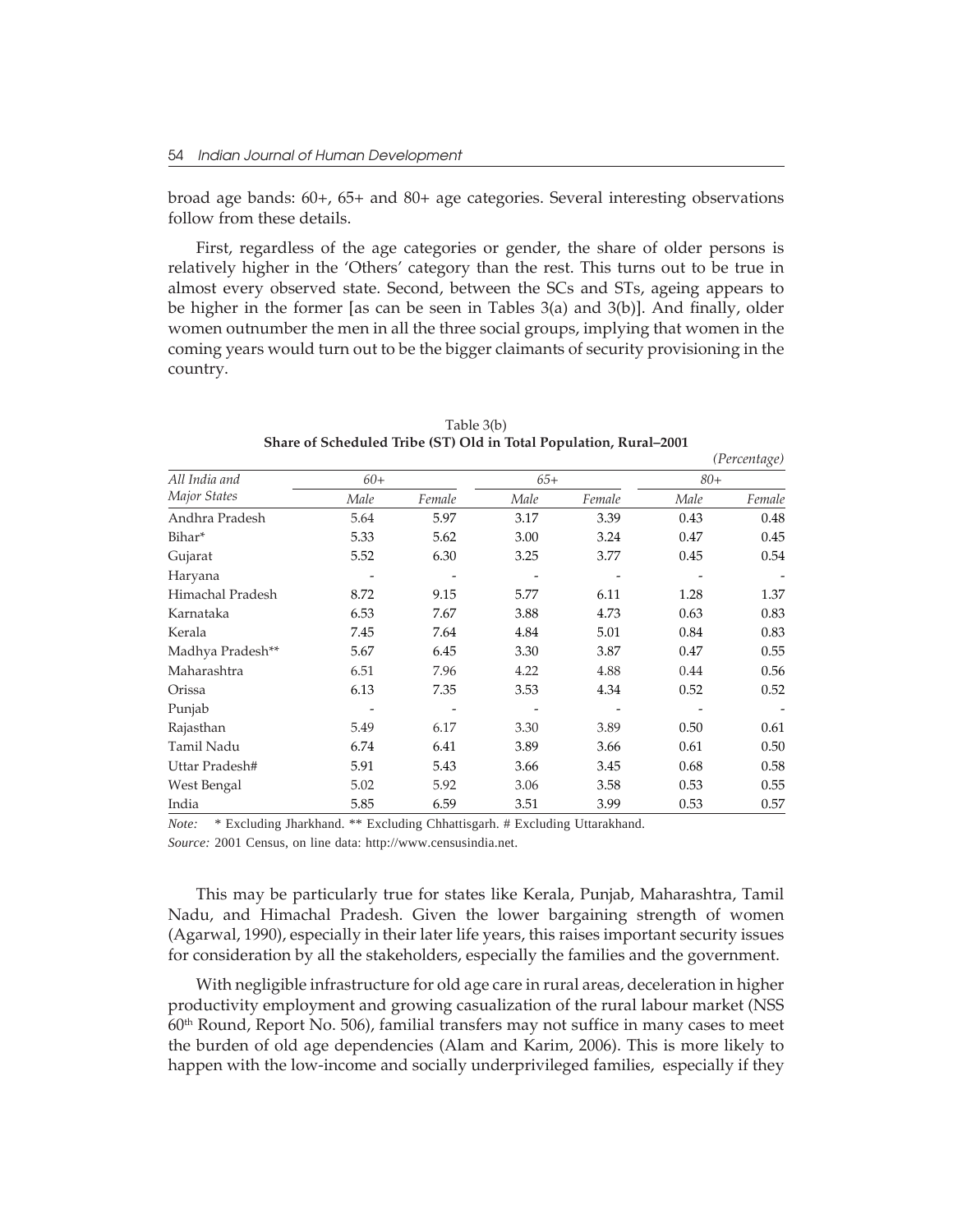|                  |       |        |       |        |       | (Percentage) |  |
|------------------|-------|--------|-------|--------|-------|--------------|--|
| All India and    | $60+$ |        | $65+$ |        | $80+$ |              |  |
| Major States     | Male  | Female | Male  | Female | Male  | Female       |  |
| Andhra Pradesh   | 8.09  | 9.10   | 4.88  | 5.52   | 0.65  | 0.85         |  |
| Bihar*           | 7.04  | 6.70   | 4.37  | 4.16   | 0.88  | 0.76         |  |
| Gujarat          | 6.92  | 8.65   | 4.32  | 5.62   | 0.67  | 1.07         |  |
| Haryana          | 7.80  | 8.73   | 3.04  | 2.75   | 1.07  | 1.03         |  |
| Himachal Pradesh | 9.39  | 9.96   | 6.44  | 6.89   | 0.57  | 0.40         |  |
| Karnataka        | 8.01  | 9.21   | 5.04  | 5.97   | 0.99  | 1.25         |  |
| Kerala           | 9.89  | 11.49  | 6.76  | 8.12   | 0.97  | 1.37         |  |
| Madhya Pradesh** | 7.51  | 8.32   | 4.82  | 5.39   | 0.79  | 0.88         |  |
| Maharashtra      | 9.68  | 11.80  | 6.99  | 7.89   | 0.92  | 1.19         |  |
| Orissa           | 9.33  | 9.41   | 6.14  | 6.11   | 0.92  | 0.81         |  |
| Punjab           | 10.22 | 11.09  | 7.35  | 7.64   | 1.74  | 1.63         |  |
| Rajasthan        | 6.89  | 7.98   | 4.36  | 5.25   | 0.63  | 0.92         |  |
| Tamil Nadu       | 9.85  | 9.98   | 6.25  | 6.26   | 0.37  | 0.45         |  |
| Uttar Pradesh#   | 7.61  | 7.30   | 4.85  | 4.61   | 1.00  | 0.86         |  |
| West Bengal      | 6.38  | 7.26   | 4.20  | 4.78   | 0.73  | 0.84         |  |
| India            | 7.81  | 8.43   | 5.07  | 5.44   | 1.01  | 1.08         |  |

## Table 3(c) **Share of Non Scheduled Caste (SC), Scheduled Tribal (ST) in India and Major States, Rural-2001**

*Note:* \* Excluding Jharkhand. \*\* Excluding Chhattisgarh. # Excluding Uttarakhand. *Source:* 2001 Census, online data: http://www.censusindia.net.

|                  |                    |       |           |                    |           |       |           | (Percentage) |
|------------------|--------------------|-------|-----------|--------------------|-----------|-------|-----------|--------------|
|                  | Total (All Groups) |       |           | Non-SC/ST (Others) |           |       | <b>ST</b> |              |
|                  | Young+Old          | Old   | Young+Old | Old                | Young+Old | Old   | Young+Old | Old          |
| Andhra Pradesh   | 69.38              | 13.80 | 67.01     | 14.35              | 73.47     | 12.87 | 82.46     | 10.61        |
| Bihar*           | 97.42              | 13.22 | 96.52     | 13.51              | 102.44    | 11.87 | 91.87     | 10.51        |
| Gujarat          | 72.32              | 12.60 | 70.98     | 13.27              | 72.51     | 12.19 | 76.83     | 10.46        |
| Haryana          | 69.34              | 14.55 | 81.03     | 14.90              | 89.26     | 13.19 |           |              |
| Himachal Pradesh | 82.73              | 15.80 | 67.68     | 16.22              | 73.40     | 14.67 | 73.09     | 15.52        |
| Karnataka        | 70.76              | 14.16 | 67.85     | 14.44              | 79.59     | 13.64 | 78.45     | 12.67        |
| Kerala           | 58.84              | 16.72 | 59.64     | 17.10              | 52.98     | 14.42 | 56.12     | 11.79        |
| Madhya Pradesh** | 90.89              | 14.08 | 85.90     | 14.68              | 96.68     | 14.88 | 99.51     | 12.12        |
| Maharashtra      | 79.58              | 18.41 | 77.72     | 19.04              | 84.02     | 19.78 | 86.91     | 13.52        |
| Orissa           | 73.93              | 14.95 | 70.01     | 15.93              | 77.71     | 15.28 | 81.12     | 12.24        |
| Punjab           | 72.92              | 17.04 | 69.09     | 17.97              | 81.24     | 15.04 |           |              |
| Rajasthan        | 94.42              | 13.65 | 91.93     | 14.24              | 100.24    | 13.09 | 98.87     | 11.70        |
| Tamil Nadu       | 59.78              | 14.81 | 58.91     | 15.76              | 62.23     | 12.06 | 64.80     | 10.90        |
| Uttar Pradesh#   | 98.21              | 14.55 | 96.99     | 14.70              | 102.29    | 14.09 | 100.94    | 11.44        |
| West Bengal      | 74.70              | 11.54 | 74.72     | 11.90              | 74.30     | 11.15 | 75.97     | 9.64         |
| India            | 81.87              | 14.11 |           | 80.34 14.62        | 86.09     | 13.47 | 85.51     | 11.56        |

## Table 3(d) **Dependency Burden on 15-59 Year-old Population by Social Groups: 2001 Number of 0-14 and 60+ per 100 Persons in 15-59 Age Group: Rural**

*Note:* \* Excluding Jharkhand, \*\* Excluding Chhattisgarh and # Excluding Uttrakhand.

*Source:* Calculated on the basis of the 2001 Census figures, online data: http://www.censusindia.net.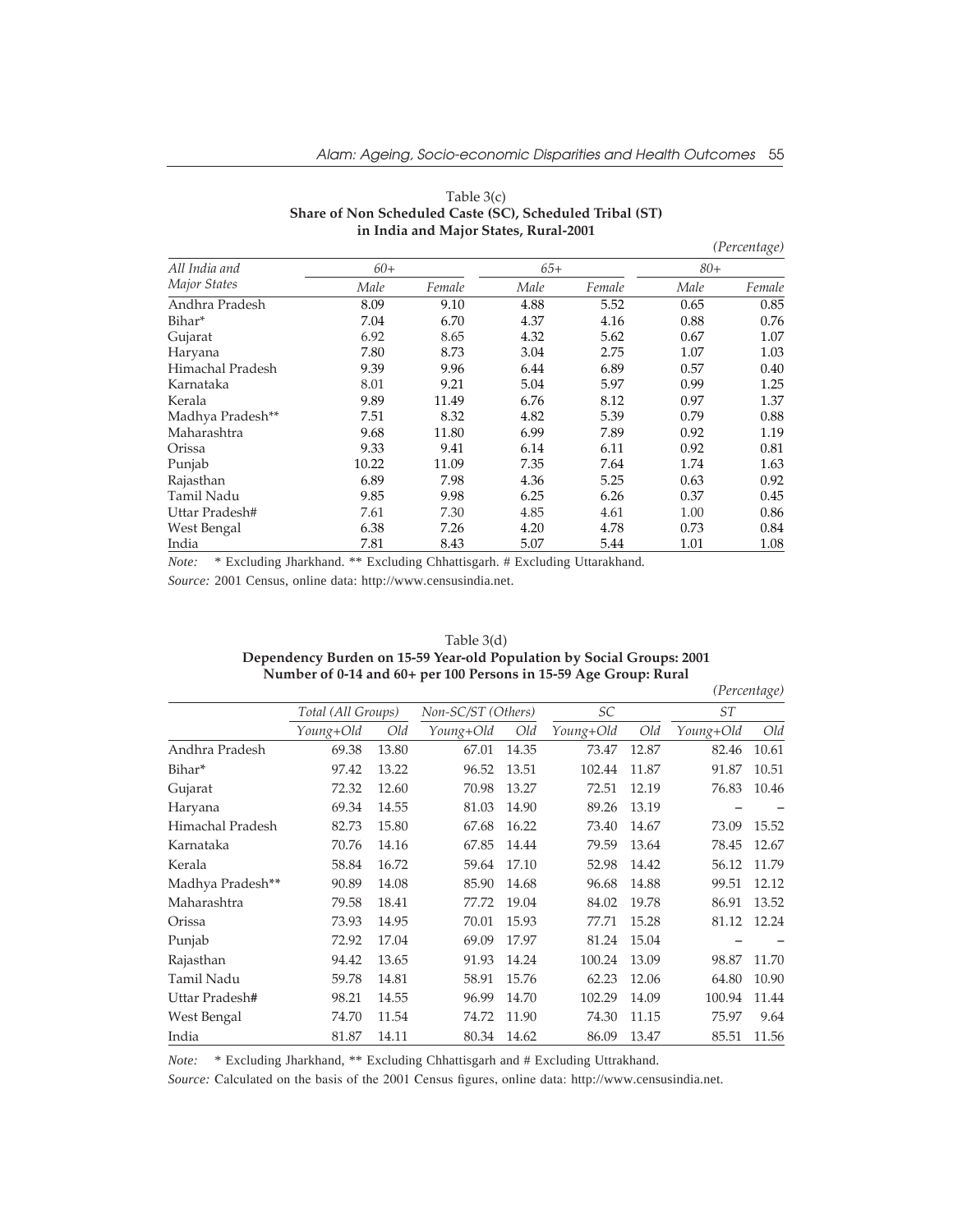also have to endure the young age dependencies. Cross-classification of the total (that is, combined 0-14 and 60+ age categories) and old age (60+ category) dependencies in Table 3(d) by three social groups lends some credence to these arguments. This table clearly suggests a high support burden on members of the working age group. It further indicates that the backward social groups like the SCs and STs are burdened considerably more if judged on the basis of their total dependencies. Others, likely to be socially more advanced, however, exceed the SC/ST groups in terms of old age dependencies.

## **Old Age Poverty: Some Tentative Inferences**

At the conceptual level, poverty is often defined as a socially perceived deprivation with respect to the basic minimum human needs. Economists have often perceived the issue of basic minimum human needs as the normative threshold level of goods and services that should be guaranteed to each individual. It may, therefore, be inferred that those who fail to achieve this normative threshold level are deprived, and hence, remain poor. But this whole concept may not remain entirely convincing if judged by

|                      |        |                |                                                    |                                         |                | $\mu$ uuun $\mu$ upees) |  |
|----------------------|--------|----------------|----------------------------------------------------|-----------------------------------------|----------------|-------------------------|--|
| All India and States |        |                | MPCE: 52 <sup>nd</sup> Round (July 1995-June 1996) | $M PCE: 60th Round (January-June 2004)$ |                |                         |  |
|                      |        | MPCE (Nominal) | CPI (AL)                                           |                                         | MPCE (Nominal) | CPI (AL)                |  |
|                      | Rs.    | CV             | Adjusted MPCE                                      | Rs.                                     | CV             | Adjusted MPCE           |  |
|                      |        |                | $(1986 - 87 = 100)$                                |                                         |                | $(1986 - 87 = 100)$     |  |
| Andhra Pradesh       | 325.24 | 56.73          | 134.98                                             | 522.82                                  | 53.32          | 153.39                  |  |
| Bihar                | 284.19 | 40.44          | 117.94                                             | 443.02                                  | 49.05          | 129.98                  |  |
| Gujarat              | 411.43 | 54.88          | 170.75                                             | 663.26                                  | 49.78          | 194.60                  |  |
| Haryana              | 458.70 | 51.01          | 190.37                                             | 715.24                                  | 50.15          | 209.85                  |  |
| Himachal Pradesh     | 429.55 | 51.31          | 178.27                                             | 697.88                                  | 52.73          | 204.75                  |  |
| Karnataka            | 331.74 | 53.31          | 137.68                                             | 777.54                                  | 84.37          | 228.13                  |  |
| Kerala               | 459.07 | 69.14          | 190.52                                             | 507.63                                  | 47.13          | 148.94                  |  |
| Madhya Pradesh       | 316.88 | 46.84          | 131.51                                             | 525.15                                  | 45.34          | 154.08                  |  |
| Maharashtra          | 344.67 | 49.86          | 143.04                                             | 440.07                                  | 92.20          | 129.11                  |  |
| Orissa               | 281.56 | 47.00          | 116.85                                             | 370.40                                  | 52.54          | 108.67                  |  |
| Punjab               | 549.47 | 49.16          | 228.04                                             | 891.17                                  | 66.48          | 261.46                  |  |
| Rajasthan            | 378.32 | 37.01          | 157.01                                             | 572.44                                  | 67.38          | 167.95                  |  |
| Tamil Nadu           | 344.79 | 48.30          | 143.09                                             | 587.42                                  | 59.92          | 172.35                  |  |
| Uttar Pradesh        | 329.54 | 53.54          | 136.76                                             | 535.14                                  | 94.89          | 157.01                  |  |
| West Bengal          | 337.02 | 46.29          | 139.87                                             | 523.07                                  | 55.02          | 153.47                  |  |
| India                | 358.88 | 55.04          | 148.94                                             | 560.11                                  | 73.98          | 164.33                  |  |

Table 4(a) **Per Capita Monthly Consumption Expenditure (MPCE) of Rural Households with 60+ Co-residents: All Social Groups**

*(Indian Rupees)*

*Notes:* CPI (AL) refers to the consumer price index for agricultural workers and has been obtained from Economic Survey, 2003-04 and 2004-05. Bihar, Madhya Pradesh and Uttar Pradesh are inclusive of Jharkhand, Chhattisgarh and Uttarakhand, respectively, and are, therefore, comparable over both the points of time.

*Source:* NSS 52<sup>nd</sup> (July 1995–June 1996) and 60<sup>th</sup> Rounds (January–June 2004).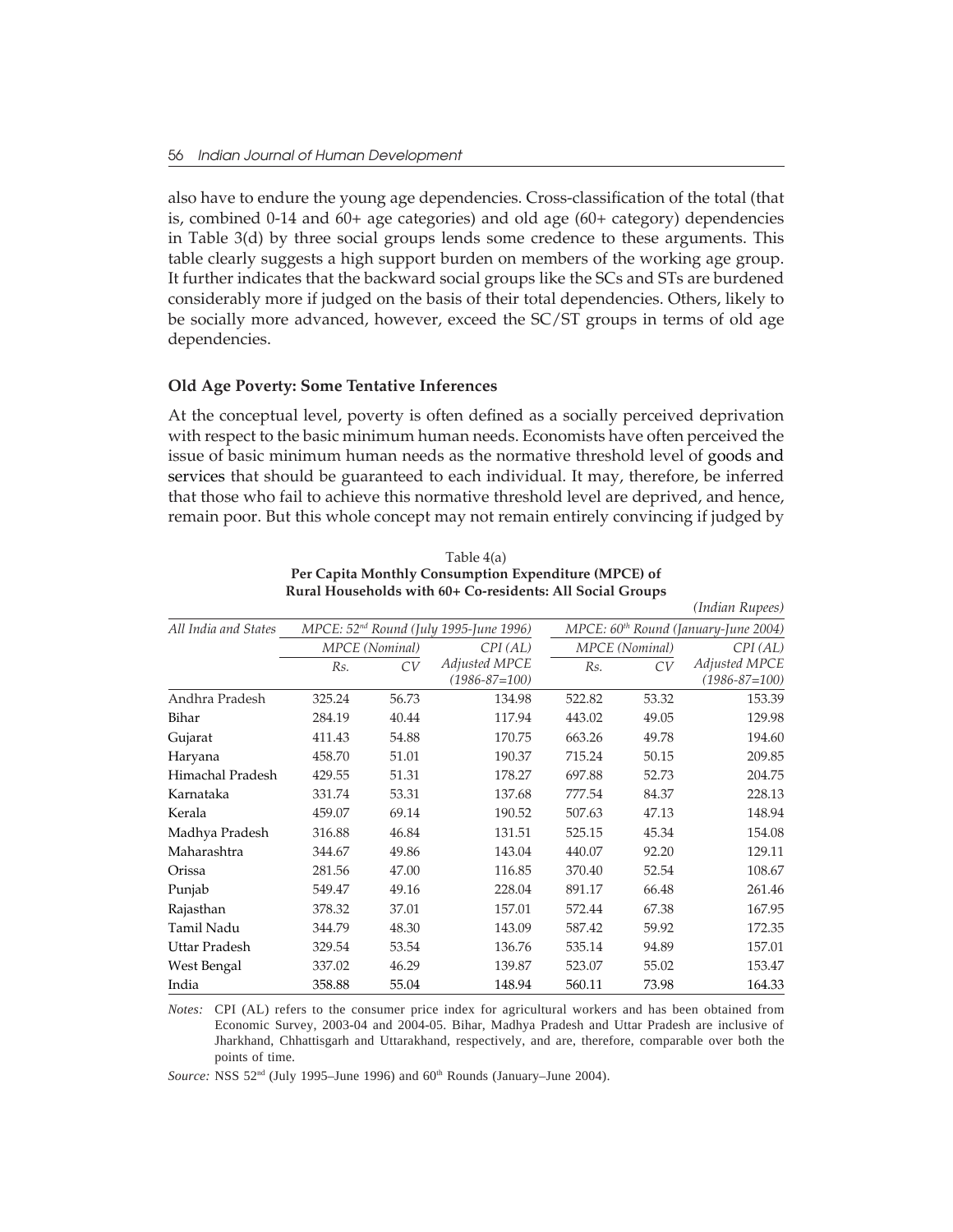taking into consideration some important basic differences among individuals. For example, it may be possible that age differentials would change the basic minimum requirements of people—the basic needs of the young may largely differ from those of the old. This tends to raise a significant question: can old age poverty really be judged on the basis of the generalized calorific norms? Unfortunately, the ongoing poverty debate in India rages far from these considerations and solely relies on a predetermined level of basic minimum food requirements, applied universally across all ages. Any estimation of the age-specific poverty level is, therefore, ruled out. As a compromise, we computed for the study the per capita monthly consumption expenditure (PCMCE) of households with elderly co-residents for the years 1995-96 and 2004.<sup>6</sup> Being a commonly used measure of poverty, the PCMCE is likely to give us an idea about the economic environment faced by the rural aged across most major states. These computations are also made for different social groups to derive differentials in their consumption levels, both spatially and over two points of time. Further, to make overtime comparisons possible, we have adjusted the PCMCE by using the consumer price index for agricultural labour (CPI-AL), using 1986-87 as the base (Economic Surveys, 2003-04 and 2004-05, Table 5.3).

Table 4(a) presents both the real and the nominal per capita consumption expenditures of rural households over two NSS rounds—that is, July 1995-June 1996, and January-June 2006.7 Besides exhibiting considerable disparities in the consumption level, this table also underlines three other significant observations. One, if consumption may be treated as a close proxy for income, the one-dollar poverty norm, accepted internationally, appears to be still a distant dream for many of the rural households with the co-residing old. This is clearly highlighted by all the fifteen states under consideration, but more strikingly in the case of Orissa, Uttar Pradesh, Maharashtra, West Bengal, and Bihar. In most of these states, the daily consumption expenditure of a large number of individuals is below the half-a-dollar mark (see Table 4a).

The second observation, as noted, relates to intra-state variations in the nominal per capita consumption expenditure. It may be noticed that in most cases, the coefficients of variation are considerably large, implying very high variations in the consumption expenditure of households in most of the states under reference. It also implies that the older persons are living in diverse economic situations, and the low-consumption households may not even be able to meet many of their basic requirements. Yet another observation in this context may be the rise in consumption disparities between the years 1995-96 and 2004. The coefficients of variation have grown much larger over time—particularly in Maharashtra, Karnataka, Punjab, Rajasthan, Uttar Pradesh, and West Bengal. A similar trend may be noticed at the all-India level as well. This only strengthens the argument that the current economic regime is leading India to face growing inequalities in consumption.

The third observation stems from price-adjusted consumption levels. While there has been some increase in the households' real consumption expenditure in most of the states under study, there are three contrasting states wherein it has declined over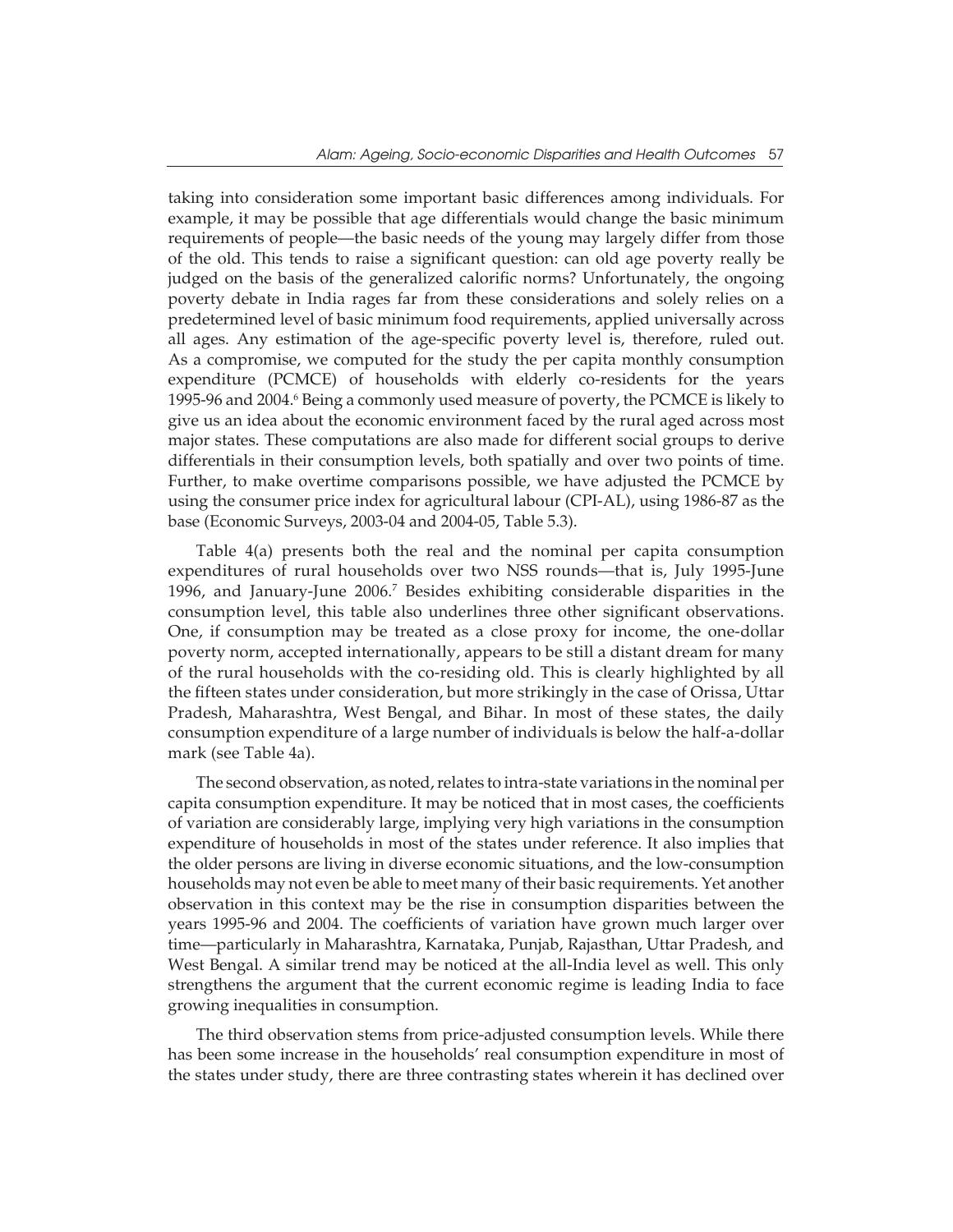time—namely, Kerala, Maharashtra and Orissa. A maximum decline was registered in Kerala.

### **Changes in Average Consumption Level by Social Groups: 1995-96 and 2004**

The preceding results raise strong possibilities of major differentials in the levels of consumption expenditure by households drawn from different social groups. Likewise, some other questions may also be raised such as: how does the real per capita consumption expenditure of lower caste households compare over time? Or, what has happened to the ST households over these years? Similarly, between the SCs and STs, which one is doing better? What about the consumption inequalities of households separated by different social groups? In response to some of these questions, we tried to rework Table 4 (a) by three caste classifications. Table 4 (b) provides the PCMCE for the SC households followed by two more tables with similar details for the STs and the 'Others'.

Several interesting results follow from those tables. One is the fact that the real per capita consumption expenditure of SC households has grown marginally during the years 1995-96 and 2004 in most of the states barring Maharashtra, Madhya Pradesh and Orissa, with Maharashtra being at the top. The same has also been found to be

|                      |                |       |                                                    |                |                                         | $\mu$ uuun $\mu$ upees) |  |  |
|----------------------|----------------|-------|----------------------------------------------------|----------------|-----------------------------------------|-------------------------|--|--|
| All India and States |                |       | MPCE: 52 <sup>nd</sup> Round (July 1995-June 1996) |                | $MPECE: 60th Round (January-June 2004)$ |                         |  |  |
|                      | MPCE (Nominal) |       | CPI (AL)                                           | MPCE (Nominal) |                                         | CPI (AL)                |  |  |
|                      | Rs.            | CV    | Adjusted MPCE                                      | Rs.            | CV                                      | Adjusted MPCE           |  |  |
|                      |                |       | $(1986 - 87 = 100)$                                |                |                                         | $(1986 - 87 = 100)$     |  |  |
| Andhra Pradesh       | 265.37         | 39.34 | 110.13                                             | 461.31         | 44.96                                   | 135.34                  |  |  |
| Bihar                | 249.09         | 33.53 | 103.38                                             | 379.76         | 34.70                                   | 111.42                  |  |  |
| Gujarat              | 361.44         | 41.58 | 150.00                                             | 589.41         | 32.54                                   | 172.93                  |  |  |
| Haryana              | 356.78         | 35.08 | 148.07                                             | 602.94         | 39.23                                   | 176.90                  |  |  |
| Himachal Pradesh     | 382.94         | 42.95 | 158.93                                             | 590.04         | 46.94                                   | 173.11                  |  |  |
| Karnataka            | 263.80         | 40.08 | 109.48                                             | 445.75         | 40.40                                   | 130.78                  |  |  |
| Kerala               | 365.18         | 77.13 | 151.56                                             | 561.76         | 47.56                                   | 164.82                  |  |  |
| Madhya Pradesh       | 309.63         | 36.75 | 128.50                                             | 425.55         | 57.76                                   | 124.85                  |  |  |
| Maharashtra          | 327.33         | 41.90 | 135.85                                             | 431.94         | 40.64                                   | 126.73                  |  |  |
| Orissa               | 242.58         | 32.36 | 100.67                                             | 338.92         | 35.28                                   | 99.44                   |  |  |
| Punjab               | 462.67         | 52.51 | 192.02                                             | 683.55         | 45.94                                   | 200.55                  |  |  |
| Rajasthan            | 359.83         | 40.56 | 149.33                                             | 517.55         | 41.27                                   | 151.85                  |  |  |
| Tamil Nadu           | 294.91         | 38.17 | 122.39                                             | 501.44         | 36.90                                   | 147.12                  |  |  |
| Uttar Pradesh        | 280.11         | 43.72 | 116.25                                             | 456.73         | 43.37                                   | 134.00                  |  |  |
| West Bengal          | 290.42         | 37.87 | 120.53                                             | 478.40         | 43.89                                   | 140.36                  |  |  |
| India                | 312.75         | 48.66 | 129.80                                             | 484.25         | 46.75                                   | 142.08                  |  |  |

Table 4(b) **Per Capita Monthly Consumption Expenditure (MPCE) of Rural Households with 60+ Co-residents: Scheduled Castes**

*(Indian Rupees)*

*Note:* As in Table 4(a).

*Source:* NSS 52nd Round (July 1995–June 1996) and 60th Round (January–June 2004), Household Data.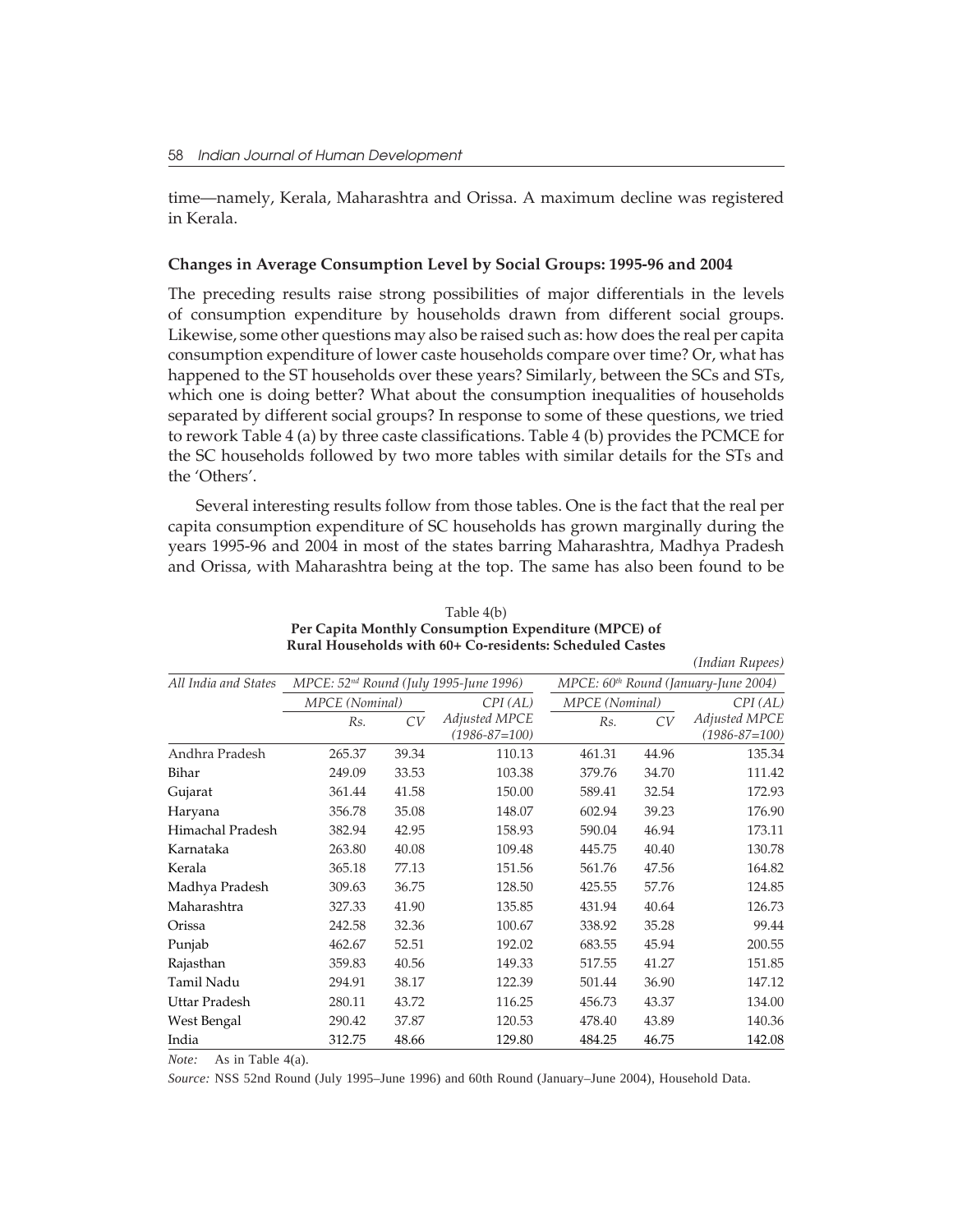*(Indian Rupees)*

|                  |                |       |                                        |                |       | $\mu$                                |
|------------------|----------------|-------|----------------------------------------|----------------|-------|--------------------------------------|
| All India and    |                |       | MPCE: 52nd Round (July 1995-June 1996) |                |       | MPCE: 60th Round (January-June 2004) |
| <i>States</i>    | MPCE (Nominal) |       | CPI(AL)                                | MPCE (Nominal) |       | CPI(AL)                              |
|                  | Rs.            | CV    | Adjusted MPCE                          | Rs.            | CV    | Adjusted MPCE                        |
|                  |                |       | $(1986 - 87 = 100)$                    |                |       | $(1986 - 87 = 100)$                  |
| Andhra Pradesh   | 267.87         | 37.31 | 111.17                                 | 502.78         | 69.00 | 147.51                               |
| Bihar            | 228.92         | 36.69 | 95.01                                  | 403.35         | 35.82 | 118.34                               |
| Gujarat          | 336.60         | 62.26 | 139.70                                 | 492.16         | 44.34 | 144.40                               |
| Haryana          |                |       |                                        |                |       |                                      |
| Himachal Pradesh | 490.85         | 37.03 | 203.71                                 | 789.42         | 64.58 | 231.61                               |
| Karnataka        | 259.86         | 41.31 | 107.84                                 | 390.51         | 34.46 | 114.57                               |
| Kerala           | 389.59         | 53.20 | 161.69                                 | 663.24         | 73.33 | 194.59                               |
| Madhya Pr.       | 259.88         | 35.63 | 107.85                                 | 374.17         | 46.34 | 109.78                               |
| Maharashtra      | 284.53         | 44.02 | 118.08                                 | 457.23         | 41.84 | 134.15                               |
| Orissa           | 216.40         | 30.76 | 89.81                                  | 277.83         | 39.84 | 81.51                                |
| Punjab           |                |       |                                        |                |       |                                      |
| Rajasthan        | 307.68         | 31.91 | 127.69                                 | 471.21         | 37.82 | 138.25                               |
| Tamil Nadu       | 248.39         | 43.84 | 103.09                                 | 374.43         | 45.71 | 109.86                               |
| Uttar Pradesh    | 288.19         | 38.13 | 119.61                                 | 592.54         | 96.06 | 173.85                               |
| West Bengal      | 252.92         | 35.77 | 104.97                                 | 413.08         | 42.36 | 121.19                               |
| India            | 314.75         | 52.18 | 130.63                                 | 505.84         | 92.30 | 148.41                               |

### Table 4(c) **Per Capita Monthly Consumption Expenditure (MPCE) of Rural Households with 60+ Co-residents: Scheduled Tribes**

*Note:* As in Table 4(a).

No ST respondent was reported in Haryana and Punjab.

Source: NSS 52<sup>nd</sup> Round (July 1995-June 1996), and 60<sup>th</sup> Round (January-June 2004), Household Data.

true for the tribal households in Orissa, and for the 'Others' category in both Orissa and Madhya Pradesh.

Regarding variations in the per capita household consumption expenditure within states or at the all-India level, we notice that this phenomenon remains stronger for the tribal households followed by the 'Others'. It has also been seen to grow over time. In the case of tribal households, for example, the all-India coefficient of variation has risen from 52.2 in 1995-96 to 92.3 in 2004, implying growing consumption inequalities among them over these years. It, however, presents a mixed situation at the state level. States like Haryana, Gujarat, Maharashtra and Karnataka, for instance, have shown over time a decline in their CVs, while the reverse has happened with the rest (Table 4-c).

Comparing the three social groups under reference, we notice that the 'Others' have outperformed their SC and ST counterparts with varyingly higher PCMCE in almost every state. Also, this is true over both the years. The only exception is the state of Himachal Pradesh where the STs had an edge. And yet, none of these groups has, on an average, been able to reach the one dollar-a-day benchmark.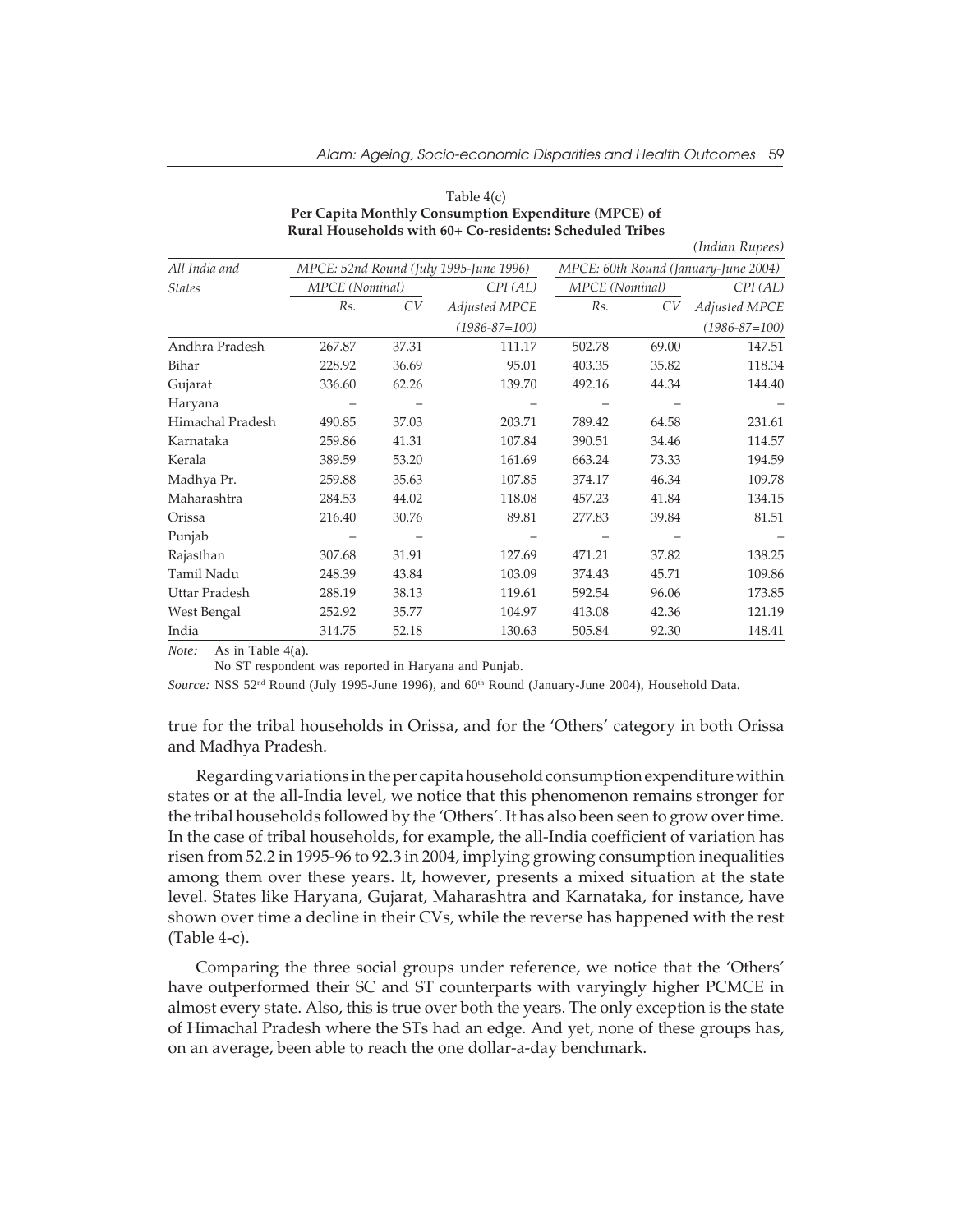## 60 Indian Journal of Human Development

|                  |                       |       |                                        |                       |        | $\mu$                             |
|------------------|-----------------------|-------|----------------------------------------|-----------------------|--------|-----------------------------------|
| All India and    |                       |       | MPCE: 52nd Round (July 1995-June 1996) |                       |        | MPCE: 60th Round (Jan.-June 2004) |
| <b>States</b>    | <b>MPCE</b> (Nominal) |       | CPI (AL)                               | <b>MPCE</b> (Nominal) |        | CPI (AL)                          |
|                  | Rs.                   | CV    | Adjusted MPCE                          | Rs.                   | CV     | Adjusted MPCE                     |
|                  |                       |       | $(1986 - 87 = 100)$                    |                       |        | $(1986 - 87 = 100)$               |
| Andhra Pradesh.  | 348.30                | 58.35 | 144.55                                 | 543.18                | 53.00  | 159.37                            |
| Bihar            | 297.77                | 40.36 | 123.58                                 | 461.03                | 50.93  | 135.26                            |
| Gujarat          | 439.84                | 53.23 | 182.54                                 | 721.68                | 49.01  | 211.74                            |
| Haryana          | 499.12                | 50.89 | 207.14                                 | 751.04                | 51.01  | 220.35                            |
| Himachal Pradesh | 442.00                | 53.03 | 183.44                                 | 729.82                | 51.54  | 214.13                            |
| Karnataka        | 354.14                | 53.35 | 146.98                                 | 532.52                | 47.39  | 156.24                            |
| Kerala           | 469.90                | 68.16 | 195.02                                 | 805.14                | 85.15  | 236.22                            |
| Madhya Pradesh   | 346.81                | 49.12 | 143.93                                 | 470.12                | 104.35 | 137.93                            |
| Maharashtra      | 359.72                | 50.90 | 149.29                                 | 549.04                | 44.96  | 161.08                            |
| Orissa           | 313.88                | 47.23 | 130.27                                 | 411.48                | 53.49  | 120.73                            |
| Punjab           | 587.43                | 46.44 | 243.79                                 | 996.23                | 67.08  | 292.29                            |
| Rajasthan        | 396.86                | 35.64 | 164.70                                 | 604.48                | 72.73  | 177.35                            |
| Tamil Nadu       | 360.87                | 48.87 | 149.76                                 | 620.70                | 62.46  | 182.11                            |
| Uttar Pradesh    | 343.87                | 54.42 | 142.71                                 | 555.05                | 100.67 | 162.85                            |
| West Bengal      | 368.24                | 46.45 | 152.83                                 | 550.56                | 57.61  | 161.53                            |
| India            | 377.62                | 55.40 | 156.72                                 | 587.76                | 74.37  | 172.45                            |

#### Table 4(d) **Per Capita Monthly Consumption Expenditure (MPCE) of Rural Households with 60+ Co-residents: Others**

*(Indian Rupees)*

*Notes:* As in Table 4 (a).

*Source:* NSS 52nd Round (July 1995–June 1996), and 60th Round (January–June 2004), Household Data.

As a whole, these results clearly reveal the pathetic condition of a large number of rural households including their elderly co-residents with highly inadequate resources at their disposal to meet their day-to-day consumption requirements. The inadequacy of financial resources may also raise several questions about the quality of their living conditions and the extent to which many of them would really be able to share the benefits emanating from the current economic regime in the country. Will these people be able to either create a sustainable society for themselves or contribute towards the creation of such a society for the next generation? These are some of the questions that remain unanswered here.

## **HEALTH CONDITIONS OF THE RURAL OLD**

The paltry sum of money available to average rural households in most states for their consumption requirements speaks volumes. Another dimension of this entire issue relates to the recent decline in the utilization of public health services, often due to quality considerations. Some of the recent studies on health clearly suggest growing out-of-pocket expenses by households, forcing many of them to face indebtedness and penury (National Macroeconomic and Health Commission Report, 2005). Against this backdrop, it may be of some use to evaluate the health conditions of older persons in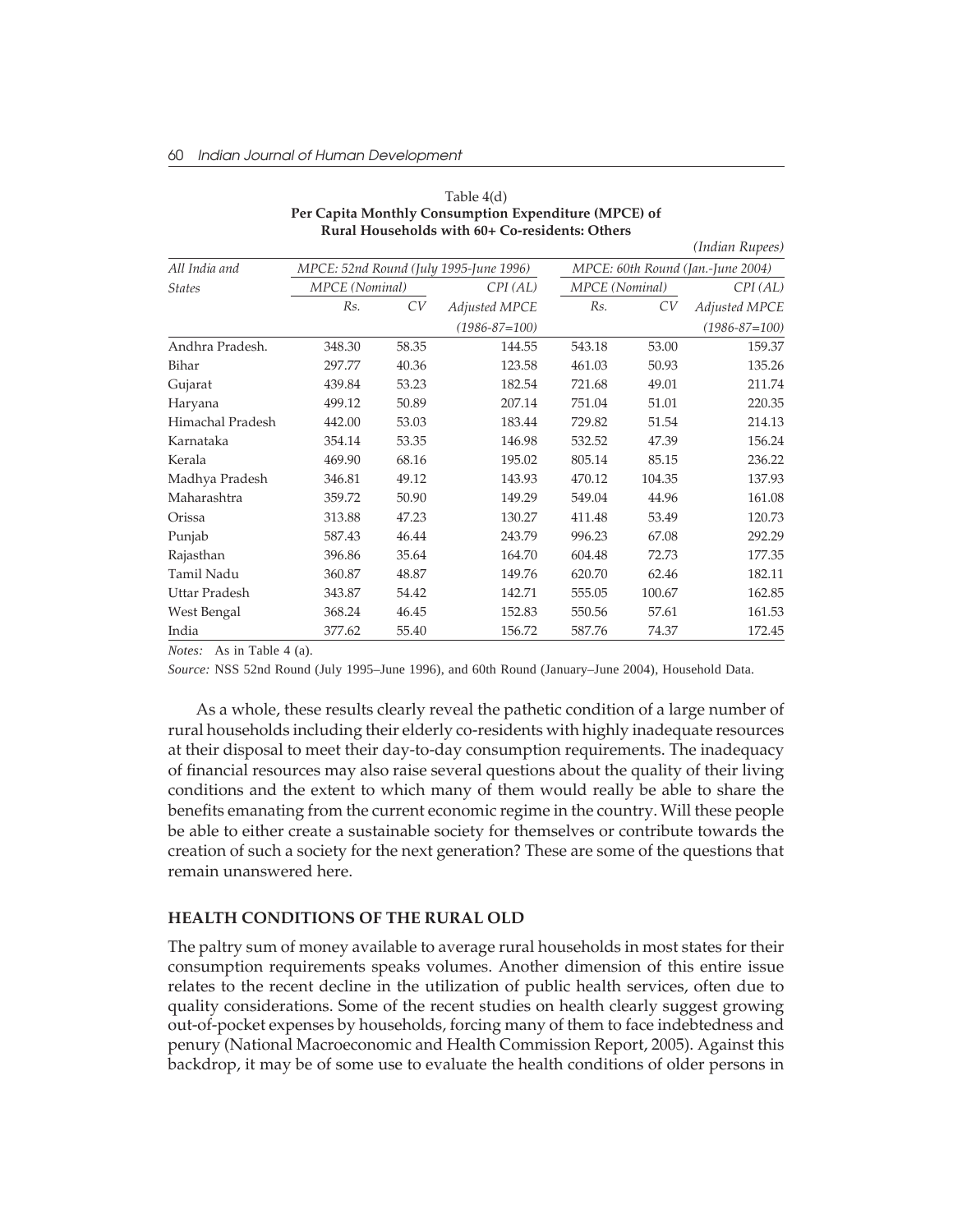15 major states under consideration. Two exercises are reported below, each using the NSS 60th Round for rural households.<sup>8</sup> One relates to the self-assessed health conditions of the older men and women. And the second provides a bivariate distribution of persons who have suffered single and multiple diseases. As noted, both are by states and account for differences between households of different social groups, gender and two broad age categories, that is, the 60-74 and 75+ age categories.<sup>9</sup> At least three policy inferences may be drawn from these exercises. The first indicates a case for streamlining the rural healthcare facilities, especially in areas where old age morbidity is higher with higher percentages of the morbid old. The second inference may seek to initiate measures for geriatric support provisioning in the country. With large percentages of the ailing sick and physically disabled aged, there would be a risk of growing unmet dependencies in the activities of daily living (ADL). A third inference may serve as a pointer to the fact that the issue of old age health cannot be tackled without a focus on the later life as a major public health issue.

## **Current and Relative Health Conditions: Self-assessments by the Rural Aged**

Respondents were asked two questions to make assessments about their 'current (that is, at the time of the survey)' and 'relative (that is, as compared to the last year)' health conditions. These are: (i) rate your current health status by opting any one from *'very good', 'good'*, and *'bad'*, and (ii) as compared to the last year, do you consider your current health status as *'much better'*, *'nearly the same',* or *'worse'*?10 The last option in both the questions indicated the poorest health condition.

|                  | NSS 60th Round    |                   |      |               |  |  |  |  |  |  |  |
|------------------|-------------------|-------------------|------|---------------|--|--|--|--|--|--|--|
| Major States and |                   | Social Groups (%) |      |               |  |  |  |  |  |  |  |
| All India        | All Social Groups | ST                | SС   | <i>Others</i> |  |  |  |  |  |  |  |
| Andhra Pradesh   | 26.6              | 21.6              | 29.7 | 26.1          |  |  |  |  |  |  |  |
| Bihar            | 26.0              | 59.9              | 30.4 | 24.5          |  |  |  |  |  |  |  |
| Gujarat          | 13.2              | 17.1              | 18.1 | 11.5          |  |  |  |  |  |  |  |
| Haryana          | 18.4              |                   | 24.3 | 16.6          |  |  |  |  |  |  |  |
| Himachal Pradesh | 18.3              | 17.1              | 14.8 | 19.8          |  |  |  |  |  |  |  |
| Karnataka        | 19.4              | 18.4              | 24.3 | 18.5          |  |  |  |  |  |  |  |
| Kerala           | 40.0              | 17.2              | 45.9 | 39.6          |  |  |  |  |  |  |  |
| Madhya Pradesh   | 24.3              | 24.5              | 25.7 | 23.9          |  |  |  |  |  |  |  |
| Maharashtra      | 18.2              | 17.7              | 23.9 | 17.2          |  |  |  |  |  |  |  |
| Orissa           | 30.5              | 24.9              | 33.1 | 31.8          |  |  |  |  |  |  |  |
| Punjab           | 19.1              |                   | 20.8 | 18.2          |  |  |  |  |  |  |  |
| Rajasthan        | 21.9              | 15.1              | 24.2 | 22.4          |  |  |  |  |  |  |  |
| Tamil Nadu       | 13.4              | 18.8              | 13.1 | 13.4          |  |  |  |  |  |  |  |
| Uttar Pradesh    | 26.5              | 4.8               | 26.3 | 26.7          |  |  |  |  |  |  |  |
| West Bengal      | 38.5              | 26.2              | 36.1 | 40.1          |  |  |  |  |  |  |  |
| India            | 24.4              | 19.8              | 26.8 | 24.3          |  |  |  |  |  |  |  |

## Table 5(a) **Rural Aged Reporting Poor Health Conditions**

Source: NSS 60<sup>th</sup> Round (Household Data).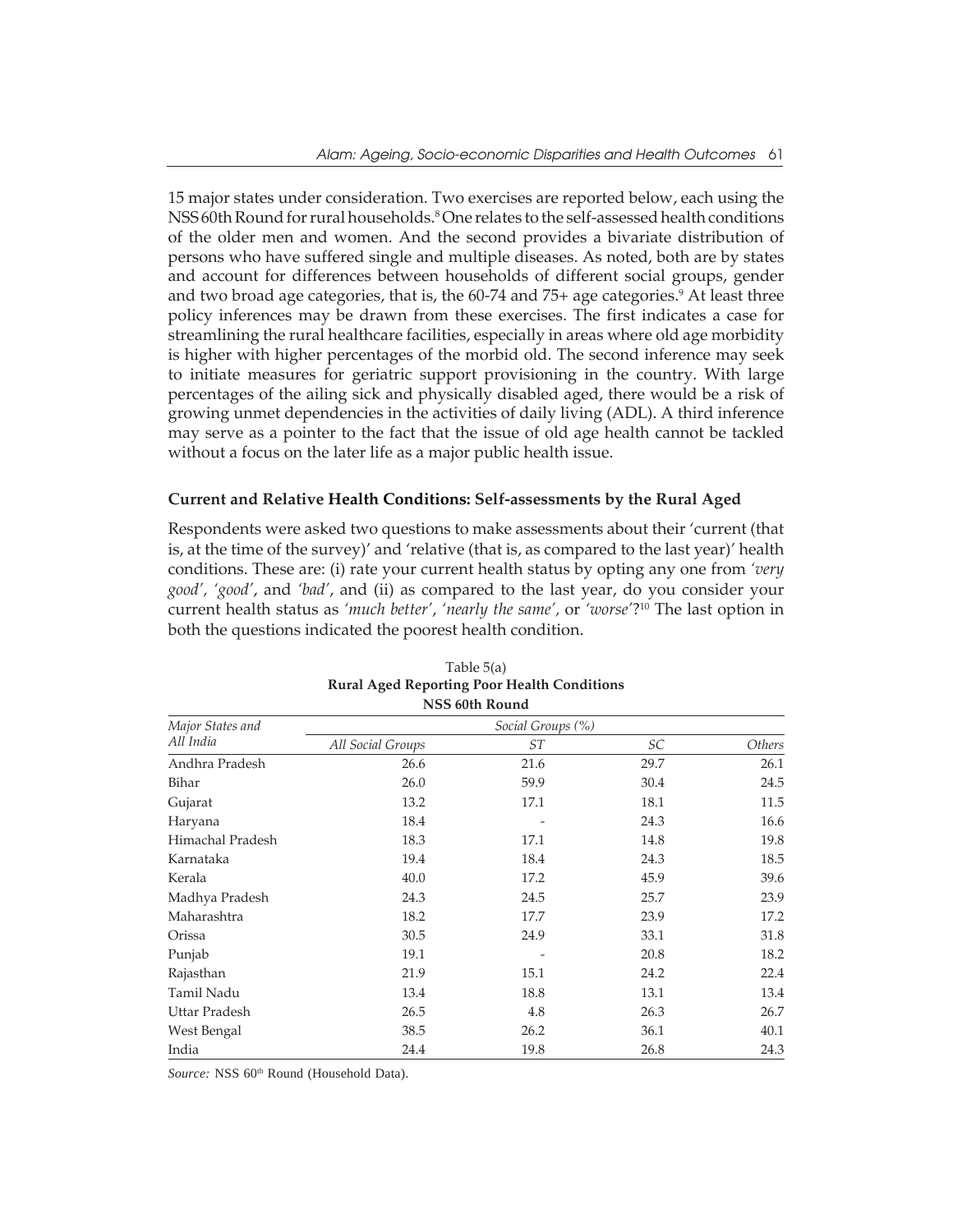Table 5(a) gives an idea about the reported health conditions of the older adults. This table clearly suggests that a large percentage of the rural old do not feel satisfied with their current health conditions. This percentage, though somewhat moderate at the all-India level (that is, over 24 per cent), reaches as high as 40 per cent in Kerala, 38.5 per cent in West Bengal, 30.5 per cent in Orissa, and around 26 per cent in Uttar Pradesh and Bihar. There also appear to be high variations both across the states and social groups. The SCs seem to be the worst sufferers in many states (Table 5a).

The age-sex break-up of the self-reportedly poor health conditions of the aged is given in Table 5(b). This table clearly exhibits a sizeable gender gap in the perceived health conditions of the elderly respondents. The table shows that more women consider themselves as frail or in poor health conditions than their male counterparts. Despite inter-state variations, this trend can be noticed for most of the states except Haryana where the reverse is true.

The problem increases further with the 'older old'. Table 5(b) reveals that more than half these people report themselves in poor health in this age group in the states of Kerala, Orissa, and West Bengal. At the national level, two out of every five older old people consider themselves to be health-deficient or not enjoying good health.

|                      |                                               | NSS 60th Kound |                    |       |  |  |  |
|----------------------|-----------------------------------------------|----------------|--------------------|-------|--|--|--|
| Major States and     | Responses by Gender and Age Distributions (%) |                |                    |       |  |  |  |
| All India            | Gender                                        |                | Age Groups (Years) |       |  |  |  |
|                      | Male                                          | Female         | $60 - 74$          | $75+$ |  |  |  |
| Andhra Pradesh       | 22.5                                          | 30.4           | 24.5               | 39.3  |  |  |  |
| Bihar                | 22.4                                          | 30.6           | 22.4               | 49.4  |  |  |  |
| Gujarat              | 11.0                                          | 15.4           | 12.1               | 19.3  |  |  |  |
| Haryana              | 18.7                                          | 18.2           | 15.4               | 28.9  |  |  |  |
| Himachal Pradesh     | 17.7                                          | 18.9           | 15.5               | 29.2  |  |  |  |
| Karnataka            | 17.5                                          | 21.4           | 18.6               | 25.3  |  |  |  |
| Kerala               | 39.1                                          | 40.8           | 34.4               | 54.6  |  |  |  |
| Madhya Pradesh       | 22.9                                          | 25.8           | 21.0               | 49.2  |  |  |  |
| Maharashtra          | 17.8                                          | 18.6           | 16.0               | 31.7  |  |  |  |
| Orissa               | 24.3                                          | 37.3           | 27.9               | 50.5  |  |  |  |
| Punjab               | 13.3                                          | 25.1           | 17.9               | 26.9  |  |  |  |
| Rajasthan            | 18.5                                          | 25.1           | 18.0               | 42.5  |  |  |  |
| Tamil Nadu           | 13.3                                          | 13.6           | 11.8               | 22.2  |  |  |  |
| <b>Uttar Pradesh</b> | 23.5                                          | 29.6           | 23.6               | 42.0  |  |  |  |
| West Bengal          | 34.8                                          | 42.2           | 35.3               | 55.7  |  |  |  |
| India                | 21.7                                          | 27.2           | 21.6               | 40.4  |  |  |  |

Table 5(b) **Age-Sex Distribution of Rural Aged Reporting Poor Health NICC 60th D** 

Source: NSS 60<sup>th</sup> Round, January-June 2004 (Household Data).

The relative health conditions of the elderly respondents—that is, health comparisons over two points of time—are shown in Table 6(a). Two notable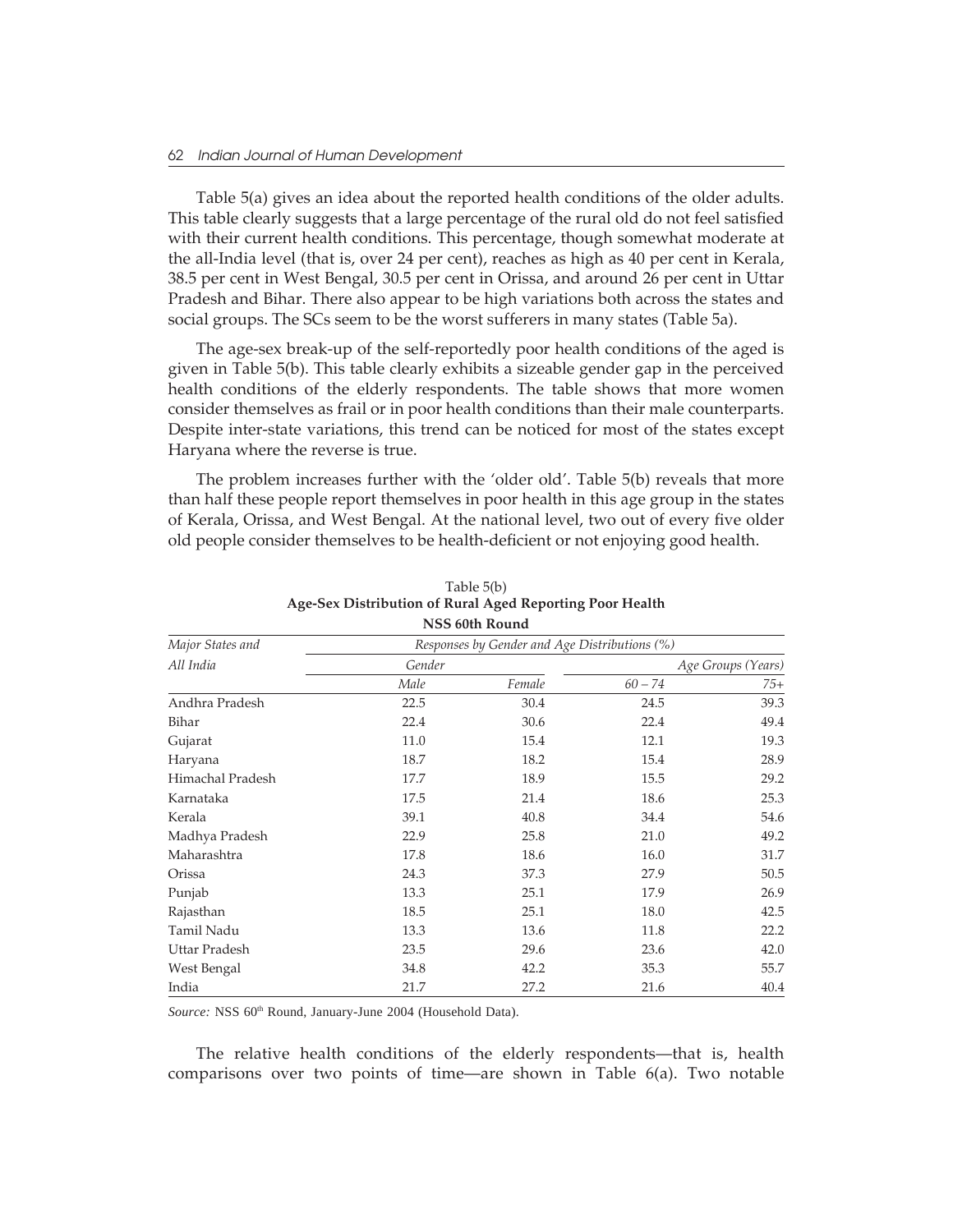observations follow from this table. One, the old members among the tribals are not as prone to declining health conditions as those from the other two social groups. This can particularly be noticed for states like Madhya Pradesh, Bihar, Karnataka, and Tamil Nadu. Two, the size of the elderly respondents suffering a deterioration in health conditions over the past one year is considerably large and, if this trend is allowed to persist, a significant proportion of this population may not only face senescence, but may as well fall below the physical threshold level necessary for functional competence. As most of the rural areas in the country do not have even the rudimentary infrastructure to provide necessary care for the functionally disabled, this can be an alarming situation in view of the growing number of households with co-residing olds.

| Major States and |                   | Social Groups (%) |      |               |
|------------------|-------------------|-------------------|------|---------------|
| All India        | All Social Groups | SТ                | SC   | <i>Others</i> |
| Andhra Pradesh   | 20.5              | 22.9              | 20.9 | 20.1          |
| Bihar            | 20.6              | 7.2               | 23.0 | 20.3          |
| Gujarat          | 12.9              | 12.6              | 16.6 | 12.3          |
| Haryana          | 27.7              |                   | 34.5 | 25.6          |
| Himachal Pradesh | 23.9              | 24.0              | 24.7 | 23.6          |
| Karnataka        | 16.3              | 11.0              | 27.7 | 14.5          |
| Kerala           | 31.2              | 47.8              | 28.0 | 31.4          |
| Madhya Pradesh   | 17.2              | 12.5              | 17.5 | 18.8          |
| Maharashtra      | 16.5              | 15.3              | 19.2 | 16.2          |
| Orissa           | 22.5              | 20.1              | 26.4 | 22.2          |
| Punjab           | 21.8              |                   | 26.4 | 19.3          |
| Rajasthan        | 18.1              | 15.1              | 14.5 | 19.7          |
| Tamil Nadu       | 11.0              | 14.3              | 11.7 | 10.7          |
| Uttar Pradesh    | 24.1              | 5.1               | 25.7 | 23.7          |
| West Bengal      | 36.7              | 34.3              | 33.5 | 38.1          |
| India            | 21.4              | 17.0              | 23.2 | 21.4          |

Table 6(a) **Rural Aged with Deterioration in Health Status: Major Social Groups NSS 60th Round**

Source: NSS 60<sup>th</sup> Round, January-June 2004 (Household Data).

Table 6 (b), which follows exactly the pattern used in Table 6(a), reinforces a number of earlier observations and shows that a worsening of the relative health conditions are reported more frequently by women than men, and also by people in the older old age category. In a policy perspective, it underpins the need for streamlining the rural healthcare infrastructure in states where more of the aged are facing failing health conditions. These states include Kerala, Orissa, Uttar Pradesh, West Bengal, Haryana and Bihar.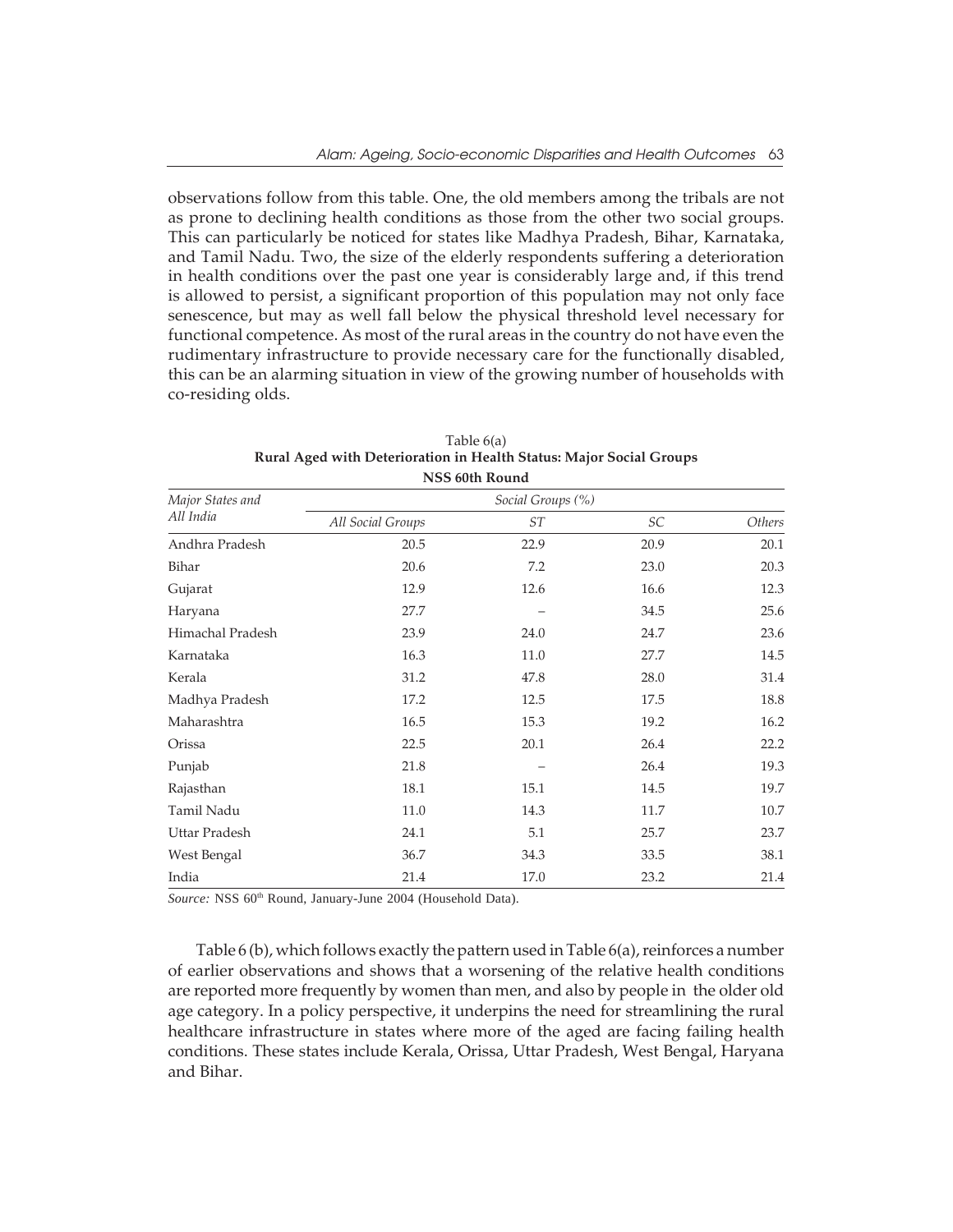## 64 Indian Journal of Human Development

| NSS buth Kound   |      |           |       |                |  |  |  |  |  |
|------------------|------|-----------|-------|----------------|--|--|--|--|--|
| Major States and |      | $Sex$ (%) |       | Age Groups (%) |  |  |  |  |  |
| All India        | Male | Female    | 60-74 | $75+$          |  |  |  |  |  |
| Andhra Pradesh   | 18.1 | 22.7      | 19.1  | 28.9           |  |  |  |  |  |
| Bihar            | 18.8 | 23.0      | 18.8  | 32.8           |  |  |  |  |  |
| Gujarat          | 12.5 | 13.2      | 11.8  | 18.7           |  |  |  |  |  |
| Haryana          | 26.8 | 28.6      | 22.9  | 44.4           |  |  |  |  |  |
| Himachal Pradesh | 24.4 | 23.5      | 23.2  | 26.9           |  |  |  |  |  |
| Karnataka        | 13.6 | 19.2      | 15.3  | 23.9           |  |  |  |  |  |
| Kerala           | 30.4 | 31.8      | 27.2  | 41.5           |  |  |  |  |  |
| Madhya Pradesh   | 16.2 | 18.3      | 15.8  | 28.2           |  |  |  |  |  |
| Maharashtra      | 14.9 | 18.1      | 14.9  | 26.4           |  |  |  |  |  |
| Orissa           | 20.7 | 24.5      | 21.3  | 31.4           |  |  |  |  |  |
| Punjab           | 17.3 | 26.4      | 20.4  | 31.1           |  |  |  |  |  |
| Rajasthan        | 15.3 | 20.7      | 13.4  | 42.8           |  |  |  |  |  |
| Tamil Nadu       | 11.3 | 10.7      | 10.0  | 16.3           |  |  |  |  |  |
| Uttar Pradesh    | 22.6 | 25.5      | 21.9  | 35.4           |  |  |  |  |  |
| West Bengal      | 32.3 | 41.1      | 35.7  | 42.4           |  |  |  |  |  |
| India            | 19.5 | 23.3      | 19.4  | 32.5           |  |  |  |  |  |

## Table 6(b) **Age–Sex Distribution of Rural Aged with Deteriorating Health NSS 60th R**

Source: NSS 60<sup>th</sup> Round, January–June 2004 (Household Data).

## **Distribution of the Aged by Single and Multiple Diseases/Disabilities**

The data on ailments and disabilities in the NSS 60th Round included the following:

- Cases of visual, hearing, speech, loco motor and mental losses or disabilities,
- <sup>l</sup>Physical damages of all types as a result of accidents or injuries such as cuts, wounds, haemorrhage, fractures and burns to any part of the body; and
- All forms of diseases ranging from cardiac, abnormal blood pressure, renal, respiratory, diabetes, impairments of eyes and ear, all forms of cancer, joint related diseases, etc.

Table 7(a) cross-classifies the aged into 'sick' and 'non-sick' categories in all the states under consideration. The sick are further distributed into 'single' and 'multiple' ailments in order to re-emphasize the earlier contention suggesting a need for the creation of the requisite healthcare services in rural areas, especially in states where health issues pertaining to old age are more pronounced.

As regards Table 7(a), it may be noticed that some of the results in this table do not conform to our expectations. This table, for example, reveals that the share of the aged from the high castes suffering from single or multiple diseases is markedly higher than those from the remaining two social groups. This result may be noticed in more than two-thirds of the observed states. The same is reflected at the all-India level as well—the morbid 'Others' at the all-India level turns out to be 39 per cent as against 36 per cent for the SCs, and merely 26 per cent for the STs.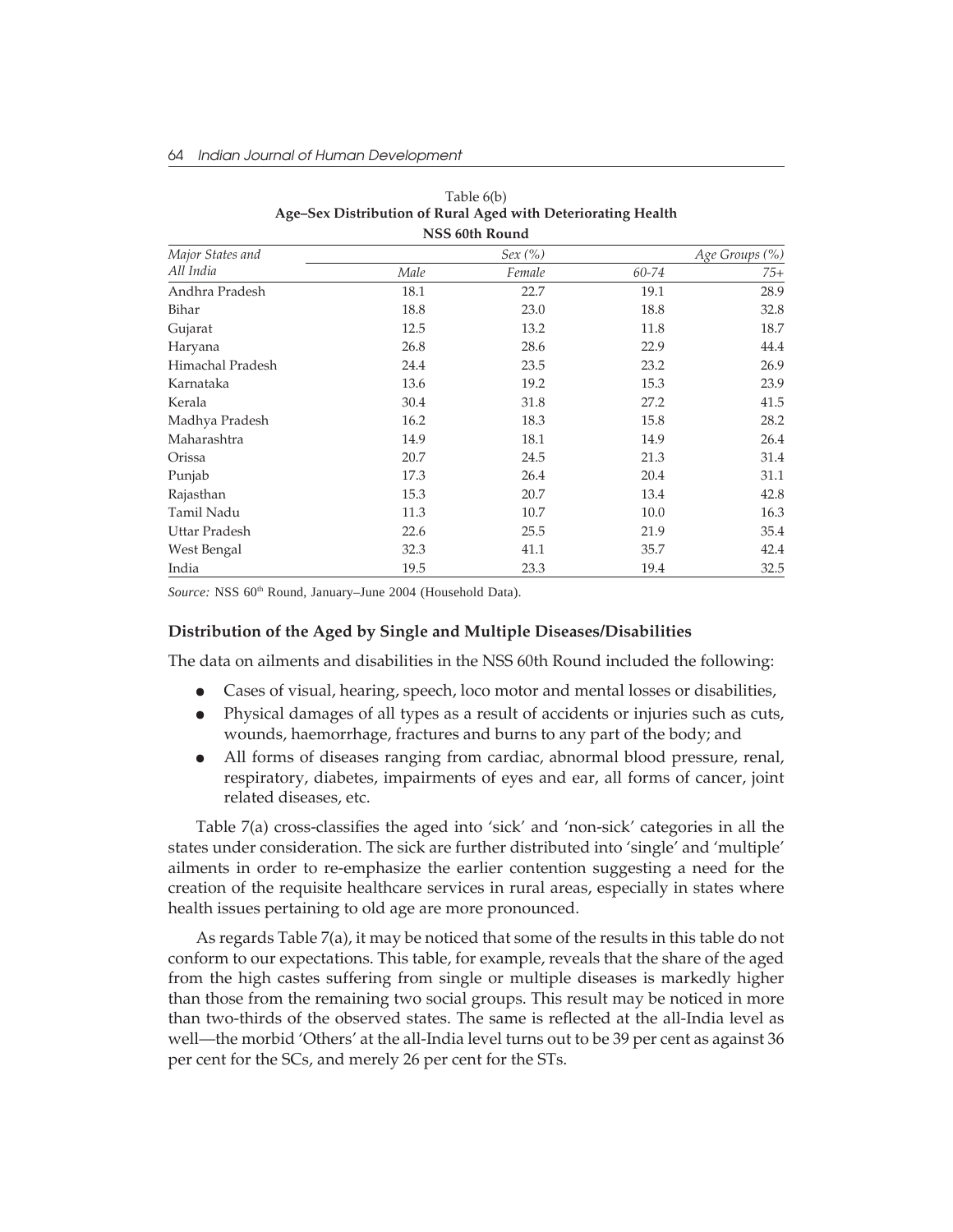|               |      |                   |                 |      |      |                                               |      |            | Rural Aged with and without Ailments/Disabilities by |      |                    |          |
|---------------|------|-------------------|-----------------|------|------|-----------------------------------------------|------|------------|------------------------------------------------------|------|--------------------|----------|
|               |      |                   |                 |      |      | <b>Observed Social Groups: NSS 60th Round</b> |      |            |                                                      |      |                    |          |
|               |      |                   |                 |      |      | Disease Prevalence by Social Groups (%)       |      |            |                                                      |      |                    |          |
|               |      | All Social Groups |                 |      | STs  |                                               |      | <b>SCs</b> |                                                      |      | Others (Non-SC/ST) |          |
|               | None |                   | Single Multiple | None |      | Single Multiple                               |      |            | None Single Multiple                                 | None | Single             | Multiple |
| Andhra        |      |                   |                 |      |      |                                               |      |            |                                                      |      |                    |          |
| Pradesh       | 56.9 | 34.2              | 8.9             | 65.8 | 25.4 | 8.8                                           | 58.3 | 36.3       | 5.4                                                  | 55.8 | 34.2               | 10.0     |
| Bihar         | 69.1 | 23.9              | 7.0             | 81.6 | 9.9  | 8.5                                           | 75.1 | 19.3       | 5.5                                                  | 67.6 | 25.1               | 7.3      |
| Gujarat       | 62.9 | 30.8              | 6.3             | 69.6 | 22.4 | 8.0                                           | 50.4 | 38.3       | 11.3                                                 | 63.5 | 31.5               | 5.1      |
| Haryana       | 72.7 | 20.8              | 6.5             | 0.0  | 0.0  | 0.0                                           | 76.3 | 18.2       | 5.5                                                  | 71.6 | 21.6               | 6.9      |
| Himachal      |      |                   |                 |      |      |                                               |      |            |                                                      |      |                    |          |
| Pradesh       | 65.3 | 27.4              | 7.3             | 67.7 | 30.6 | 1.7                                           | 70.9 | 25.7       | 3.4                                                  | 63.0 | 28.0               | 9.1      |
| Karnataka     | 67.1 | 27.4              | 5.5             | 72.4 | 25.9 | 1.7                                           | 62.9 | 33.7       | 3.3                                                  | 67.4 | 26.3               | 6.3      |
| Kerala        | 40.4 | 41.6              | 17.9            | 33.2 | 25.5 | 41.3                                          | 48.6 | 33.5       | 17.8                                                 | 39.5 | 42.8               | 17.7     |
| Madhya        |      |                   |                 |      |      |                                               |      |            |                                                      |      |                    |          |
| Pradesh       | 68.8 | 24.2              | 7.0             | 77.2 | 13.7 | 9.1                                           | 72.8 | 25.1       | 2.2                                                  | 64.7 | 27.6               | 7.6      |
| Maharashtra   | 58.8 | 32.2              | 8.9             | 60.5 | 32.7 | 6.8                                           | 71.6 | 22.9       | 5.5                                                  | 56.1 | 34.0               | 9.8      |
| Orissa        | 75.6 | 18.5              | 5.9             | 82.2 | 13.9 | 3.9                                           | 75.2 | 18.5       | 6.3                                                  | 73.3 | 20.2               | 6.5      |
| Punjab        | 57.5 | 33.8              | 8.7             | 0.0  | 0.0  | 0.0                                           | 59.9 | 31.9       | 8.2                                                  | 56.2 | 34.9               | 8.9      |
| Rajasthan     | 76.5 | 19.1              | 4.4             | 87.2 | 11.7 | 1.1                                           | 79.0 | 18.0       | 3.0                                                  | 74.0 | 20.7               | 5.4      |
| Tamil Nadu    | 73.2 | 23.5              | 3.3             | 99.3 | 0.7  | 0.0                                           | 77.1 | 18.8       | 4.1                                                  | 71.4 | 25.5               | 3.1      |
| Uttar Pradesh | 59.6 | 33.2              | 7.2             | 92.8 | 6.0  | 1.2                                           | 57.5 | 34.4       | 8.0                                                  | 59.9 | 33.1               | 7.0      |
| West Bengal   | 47.1 | 36.5              | 16.3            | 68.9 | 28.6 | 2.5                                           | 52.0 | 35.4       | 12.7                                                 | 43.7 | 37.6               | 18.7     |
| India         | 62.7 | 29.1              | 8.2             | 73.9 | 19.9 | 6.2                                           | 64.3 | 28.4       | 7.3                                                  | 61.0 | 30.4               | 8.6      |

Table 7(a)

Source: NSS 60<sup>th</sup> Round, January-June 2004 (Household Data).

The results derived in Table 7(a) raise an obvious question: would it be plausible to accept the observations made in this table? If so, would this imply that the tribals and many elderly people from the low castes in India are healthier than their counterparts from the high castes, and that the caste affiliation of individuals is unlikely (or less likely) to affect their health outcomes in the later years of the life span? Another question may arise from the differences in the size of the category comprising older persons who report sick in various states. The answer to the first question—that is, the number of morbid SCs/STs vs. the number of morbid upper castes or others—is perhaps related to the issue of awareness among the respondents. It may as well be difficult for many of the older respondents in the lower caste category to ascertain their own health or morbidity statuses, resulting in their ignorance about any disease afflicting them.11 The low magnitude of sickness reported in states like Orissa, Tamil Nadu, Haryana or Rajasthan may have partly been the result of a misunderstanding of health-related issues and partly due to the lack of awareness about self-health among the illiterates and less informed respondents.<sup>12</sup>

A comparison of the health conditions reported by the low castes and tribals is also rendered difficult by the fact that in many states, the share of the ageing sick belonging to tribal communities remains lesser than the number of their SC counterparts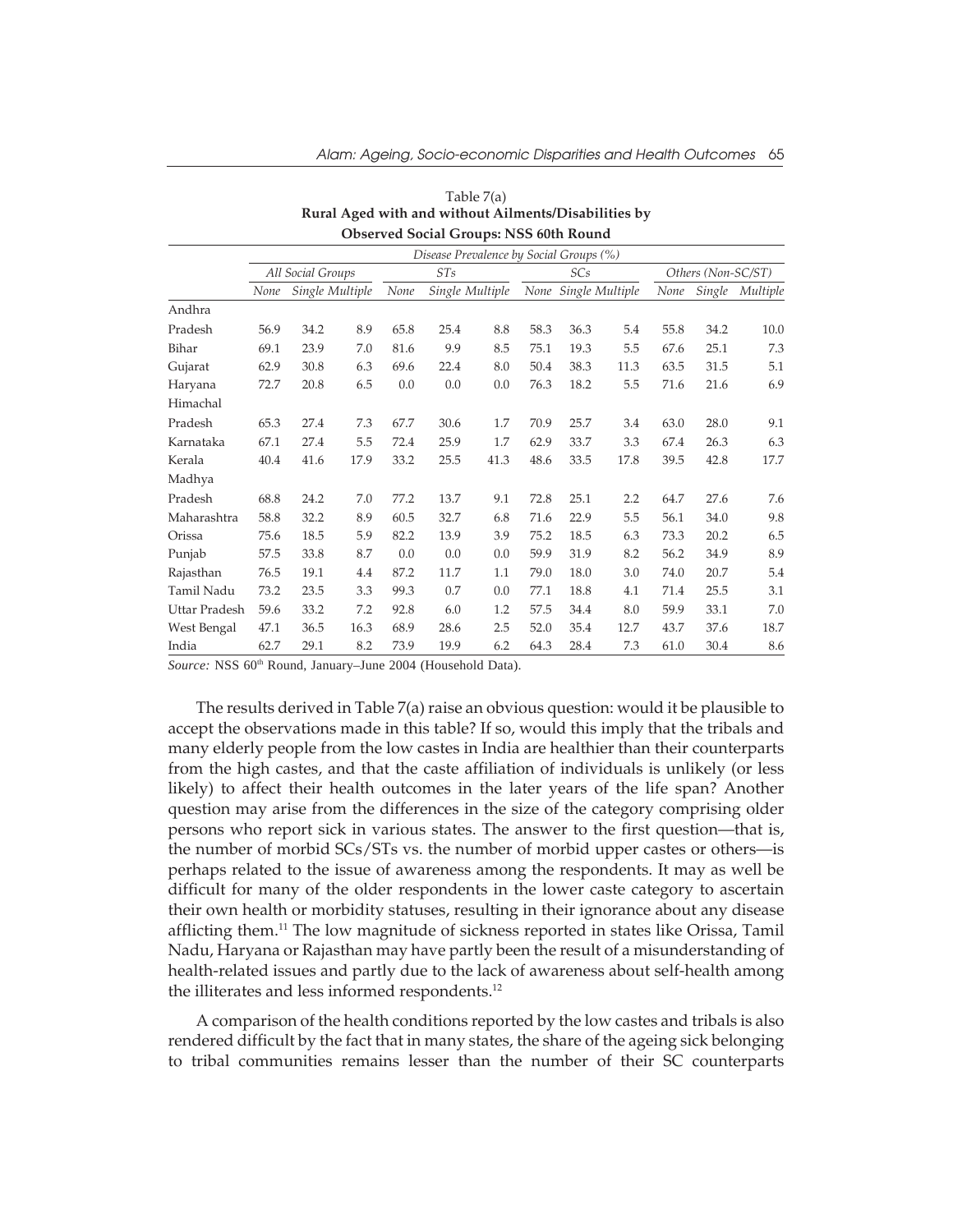(Table 7a). This may particularly be noticed in the states of Andhra Pradesh, Gujarat, Karnataka, Madhya Pradesh, Orissa, Punjab, Uttar Pradesh, and Tamil Nadu.

|                  |      |                | NSS 60th Round |      |                  |          |
|------------------|------|----------------|----------------|------|------------------|----------|
| India and        |      | Rural Male (%) |                |      | Rural Female (%) |          |
| Major States     | No   | Single         | Multiple       | No   | Single           | Multiple |
| Andhra Pradesh.  | 54.5 | 35.8           | 9.8            | 51.0 | 38.7             | 10.3     |
| Bihar            | 67.9 | 24.7           | 7.4            | 65.8 | 26.7             | 7.5      |
| Gujarat          | 62.4 | 31.9           | 5.7            | 60.8 | 33.5             | 5.7      |
| Haryana          | 71.8 | 22.6           | 5.6            | 66.8 | 28.0             | 5.2      |
| Himachal Pradesh | 64.6 | 30.0           | 5.5            | 66.5 | 27.7             | 5.8      |
| Karnataka        | 62.4 | 31.3           | 6.3            | 66.0 | 26.8             | 7.2      |
| Kerala           | 42.8 | 42.6           | 14.7           | 39.0 | 40.5             | 20.5     |
| Madhya Pradesh   | 68.3 | 23.9           | 7.8            | 64.5 | 26.8             | 8.6      |
| Maharashtra      | 57.3 | 33.9           | 8.8            | 52.1 | 36.0             | 11.9     |
| Orissa           | 76.2 | 18.7           | 5.1            | 70.2 | 21.1             | 8.7      |
| Punjab           | 58.1 | 31.4           | 10.5           | 49.4 | 41.0             | 9.6      |
| Rajasthan        | 72.6 | 21.7           | 5.6            | 70.8 | 24.0             | 5.1      |
| Tamil Nadu       | 70.1 | 25.6           | 4.4            | 71.6 | 24.6             | 3.8      |
| Uttar Pradesh    | 59.0 | 33.9           | 7.1            | 57.0 | 34.9             | 8.1      |
| West Bengal      | 47.9 | 37.9           | 14.1           | 44.6 | 37.5             | 17.9     |
| India            | 63.1 | 28.9           | 8.0            | 59.2 | 31.3             | 9.5      |

| Table 7(b)                                                                 |
|----------------------------------------------------------------------------|
| Sex-wise Distribution of Rural Aged with or without Ailments/Disabilities: |
| NSS 60th Round                                                             |

Source: NSS 60<sup>th</sup> Round (Household Data).

 Considering that the tribals are also largely poor and under-privileged, a sickness gap of this magnitude between them and the SCs necessitates further investigations. A similar observation can be made given the very low percentages of older adults reporting multiple diseases in a number of states such as Tamil Nadu, Rajasthan, Gujarat, Bihar and Orissa.

 The age-sex distribution of the aged reporting sick on the date of survey is provided in Tables 7(b) and 7(c), respectively. While most of these responses are along expected lines, two observations need further consideration. First, the elderly women have been found to be more morbid and in much worse health conditions than their male counterparts. This is largely true for all the states except Tamil Nadu. It justifies some of our earlier apprehensions suggesting a stronger gender dimension of ageing in India with a larger fraction of women being in poor health conditions. Second, the physical age of individuals is apparently an important determinant of later life diseases in almost every state. This is clear by the size of the older old category suffering either from single or multiple diseases in almost every state under consideration. Obviously, many of these states may need to devise financial means and create infrastructure to meet the growing medical and long-term care requirements of their rural old, specially the older old.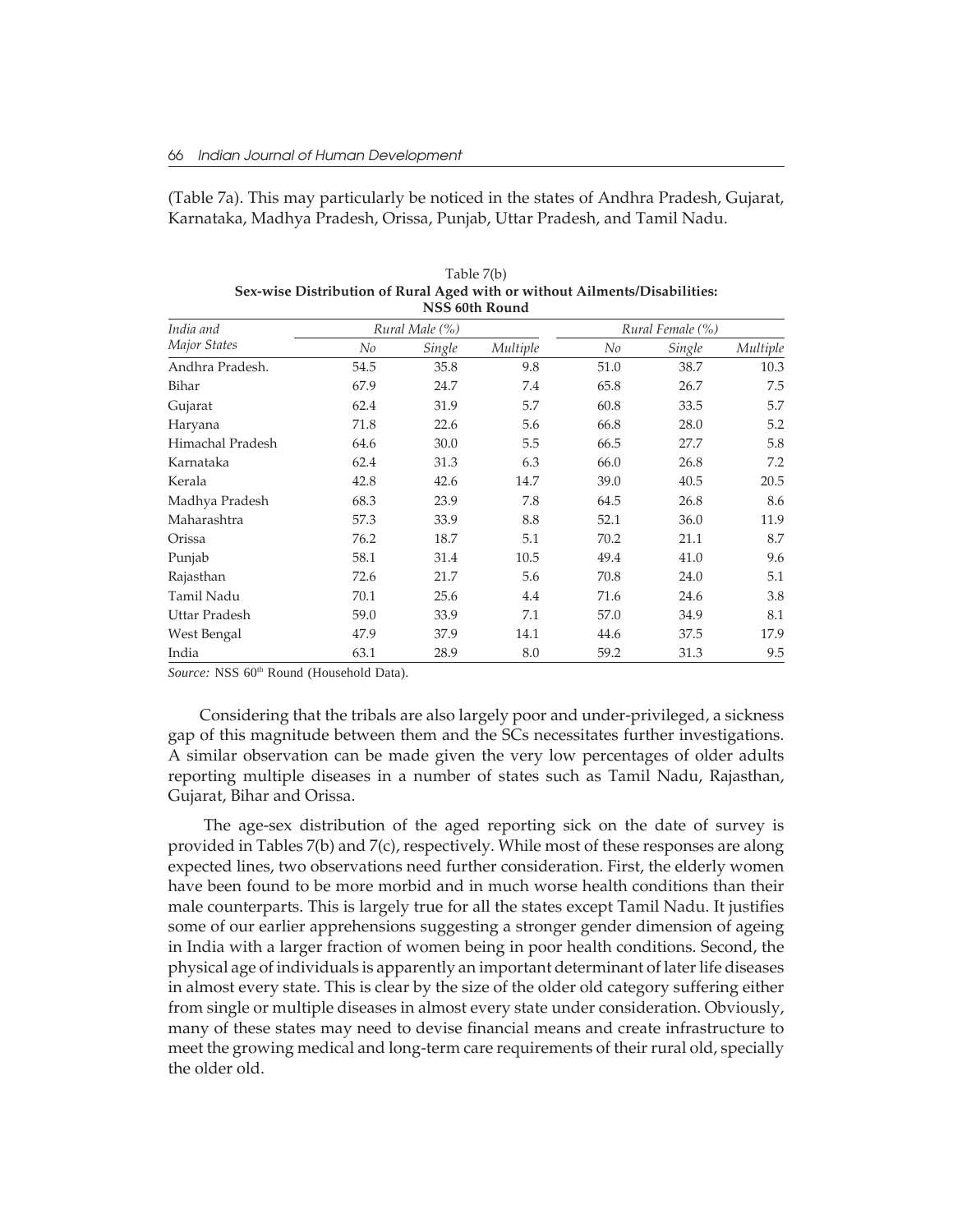|                  |      |                                | <b>INOO UULII INUULIU</b> |                              |        |          |  |
|------------------|------|--------------------------------|---------------------------|------------------------------|--------|----------|--|
| India and        |      | Number of Ailment/s: 60-74 (%) |                           | Number of Ailment/s: 75+ (%) |        |          |  |
| Major States     | None | Single                         | Multiple                  | None                         | Single | Multiple |  |
| Andhra Pradesh   | 54.7 | 36.0                           | 9.3                       | 40.8                         | 44.4   | 14.8     |  |
| Bihar            | 68.7 | 24.6                           | 6.7                       | 56.8                         | 31.5   | 11.7     |  |
| Gujarat          | 62.1 | 32.5                           | 5.5                       | 59.1                         | 33.9   | 7.0      |  |
| Haryana          | 71.3 | 24.7                           | 4.0                       | 63.0                         | 26.9   | 10.2     |  |
| Himachal Pradesh | 67.7 | 27.6                           | 4.7                       | 56.8                         | 33.8   | 9.4      |  |
| Karnataka        | 65.7 | 28.2                           | 6.1                       | 53.7                         | 35.2   | 11.1     |  |
| Kerala           | 40.8 | 43.2                           | 16.0                      | 40.1                         | 36.5   | 23.4     |  |
| Madhya Pradesh   | 67.7 | 25.4                           | 6.9                       | 57.9                         | 25.0   | 17.1     |  |
| Maharashtra      | 56.4 | 34.0                           | 9.6                       | 45.3                         | 40.2   | 14.5     |  |
| Orissa           | 75.0 | 19.3                           | 5.7                       | 61.4                         | 23.6   | 15.0     |  |
| Punjab           | 53.8 | 35.7                           | 10.5                      | 54.4                         | 38.0   | 7.6      |  |
| Rajasthan        | 73.5 | 21.3                           | 5.2                       | 63.3                         | 30.7   | 6.0      |  |
| Tamil Nadu       | 71.4 | 24.3                           | 4.2                       | 67.3                         | 29.2   | 3.5      |  |
| Uttar Pradesh    | 59.1 | 34.3                           | 6.6                       | 52.7                         | 35.0   | 12.4     |  |
| West Bengal      | 48.2 | 36.9                           | 14.9                      | 37.1                         | 41.4   | 21.5     |  |
| India            | 63.0 | 29.3                           | 7.7                       | 51.7                         | 34.2   | 14.2     |  |

## Table 7(c) **Aged with and without Ailments/Disabilities by Broad Age Groups: NSS 60th Round**

Source: NSS 60<sup>th</sup> Round (Household Data CD).

## **SOCIO-ECONOMIC DISPARITIES AND HEALTH OUTCOMES**

A growing body of literature now already exists to underline the role of socio-economic statuses (SES) in determining the post-50 health outcomes of individuals (Crimmins and Seeman, 2004; Seeman and Crimmins, 2001). Much of this literature has, however, been directed at the developed countries (Smith, 2004; Smith, 1999). In the developing countries of this region, and particularly in India, a few recent attempts made in this direction have largely been in the realm of child-bearing practices and the reproductive health of women from different socio-economic stratums (Ranjan and Stones, 2004; DFID, 2003). An analysis of how these factors affect the health of the older adults in their later lives is still in its nascent stage (Gupta and Sankar, 2002; Alam, 2004; Alam and Mukherjee, 2005, etc).

Following the hypothesis used in the SES literature, the rest of this analysis is an attempt to present a few exercises exploring the effects of certain socio-economic factors on the health outcomes of the rural aged.<sup>13</sup> Two different estimation models were used to carry out these exercises: the first, a multinomial logit, intended to examine the socio-economic risk factors in the current and relative health outcomes of the rural aged; and the second was designed on the basis of a count data model (CDM) to examine the socio-economic risk factors in multiple (including collateral) ailments.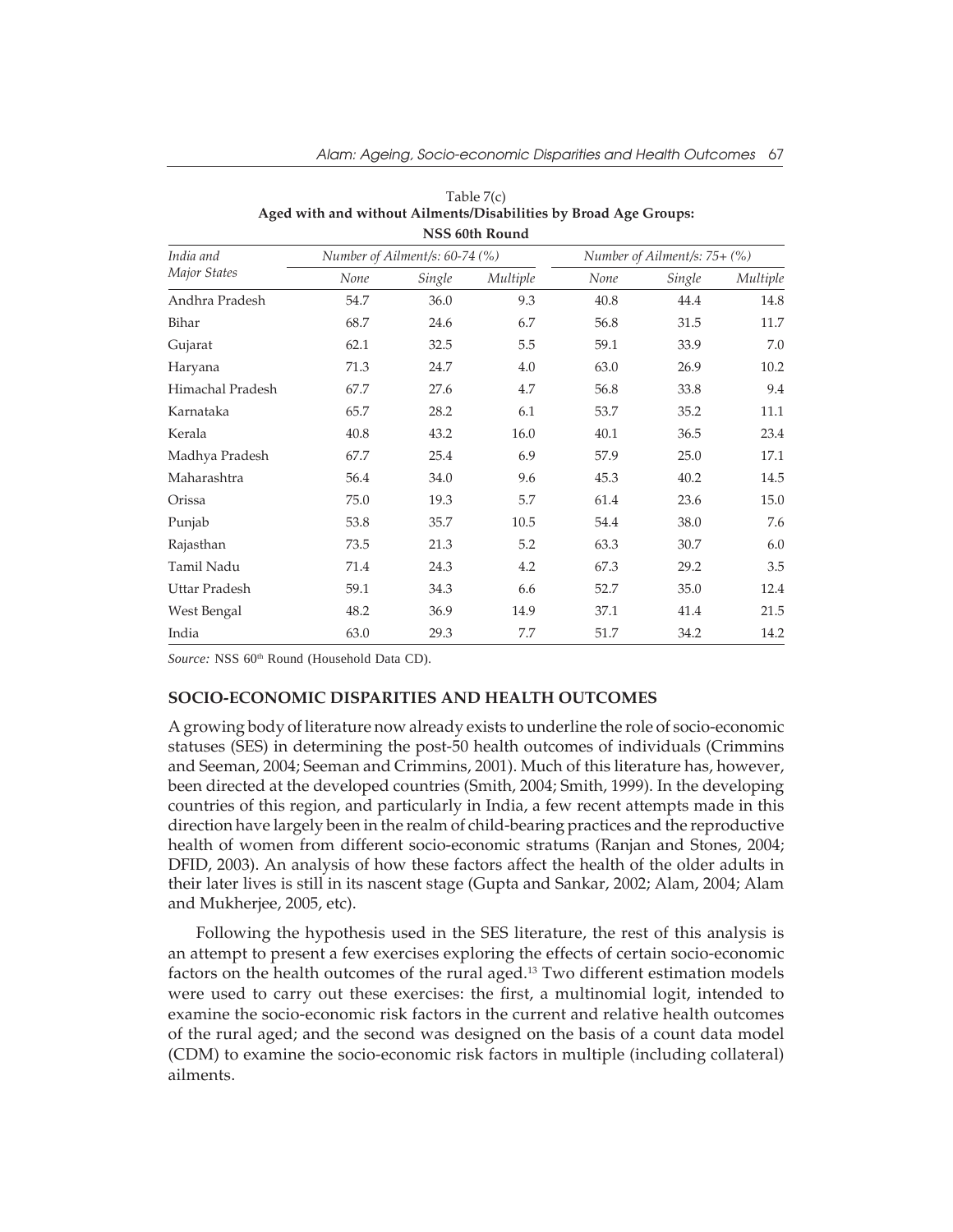| Estimations |                                                                                                      | <b>Explained Variables</b>                                                                                                                                                                                                                             | Explanatory Variables (Xi)                                                                                                                                                                                                                                                                                |
|-------------|------------------------------------------------------------------------------------------------------|--------------------------------------------------------------------------------------------------------------------------------------------------------------------------------------------------------------------------------------------------------|-----------------------------------------------------------------------------------------------------------------------------------------------------------------------------------------------------------------------------------------------------------------------------------------------------------|
| 2.          | 1. Multinomial Logit<br>Count Data Model/<br>Risk Ratios (IRR):<br>(Negative Binomial<br>Regression) | <b>Current Health Status:</b><br>$1_{-}$<br>Health condition at the time<br>of the survey<br>(a) Excellent<br>(b) Good/Fair<br>$(c)$ Poor<br>Relative Health Status:<br>2.<br>Now and 12 months before<br>(a) Good<br>(b) Almost the same<br>(c) Worse | 1. Categorical<br>$dSoclgr: social group; ST = 1,$<br>$SC = 2$ , Others = 3<br>$d$ Education = education level;<br>illiterate $= 1$ ; up to primary level<br>education = 2, up to $10^{th}$ = 3, up<br>to higher secondary $&$ diploma =<br>4, graduate and above $= 5$<br>$dTpdrain = type of drainage:$ |
|             |                                                                                                      | Hausman (1978) Test for<br>independence of irrelevant<br>attributes (IIA) is applied.                                                                                                                                                                  | open $kutcha = 1$ , open $pucca = 2$ ,<br>covered $pucca = 3$ , underground<br>$= 4$ , no drainage $= 5$ .<br>Continuous<br>2.                                                                                                                                                                            |
|             |                                                                                                      | Count of Diseases:<br>3.<br>(a) No disease<br>(b) Single disease<br>(c) Multiple diseases                                                                                                                                                              | $log_e$ _MPCE = $log$ of households'<br>per capita monthly consumption<br>expenditure<br>3.<br>Binary<br>$d$ Sex: Male = 1; Female = 0<br>dAge: $75+ = 1, < 75 = 0$<br>dStatecoind: economic<br>dependence dummy;<br>Independent = $1$ , Others = 0<br>$dWidow:$ widow = 1, Others = 0                    |

Box 1 **Multinomial Logit and CDM Regressions: Explained and Explanatory Variables Data Source: NSS 60th Round (Household Data)** 

Box 1 explains the sets of both the explained and explanatory variables chosen to estimate the two models. The explanatory variables were chosen after using several alternative specifications as they turn out to hold in several cases a robust and sensible relationship. The three results (relating to current health, relative health, and the count of diseases) are presented in Tables 8(a) to 8(c).

As a whole, a scrutiny of these results strongly suggests the need to imbibe the principles of social quality more closely with further improvements in the socioeconomic condition of the average people, particularly the old. To be more precise, the results in Tables 8(a) and 8(b) clearly indicate that the socio-economic conditions of the aged may or may not help them in bringing about any major health advantages, but these attributes are definitely very critical in exposing them to serious health risks.

Application of the Hausman Test indicates that outcome 2 vs. outcome 1 is independent of all other alternatives.

Table 8(a), which compares the current health of members in the 60+ age group by using those in good health condition as the comparison (or reference) group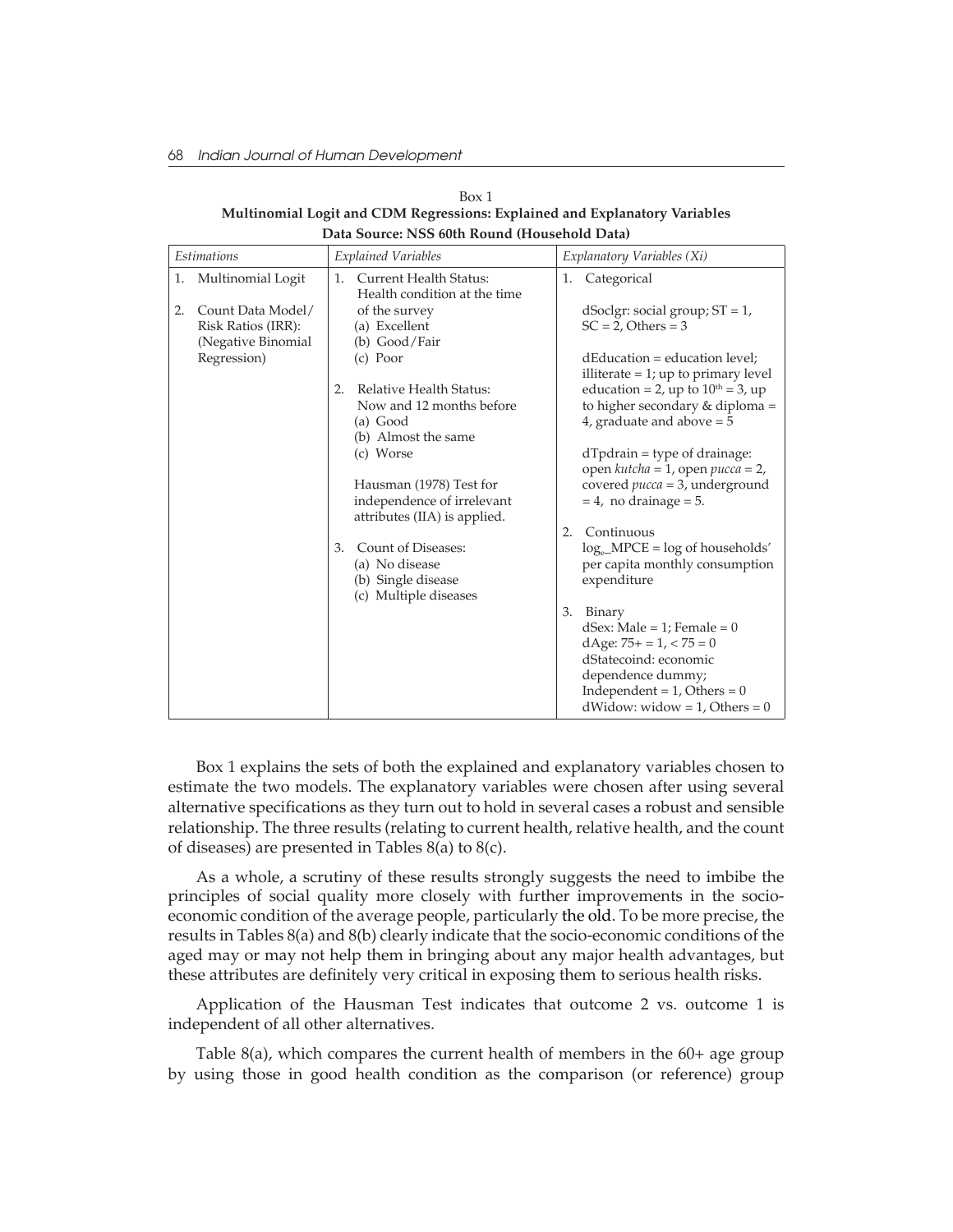| Table 8(a)                                                               |
|--------------------------------------------------------------------------|
| Multinomial Logit: Effects of Socio-economic Factors on Current Health # |
| Dependent Variable: Self-reported current health status                  |
| Number of Observations: 21, 117                                          |

|                                     |                   | $(2 \text{ versus } 1)$ |                  |       |                   | $(2 \text{ versus } 3)$ |                |        |  |
|-------------------------------------|-------------------|-------------------------|------------------|-------|-------------------|-------------------------|----------------|--------|--|
| Socio-economic<br><i>Attributes</i> | Coeffi-<br>cients | Std. Err.               | $\boldsymbol{z}$ | P> z  | Coeffi-<br>cients | Std. Err.               | $\overline{z}$ | P >  z |  |
| <i>i.</i> Categorical               |                   |                         |                  |       |                   |                         |                |        |  |
| dsoclgr                             | $-0.181*$         | 0.046                   | $-3.900$         | 0.000 | $0.123*$          | 0.025                   | 4.860          | 0.000  |  |
| dEducation                          | $0.137*$          | 0.042                   | 3.270            | 0.000 | $-0.027$          | 0.027                   | $-0.980$       | 0.325  |  |
| dTpdrain                            | $-0.057*$         | 0.019                   | $-3.080$         | 0.001 | $0.053*$          | 0.010                   | 5.510          | 0.000  |  |
| ii. Continuous                      |                   |                         |                  |       |                   |                         |                |        |  |
| $log_MPCE$                          | $0.227*$          | 0.070                   | 3.220            | 0.008 | $-0.189*$         | 0.036                   | $-5.290$       | 0.000  |  |
| iii. Binary                         |                   |                         |                  |       |                   |                         |                |        |  |
| dSex                                | 0.176@            | 0.077                   | 2.280            | 0.022 | $-0.027$          | 0.037                   | $-0.730$       | 0.468  |  |
| dAge                                | $-0.197**$        | 0.114                   | $-1.730$         | 0.084 | $0.683*$          | 0.041                   | 16.490         | 0.000  |  |
| dStatecoind                         | $0.748*$          | 0.070                   | 10.630           | 0.000 | $-0.876*$         | 0.041                   | $-21.370$      | 0.000  |  |
| dWidow                              | $-0.005$          | 0.079                   | $-0.060$         | 0.953 | 0.043             | 0.036                   | 1.190          | 0.235  |  |
| Constant                            | $-4.036$          | 0.448                   | $-9.890$         | 0.000 | $-0.149$          | 0.226                   | $-0.660$       | 0.510  |  |

*Notes:* # Current Health: 1. Excellent. 2. Good or fair. 3. Poor. Outcome 2 (that is, good or fair) is the base outcome.

\* Significant at the 1 per cent level. @ Significant at the 5 per cent level. \*\* Significant at the 10 per cent level.

(see Box 1), reveal that members of the lower castes, the older old, the illiterate, the economically dependent, persons from lower consumption households and those without access to proper drainage facilities are more likely to face poor health outcomes (see Panel A in Table 8a) than those with better socio-economic attributes. In particular, the economic status of the older adults, judged on the basis of their financial dependence or independence, emerges as one of the most robust factors in shaping the health outcomes of the post-60 age group, along with other factors like age, education and social groups. Further, many of these variables work both ways and bear negative or positive signs interchangeably, depending upon the nature of comparisons and the respondents' views about their health (see Panels A and B of Tables 8a and 8b). In some cases, to be precise, these factors contribute significantly to bring about major health gains, while in another, they produce an opposite outcome. To illustrate, the 'social group' as used in our estimating equation negatively affects the prospects of excellent health (Panel A, Table 8a). The same, however, gets altered in Panel B and indicates a worsening in later life health and its prospects (Tables 8a and 8b). In other words, this implies that the lower caste people are more likely to experience a worsening in their health outcomes than their higher caste counterparts. The same is true in the case of a few other human development attributes like education or the economic conditions of individuals.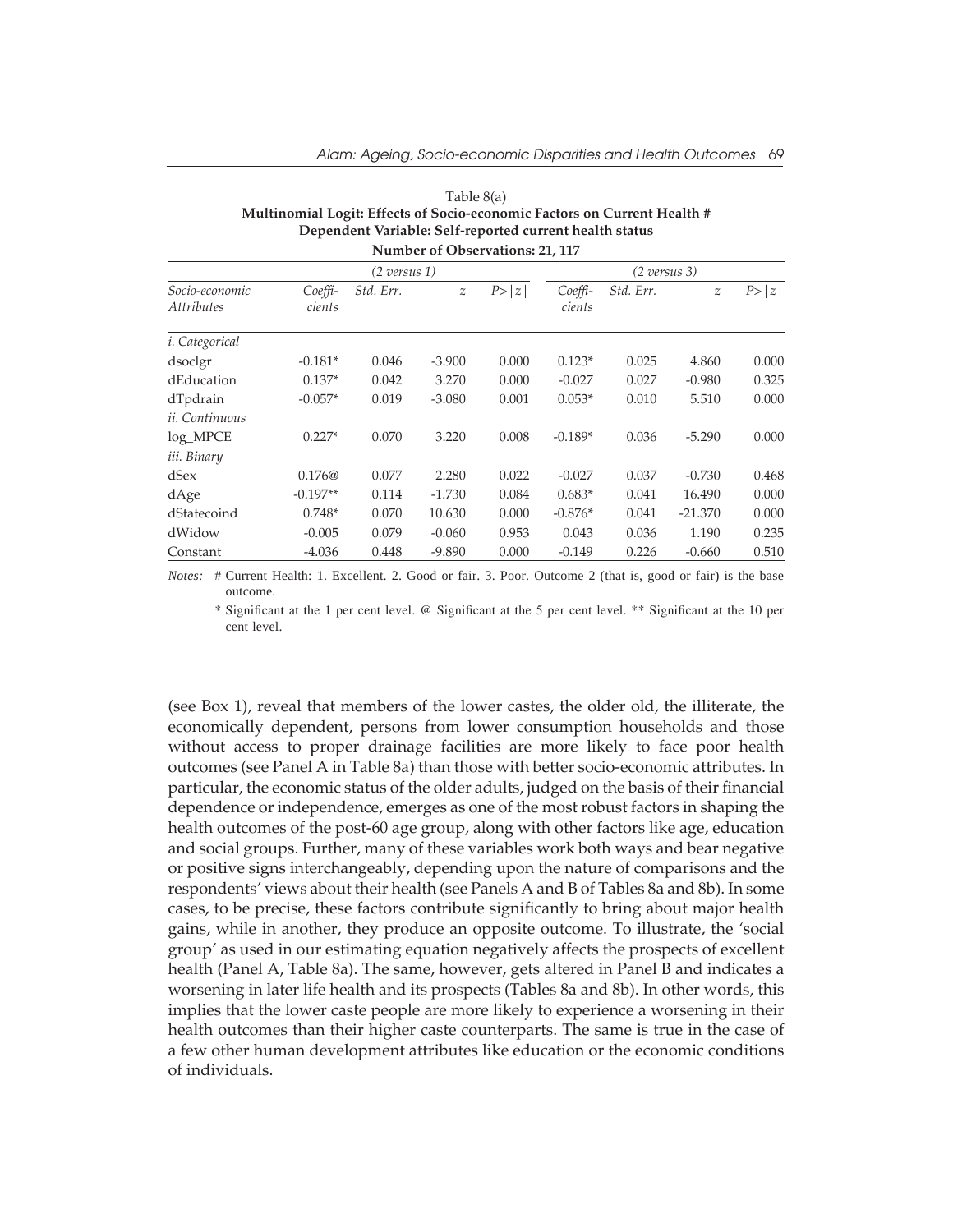### 70 Indian Journal of Human Development

|                              |                   | Multinomial Logit: Factors Affecting Changes in Relative Health<br>Dependent Variable: self-reported relative health status |                | Number of observations: 21, 109 |                   |                         |                |        |
|------------------------------|-------------------|-----------------------------------------------------------------------------------------------------------------------------|----------------|---------------------------------|-------------------|-------------------------|----------------|--------|
|                              |                   | (2 versus 1)                                                                                                                |                |                                 |                   | $(2 \text{ versus } 3)$ |                |        |
| Socio-economic<br>Attributes | Coeffi-<br>cients | Std. Err.                                                                                                                   | $\overline{z}$ | P> z                            | Coeffi-<br>cients | Std. Err.               | $\overline{z}$ | P >  z |
| <i>i</i> . Categorical       |                   |                                                                                                                             |                |                                 |                   |                         |                |        |
| dsoclgr                      | $-0.110*$         | 0.030                                                                                                                       | $-3.650$       | 0.000                           | $0.091*$          | 0.027                   | 3.410          | 0.001  |
| dEducation                   | $0.094*$          | 0.030                                                                                                                       | 3.130          | 0.002                           | 0.025             | 0.027                   | 0.920          | 0.360  |
| dTpdrain<br>ii. Continuous   | $-0.016$          | 0.012                                                                                                                       | $-1.310$       | 0.189                           | $0.028*$          | 0.010                   | 2.760          | 0.006  |
| log_MPCE<br>iii. Binary      | $0.085**$         | 0.045                                                                                                                       | 1.880          | 0.060                           | 0.026             | 0.037                   | 0.700          | 0.481  |
| dSex                         | 0.042             | 0.048                                                                                                                       | 0.890          | 0.372                           | $-0.027$          | 0.039                   | $-0.680$       | 0.498  |
| dAge                         | $-0.081$          | 0.064                                                                                                                       | $-1.270$       | 0.205                           | $0.524*$          | 0.044                   | 12.030         | 0.000  |
| dStatecoind                  | $0.192*$          | 0.045                                                                                                                       | 4.250          | 0.000                           | $-0.613*$         | 0.042                   | $-14.730$      | 0.000  |
| dWidow                       | $-0.057$          | 0.048                                                                                                                       | $-1.190$       | 0.235                           | 0.074@            | 0.038                   | 1.920          | 0.054  |
| Constant                     | $-1.919$          | 0.286                                                                                                                       | $-6.700$       | 0.000                           | $-1.472$          | 0.236                   | $-6.240$       | 0.000  |

Table 8(b)

*Notes:* Relative Health: (1) Excellent compared to last year, (2) Nearly the same as was a year before, and (3) worsened overtime. Outcome 2 (i.e., nearly the same) is the base outcome.

\* Significant at the 1 per cent level. @ Significant at the 5 per cent level. \*\* Significant at the 10 per cent level.

#### Table 8 (c) **Negative Binomial Regression Results: Risks of Multiple Conditions Dependent Variable = Number of Diseases Number of Observations = 21831**

|                                     |                   | <b>CDM</b> Results |                  |       |                   | Incident Risk Ratios (IRR) <sup>14</sup> |                |       |  |
|-------------------------------------|-------------------|--------------------|------------------|-------|-------------------|------------------------------------------|----------------|-------|--|
| Socio-economic<br><i>Attributes</i> | Coeffi-<br>cients | Std. Err.          | $\boldsymbol{z}$ | P> z  | Coeffi-<br>cients | Std. Err.                                | $\overline{z}$ | P> z  |  |
| <i>i.</i> Categorical               |                   |                    |                  |       |                   |                                          |                |       |  |
| dsoclgr                             | $0.096*$          | 0.016              | 6.160            | 0.000 | $1.101*$          | 0.017                                    | 6.160          | 0.000 |  |
| dEducation                          | $0.081*$          | 0.015              | 5.500            | 0.000 | $1.085*$          | 0.016                                    | 5.500          | 0.000 |  |
| dTpdrain                            | 0.013@            | 0.006              | 2.290            | 0.022 | 1.013@            | 0.006                                    | 2.290          | 0.022 |  |
| <i>ii.</i> Continuous               |                   |                    |                  |       |                   |                                          |                |       |  |
| log_MPCE                            | $0.150*$          | 0.021              | 7.030            | 0.000 | $1.162*$          | 0.025                                    | 7.030          | 0.000 |  |
| iii. Binary                         |                   |                    |                  |       |                   |                                          |                |       |  |
| dSex                                | $-0.017$          | 0.023              | $-0.750$         | 0.454 | 0.983             | 0.022                                    | $-0.750$       | 0.454 |  |
| dAge                                | $0.253*$          | 0.025              | 10.220           | 0.000 | 1.288*            | 0.032                                    | 10.220         | 0.000 |  |
| dStatecoind                         | $-0.395*$         | 0.024              | $-16.510$        | 0.000 | $0.673*$          | 0.016                                    | $-16.510$      | 0.000 |  |
| dWidow                              | $0.061*$          | 0.022              | 2.770            | 0.006 | $1.063*$          | 0.021                                    | 2.770          | 0.006 |  |
| Constant                            | $-2.021$          | 0.137              | $-14.780$        | 0.000 |                   |                                          |                |       |  |

*Notes:* \* Significant at the 1 per cent level. @ Significant at the 5 per cent level.

The socio-economic attributes of rural elders bear significance in their relative health outcomes as well. Table 8(b) compares the overtime changes in the health of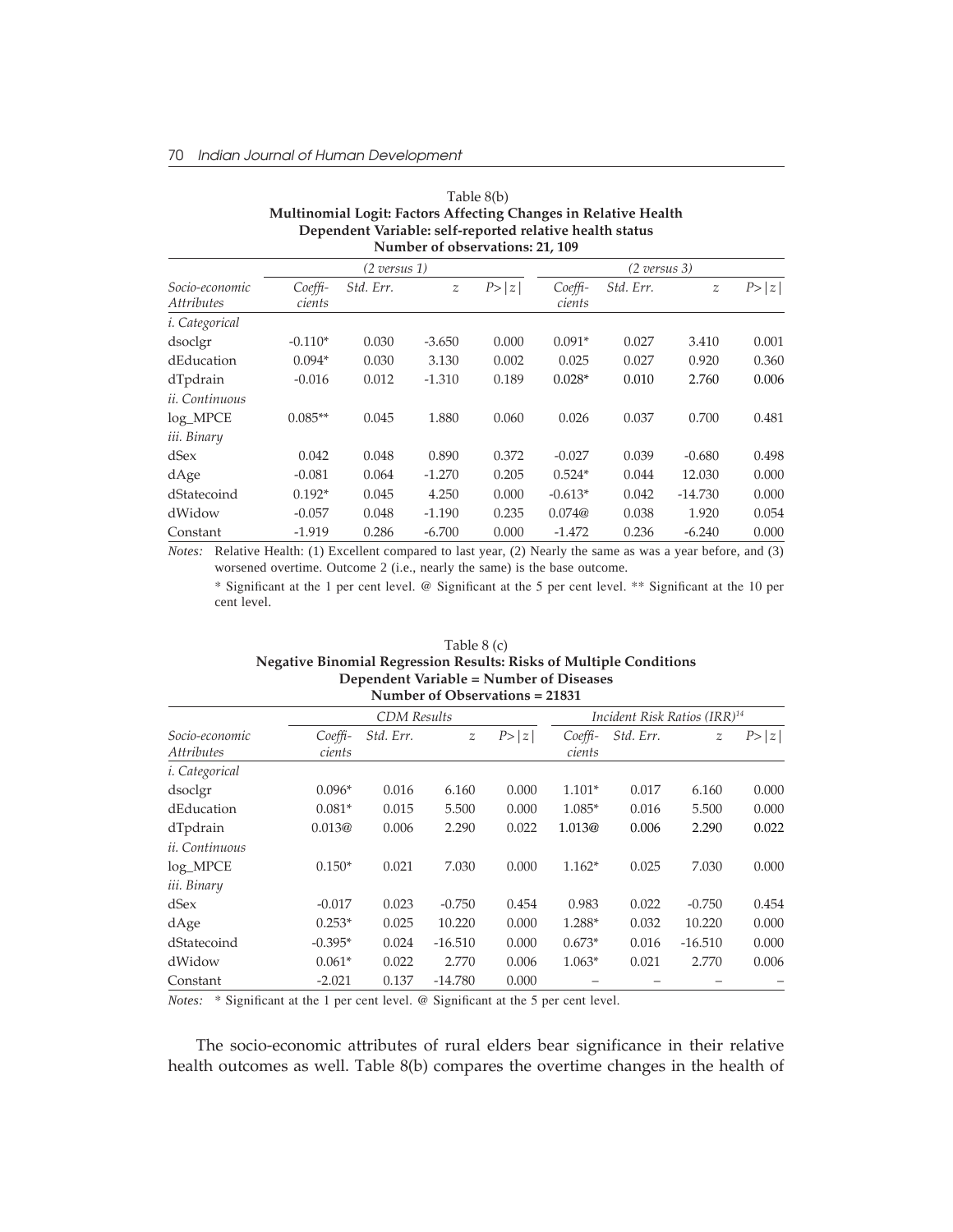the elderly respondents into the following categories: (i) excellent, (ii) same as last year, and (iii) declined with time; with the second being the comparison group. By and large, these results are completely in tune with the observations made in Table 8(a), and substantiate the fact that declining health prospects are linked with lower caste hierarchies, illiteracy, consumption poverty, widowhood, growing age, and economic dependency. These factors also turn out to significant statistically, and mostly bear expected signs.

The estimates based on the count data model in Table 8(c) also lead to more or less similar inferences and indicate that the elders with a baggage of poor socio-economic attributes, widowhood or birth in lower caste families are more likely to suffer from multiple ailments (diseases or disabilities). A perusal of Table 8(c) indicates that the SCs/STs, older old, illiterate, widows, those who are financially dependent, and those without access to public health facilities like potable drinking water are at a much higher risk of suffering from multiple diseases or disabilities than people not belonging to any of these categories. These risks are particularly high for the economically dependent, lower caste groups, the illiterate, widows and the older old. Interestingly, our results suggest a positive relationship between the consumption level (mpce) and the risk of multiple ailments, implying that a larger number of higher-consumption households are expected to report multiple diseases than the low-consumption households due to their better understanding about sufferings, ailments and health (Sen, 2002). This relationship is, therefore, in line with many other studies tracing SES-health linkages (Alam and Tyagi, 2009).

## **CONCLUDING OBSERVATIONS**

Like many other countries in the world, India is also in the process of major agerelated structural changes with an acceleration of growth in its adult populations, particularly those aged 60 years and more. Several projections reveal that the size of older adults in the country is expected to reach 100 million or even more by the end of this decade. Also, a large majority of this population is expected to be living in rural areas for many years to come. With these facts in perspective, there are numerous life quality issues that need to be examined to ensure the survival of this fast-growing population group with certain degrees of socio-economic well-being, inclusive environment and better physical health. This article examines some of these issues within this perspective, particularly the share of the rural aged across most major states in the country cross-classified by: (i) broad age categories (60-74 and 75+), (ii) sex, and (iii) three well-defined social groupings—SC, ST and the rest (or others). Another significant objective of this study was to analyse variations in socioeconomic conditions of the rural aged, and to assess how these variations affect their health outcomes, both current and over a span of past 12 months. The latter part of this analysis, as may be noticed, was mainly undertaken to supplement our earlier contentions that many of the elderly in India, and particularly the rural inhabitants, are living in socio-economic conditions that fail to sustain them physically in their later years of life.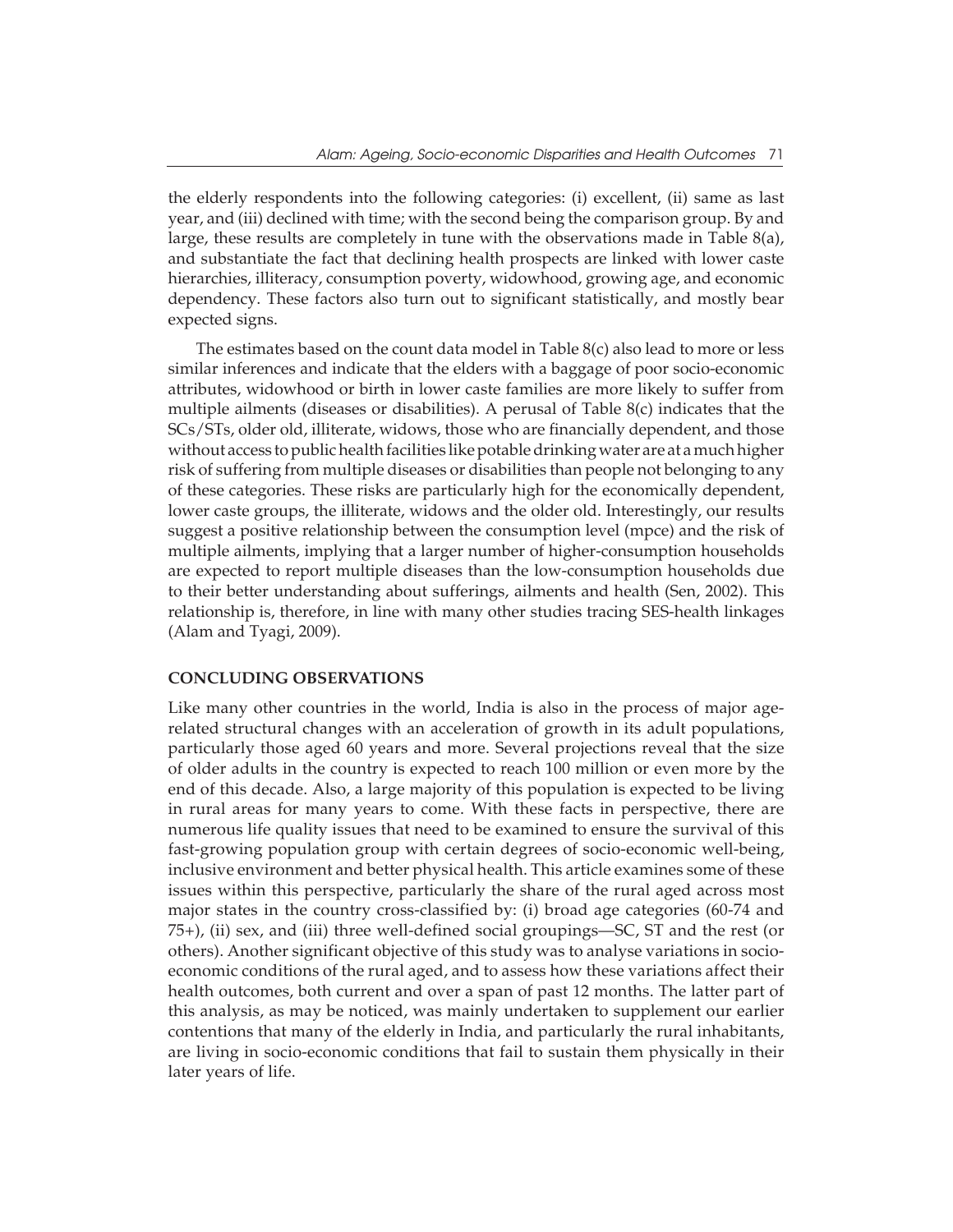On the basis of the unit level data from the NSS  $52<sup>nd</sup>$  and 60th Rounds in 15 major states, an attempt was made in this analysis to examine differentials between the nominal and the real per capita monthly consumption expenditures of households with elderly co-residents. The question of how far these (real and nominal) expenditures vary over time has also been examined. Most of these results were obtained separately for three broad social groups—namely, SCs, STs and upper castes. All these were obtained by the observed social groups. According to expectations, while there was a considerable variation in consumption levels in almost every state, these results also underscore the fact that the average consumption level of the rural old could in no way suffice or make them secure against the vagaries of the later life. Further, there has hardly been a notable improvement in the real per capita consumption expenditure of households between the two comparison years—namely 1995-96 and 2004.

Within this perspective, we tried to analyse the self-reported health outcomes of the sample old and some of their socio-economic correlates. Three health conditions were analysed, each with the following multiple responses: (i) current health, (ii) relative health (that is, a comparison over the past 12 months), and (iii) number (or count) of diseases including collateral diseases suffered by the responding old members. A multinomial logit (to study current and relative health) and a count data model (to analyse the number of diseases) were used to test the hypothesis that caste, widowhood and public health measures are a few of the major attributes in health outcomes along with age, sex, education, economic status, and per capita monthly consumption expenditure, among others. Our results very strongly supported the SES hypothesis and also signified the relevance of the social quality concept in the context of ageing and old age.

Our results also indicate a very high prevalence of consumption poverty in the rural areas, lack of social cohesion as the hierarchal nature of castes still plays a role, and a low health status of the ageing population. All this, and particularly the conditions of widows, warrants sustained corrective measures directed at improving the rural economy through appropriate investment efforts as well as the creation of elderly healthcare infrastructure, perhaps as a part of the National Rural Health Mission (NRHM). Currently, the State-provided healthcare services in rural areas are either inefficient or directed entirely towards reproductive health. Geriatric care and its financing mechanism appear to be complete non-issues for health administrators and policy-making institutions in the country.

**Ackowledgement:** An earlier version of this article was presented at the Conference on "Expanding Freedom: Towards Social and Economic Transformation in a Globalizing World", organized by the Institute of Economic Growth, 13–15 April 2007, Delhi (India). A few suggestions given by the Chair and floor participants led to several useful modifications in subsequent drafts. The author also gratefully acknowledges several incisive comments made by an anonymous referee of the paper. Excellent computational assistance provided by Ms. Pratima Yadav helped immensely in preparing the tables and text for this article. All errors that still persist are, however, the author's responsibility.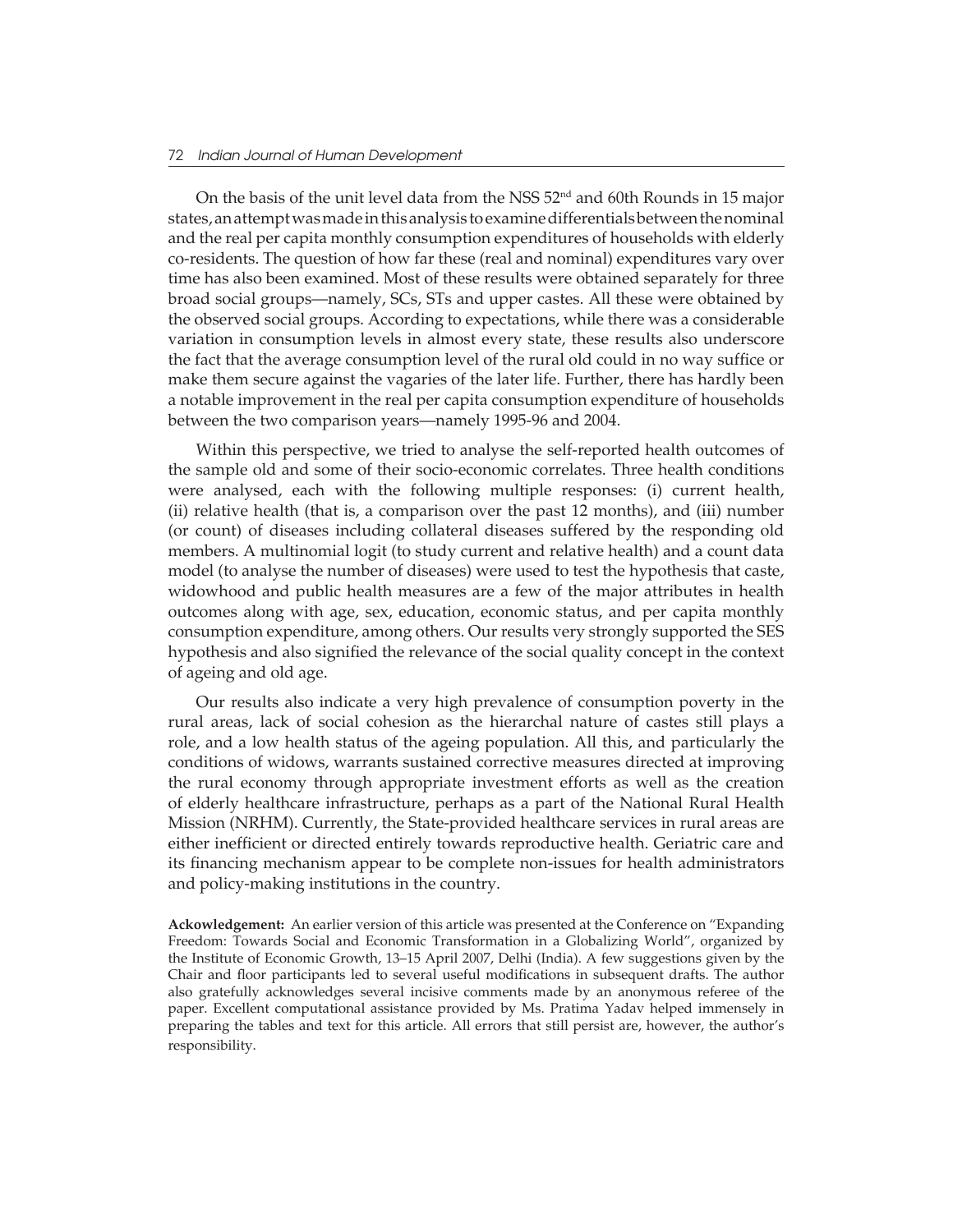## **NOTES**

- 1. The number of elderly widows and their share in the total population of women aged 60+ years is alarmingly large in India with a large majority of them living in rural areas. Focusing on the north Indian region and its complex caste system, a detailed study by Chen and Dreze (1995) provides frightening details about the economic deprivations of this highly vulnerable population group, which also tends to produce poor health outcomes in the later ages. Some of our subsequent exercises on the socio-economic correlates of health clearly underscore this fact.
- 2. The recent National Rural Health Mission (NRHM, 2005–2012), launched by the Centre to address the needs of better healthcare services in rural areas, appears to have completely ignored the issue of rural ageing and its health ramifications over the coming years.
- 3. A higher share of the 75+ older old people may imply a greater demand for health services, and the need for the creation and financing of geriatric/long-term care infrastructure.
- 4. Despite severe limitations in the concept of self-reported ailments and health conditions (Sen, 2002), these details may help in the growing debate on life quality, and also in the creation of some geriatric infrastructure in the rural areas.
- 5. These states cover more than 90 per cent of the country's elderly population.
- 6. Household consumer expenditure is measured by the NSSO as the expenditure incurred by a household on domestic account over a reference period of the previous 30 days. It also includes the imputed values of home-produced goods and services for consumption purposes. The imputed rent is excluded from the consumer expenditure of owner-occupied houses.
- 7. As noted, price adjustment to derive the real PCMCE was made by using the Consumer Price Index for Agricultural Labour with July 1986–June 1987 taken as the base year. The adjustments obtained for the 52nd Round were based on a 12-month average, while for the 60th Round, it relies on a 6-month average covering the period January–June 2004.
- 8. We refrain from making comparisons between the 52<sup>nd</sup> and 60th Rounds of the NSS for comparability problems.
- 9.. A further sub-classification has not been tried owing to the inadequacy of the sample population.
- 10. In the actual questionnaire, the question on relative health (that is, the second question) offers a total of five different choices to rank the respondents' health. We, however, clubbed them into three choices to simplify the subsequent analysis.
- 11. Many illiterate people, for example, do not know that they are diabetic or running high/low blood pressure.
- 12. The underlying question in the survey pertained to ailments on the date of enquiry. Many people— especially the illiterate—may have faltered while answering this question.
- 13. The underlying assumptions in these exercises are that the socio-economic conditions, along with the age and sex of individuals, help in shaping their health in later life including the onset of diseases. The overall health condition of individuals was proxied on the basis of two questions discussed in Section 3.1 (also see Note 8 above). One was to rank the current health status of the respondents into: (i) very good, (ii) good/fair, and (iii) worse. And the other was to identify the health status changes of older respondents over two points of time: as compared to last year, are you currently feeling: (i) better, (ii) nearly the same, or (iii) worse? In addition, the NSS 60th Round also provides data on a maximum of five diseases suffered by the individuals on the date of the survey.

Methodologically, the count data models (CDMs) usually rely on Poisson distribution with parameter λ*i*, which is related to the explanatory variable *Xi*. A major limitation of this distribution, however, lies with its assumption that the conditional mean and variance are equal. In reality, however, this may not be true. A negative binomial, which has by formulation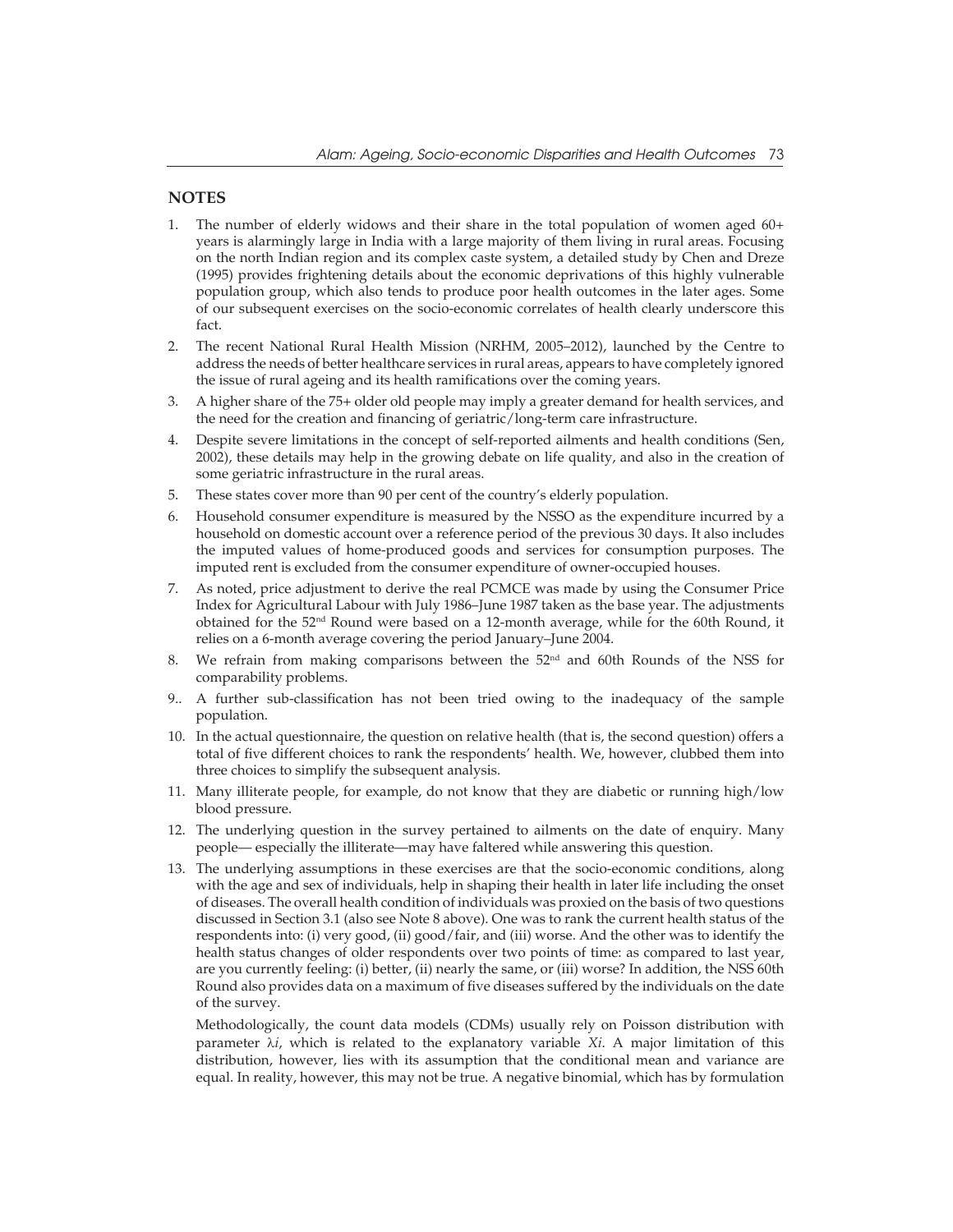a cross-sectional heterogeneity, has, therefore, been suggested in the literature (Green, 2002; Long, 1997; Cameron and Trivedi, 1986). The Poisson model is generalized by introducing an individual, unobserved effect into the conditional mean (i.e., ln  $\lambda I = X'I \beta + \epsilon$ ). This brings about a difference in the conditional mean and conditional variance. We have, therefore, tried to follow this procedure in the exercise reported below.

The multinomial logit, a simple extension of the binary logit, was applied to capture the socioeconomic and age effects on the current and relative health conditions of the responding old. In order to minimize the number of comparisons (or outcome categories), we curtailed the total responses into the following three: (i) better, (ii) nearly the same, and (iii) worse. For further details on the multinomial logit and its tests, see Long (1997, Chapter 6).

14. Relative risk has become one of the standard measures in biomedical research. It often approximates the odds ratio (OR), though only under certain well-defined conditions. When the incidence of an outcome in the study population is low (say  $<10\%$ ), the odds ratio is close to the risk ratio (RR). However, the more frequent the outcome becomes, the more the OR will overestimate the RR. Such possibilities strongly exist in our case. For example, certain categories of the socially underprivileged aged in our population suffer a very major risk of multiple conditions than others (for further details, see Zhang and Yu, 1998; Lee, 1994).

#### **References**

- Agarwal, Bina (1990). "Social Security and the Family: Coping with Seasonality and Calamity in Rural India", *The Journal of Peasant Studies*, Vol. 17, pp. 314-412.
- —— (2004). *Health and Livelihood Issues of the Ageing Indians: An Exploration Towards Devising Old Age Security Measure*, Study submitted to the Canadian International Development Agency (CIDA, India), April.
- Alam, Moneer and M. Karim (2006). "Changing Demographics, Emerging Risks of Economic-Demographic Mismatch and Vulnerabilities Faced by the Aged in South Asia: A Review of the Situation in India and Pakistan", *Asia–Pacific Population Journal*, Vol. 21. No. 3, pp. 63-92.
- Alam, Moneer and M. Mukherjee (2005). "Ageing, Activities of Daily Living Disabilities and the Need for Public Health Initiatives: Some Evidence from a Household Survey in Delhi", *Asia-Pacific Population Journal,* Vol. 20, No. 2, pp. 47-76.
- Alam, Moneer and R.P. Tyagi (2009). "A Study of Out-of-Pocket Household Expenditure on Drugs and Medical Services: An Exploratory Analysis of UP, Rajasthan and Delhi", An unpublished report submitted to the Planning Commission (Health Department), Government of India, June.
- Albert, S.M., Moneer Alam and M. Nizamuddin (2005). "Comparative Study of Functional Limitation and Disability in Old Age: Delhi and New York City", *Journal of Cross-Cultural Gerontology,*  Vol. 20, pp. 231-41. Also available at https://www.springerlink.com**.**
- Cameron, A.C. and P.K. Trivedi (1986). "Econometric Models Based on Count Data: Comparisons and Applications of some Estimators and Tests", *Journal of Applied Econometrics*, Vol. 1, pp. 29-53.
- Census 2001, C-Tables. 2001 Census, electronic data (http://www.censusindia.net).
- Chen, Martha A. and Jean Dreze (1995). "Widowhood and Well-being in Rural North India", in Monica Dasgupta, Lincoln C. Chen and T.N. Krishnan (eds) *Women's Health in India*, Oxford University Press, New Delhi, pp. 245-87.
- Citizens' Initiative for the Rights of Children under Six (2006). *Focus on Children Under Six: Abridged Report*, December, Available at www.righttofoodindia.org.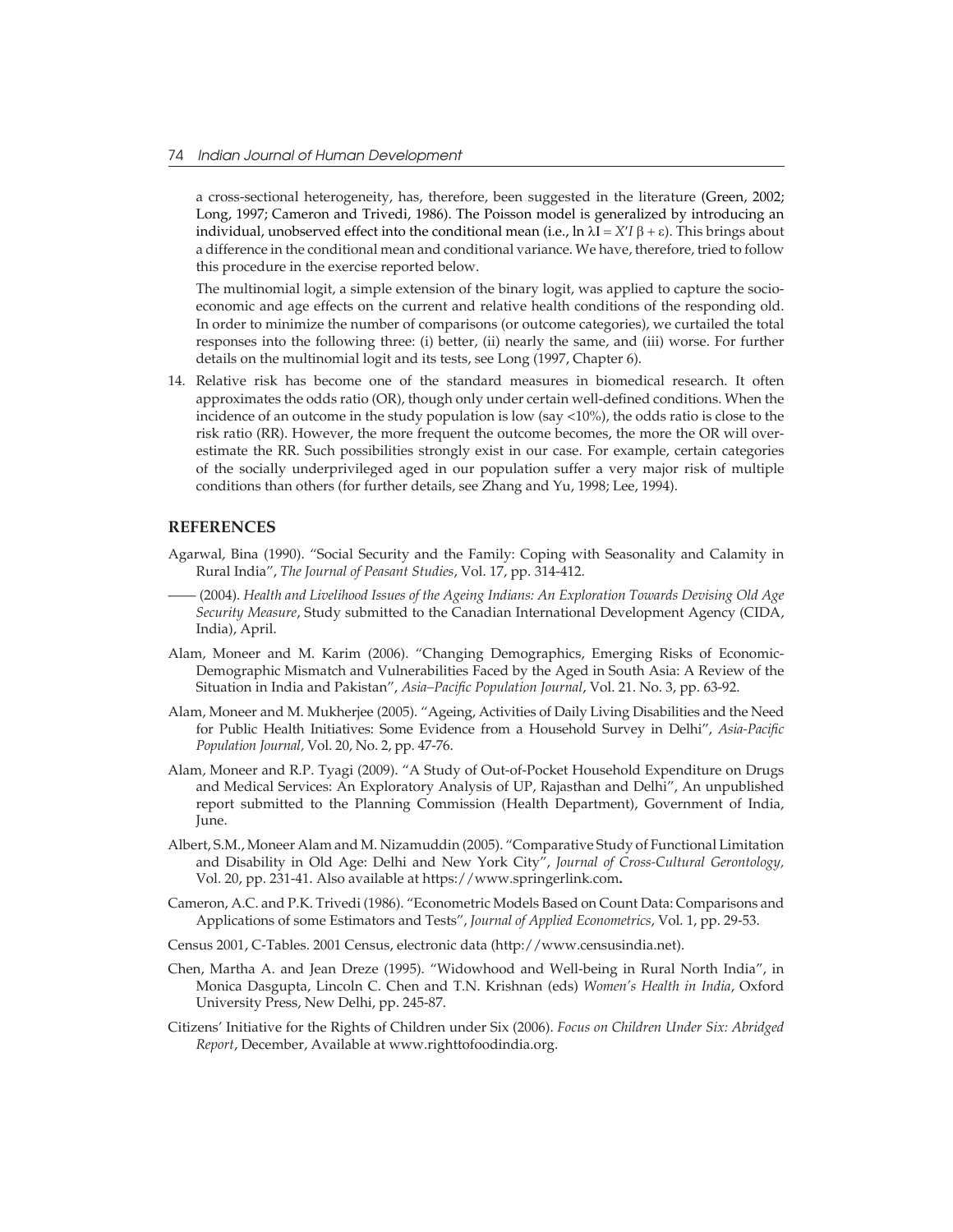- Crimmins, E.M. and T.E. Seeman (2004). "Integrating Biology into the Study of Health Disparity", in Linda J. Waite (ed.) *Ageing Health Public Policy–Demographic and Economic Perspective—A supplement to the Population and Development Review*, Vol. 30, pp. 89-107.
- Dev, S.M. and C. Ravi (2007). "Poverty and Inequality: All India and States, 1983-2005", *Economic and Political Weekly*, February 10-16, pp. 509-21.
- DFID 2003. *Inequalities in Health in India: The Methodological Construction of Indices and Measures*, DFID (India), New Delhi, *mimeo.*
- Dreze, J. and M. Murthy (2001). "Fertility, Education and Development in India", in K. Srinivasan and Michael Vlassoff (eds) *Population–Development Nexus in India: Challenges for New Millennium*, Tata McGraw-Hill, New Delhi, pp. 233-49.
- *Economic Survey* (2003-04). Department of Economic Affairs, Ministry of Finance, Government of India, Table 5.3.
- *Economic Survey* (2004-05). Department of Economic Affairs, Ministry of Finance, Government of India. Table 5.3.
- Green, W.H. (2002). *Econometric Analysis*, Pearson Education Press, Delhi.
- Gupta, I. and D. Sankar (2002). *Health of the Elderly in India: A Multivariate Analysis,* Institute of Economic Growth, Discussion Paper No. 45/2002.
- Hausman, J.A. (1978). "Specification Tests in Econometrics", *Econometrica*, Vol. 46, No. 6, November, pp. 1251-71.
- Lee, J. (1994). "Odds Ratio or Relative Risk for Cross-sectional Data?" *International Journal of Epidemiology*, Vol. 23, pp. 201-02.
- Long, J. Scott (1997). *Regression Models for Categorical and Limited Dependent Variables Advanced Quantitative Techniques in Social Sciences Series, No. 7*, Thousand Oaks, London, Sage Publications, New Delhi.
- *National Macroeconomic and Health Commission Report* (2005). Ministry of Health and Family Welfare, Government of India, New Delhi.
- National Sample Survey Organization (July 2004-June 2005). NSS 61<sup>st</sup> Round, *Level and Pattern of Consumer Expenditure, 2004-05, Report No. 508 (61/1.0/1)*, Ministry of Statistics and Programme Implementation, Government of India, New Delhi.
- —— (January-June 2004). NSS 60th Round, *Employment and Unemployment Situation in India*, Report No. 506 (60/10/1), Ministry of Statistics and Programme Implementation, Government of India, New Delhi.
- —— (January-June 2004). NSS 60th Round, *Morbidity, Healthcare and the Conditions of the Aged*, Report No. 507 (60/25.0/1), Ministry of Statistics and Programme Implementation, Government of India, New Delhi.
- —— (1995-96). *The Aged In India—A Socio-Economic Profile,* NSS 52nd Round, Report No. 446/25.0/3, Ministry of Statistics and Programme Implementation, Government of India, New Delhi.
- PROBE (1999). *Public Report on Basic Education,* The PROBE Team in association with Centre for Development Economics, Oxford University Press, New Delhi.
- Rajan, I.S. (2007). "Population Ageing, Health and Social Security in India", Centre for Research in Economic Inequalities (CREI) Discussion Paper Series No. 3, Graduate School of Economics, Osaka City University, Japan. Available at http://www.econ.osaka-cu-ac.jp/CREI/index/ html.
- Ranjan, A. and William R. Stones (eds) (2004). *Obstetric Care in Central India*, University of Southampton, UK.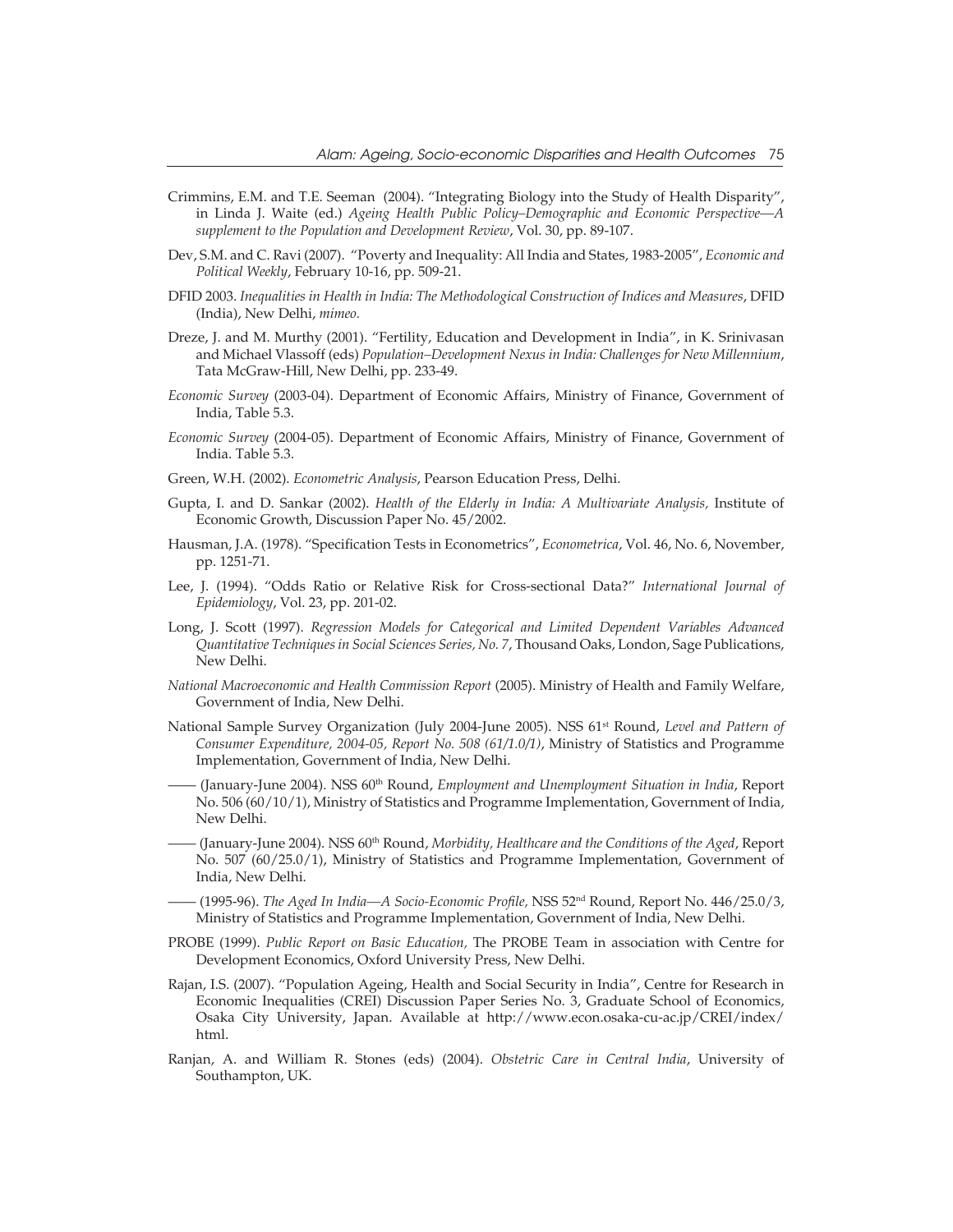- Seeman, T.E. and Eileen Crimmins (2001). "Social Environment Effect on Health and Ageing: Integrating Epidemiological and Demographic Approaches and Perspectives", in M. Weinstein, A.I. Harmalin and M.A. Stoto (eds) *Population Health and Ageing: Strengthening the Dialogue between the Epidemiology and Demography*, Annals of New York Academy of Sciences, New York, pp. 88-117.
- Sen, A. (2002). "Health: Perception versus Observation", Editorial, *British Medical Journal*, April 13, Vol. 324, pp. 860-61.
- Smith, James P. (2004). "Unravelling the SES-Health Connection", in Linda J. Waite (ed.) *Ageing Health Public Policy: Demographic and Economic Perspective—A Supplement to the Population and Development Review*, Vol. 30, pp. 108-32.
- —— (1999). "Healthy Bodies and Thick Wallets: The Dual Relation between Health and Economic Status", *Journal of Economic Perspectives*, Vol. 13, No. 2, pp. 145-66.
- UNICEF (2005). *The State of the World's Children: 2005,* Published by United Nations Children's Fund, December 2004, Available at http://www.unicef.org/publications/files/SOWC\_2005\_ (English).pdf.
- Zhang, J. and Kai F. Yu (1998). "What is the Relative Risk? A Method of Correcting the Odds Ratios in Cohort Studies of Common Outcome", *Journal of American Medical Association (JAMA)*, Vol. 280, pp. 1690-91. Available at http://jama.ama-assn.org/cgi/content/full/280/19/1690.